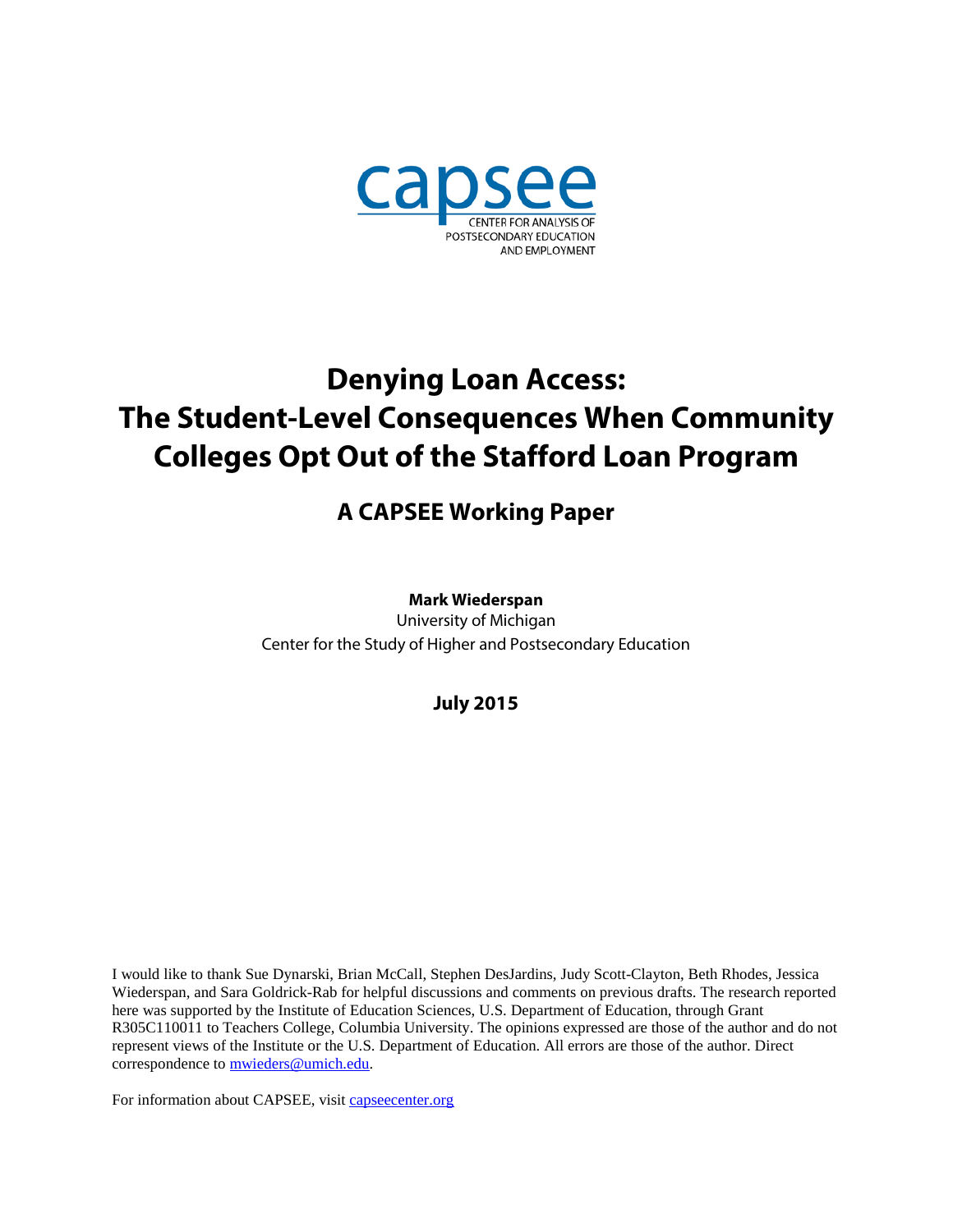## **Abstract**

The degree to which students are able to make adequate repayments on their student loans and avoid default is of special concern for colleges. If too many former students go into default, the college will face sanctions by the federal government and lose eligibility to provide currently enrolled students federal financial aid, such as the Pell grant. To avoid these sanctions, some colleges have chosen not to participate in federal loan programs by excluding loans from students' financial aid packages. In this paper, I investigate the student-level impacts associated with the decision of community colleges to opt out of the Stafford loan program. Utilizing administrative records from over 50 community colleges located in a single state, I estimate the within-college differences in outcomes for Pell-eligible students before and after an institution opts out of the federal loan program. I find that Pell-eligible students enrolling when the community college offered federal loans were 7.6 percentage points more likely to borrow than Pell-eligible students who enrolled when the institutions opted out. Overall borrowing also increased by \$368 a year. I also find that students borrowing a loan attempted 19 additional credits in their first year of enrollment and were more likely to attempt and complete math and science courses than non-borrowers.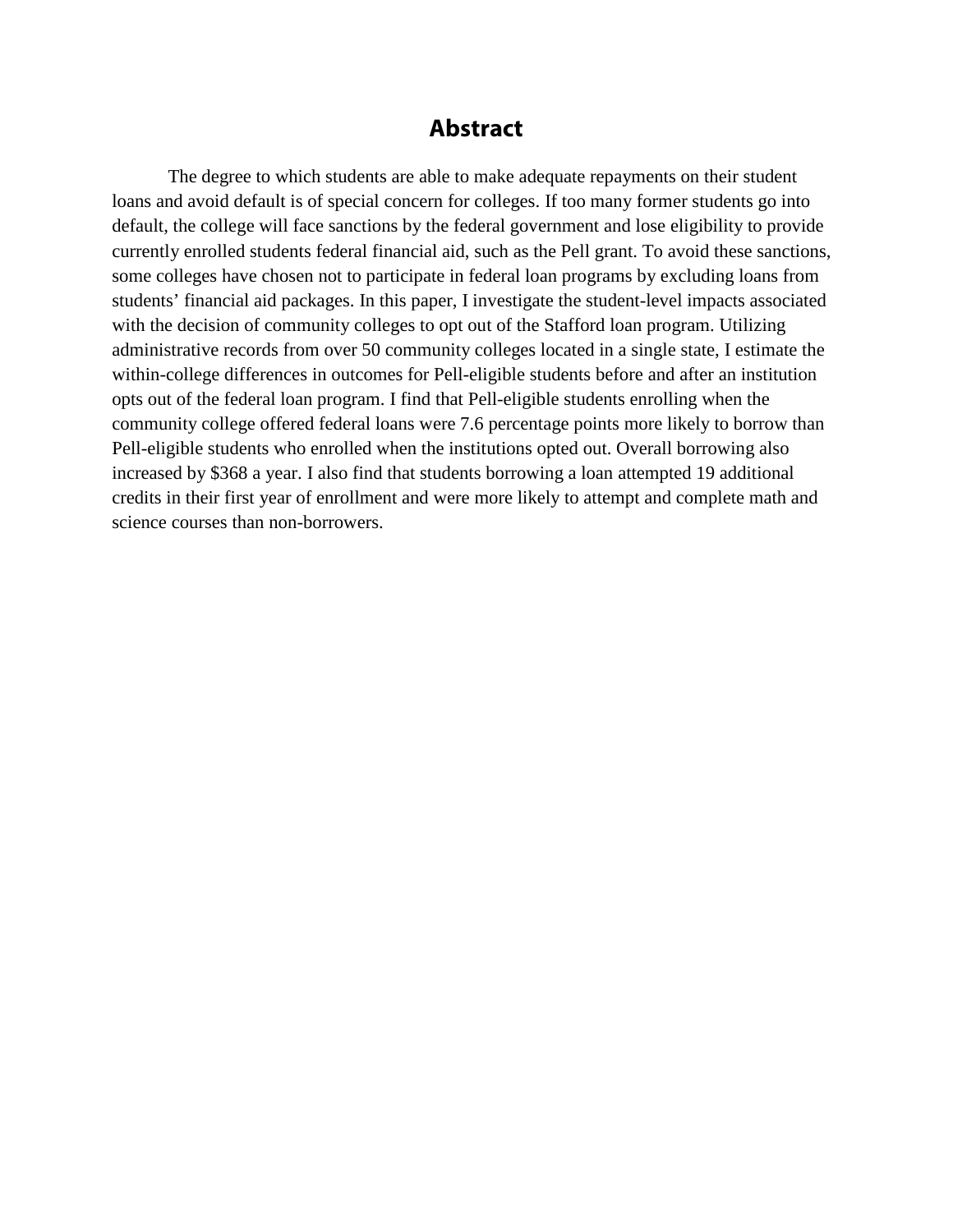## **Table of Contents**

| 3. Loan Policies Within the Statewide Community College System (SCCS) 4 |  |
|-------------------------------------------------------------------------|--|
|                                                                         |  |
|                                                                         |  |
|                                                                         |  |
|                                                                         |  |
|                                                                         |  |
|                                                                         |  |
|                                                                         |  |
|                                                                         |  |
|                                                                         |  |
|                                                                         |  |
|                                                                         |  |
|                                                                         |  |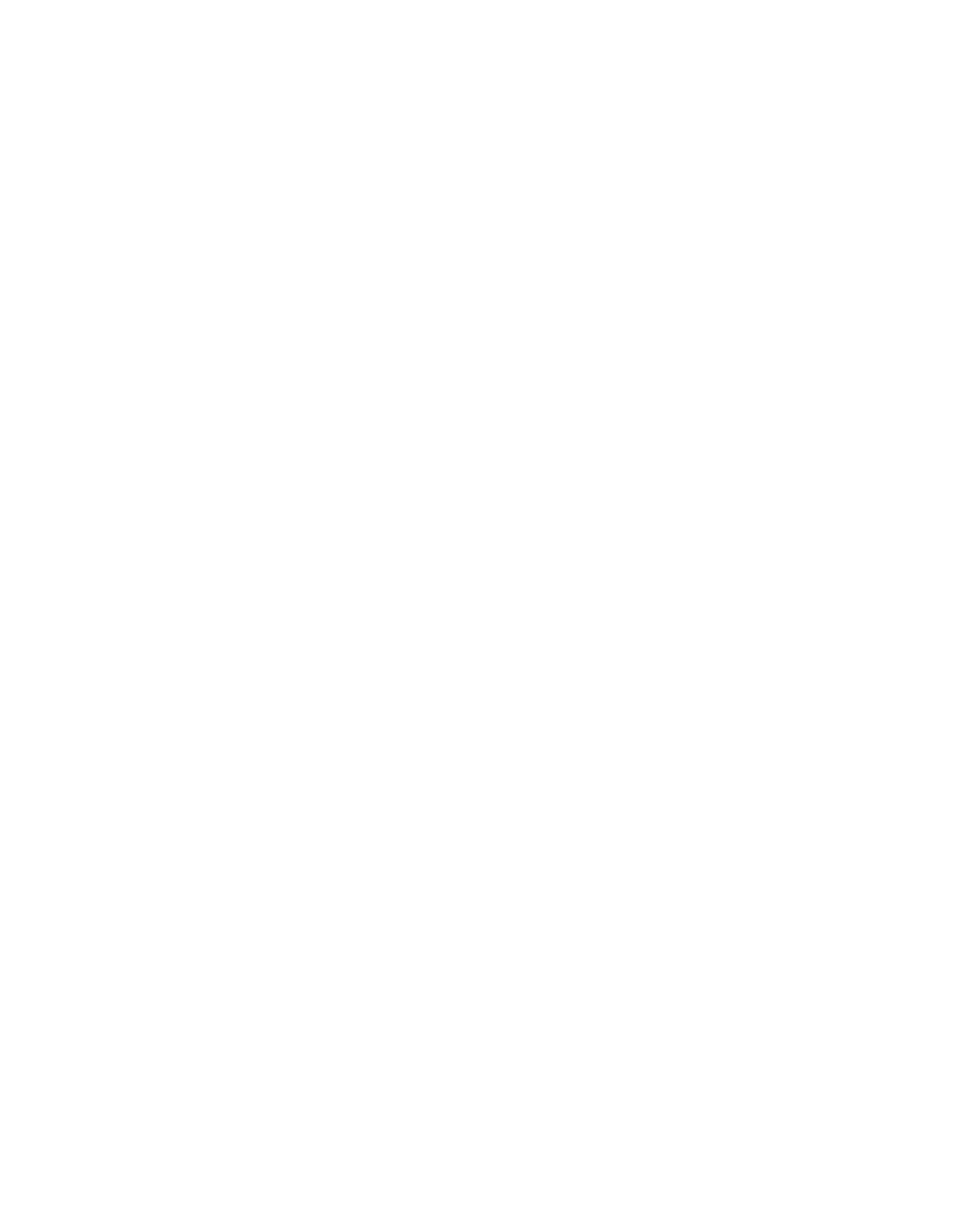## **1. Introduction**

<span id="page-4-0"></span>Over the past two decades, rising college tuition rates and a decline in the purchasing power of need-based grants have led student loans to become a key component of the financial aid system in the United States. According to the College Board (2013), over 8 million undergraduates borrow federal loans each year, and for the 2011–12 academic year, the federal government provided over \$80 billion in Stafford loans. In comparison, roughly \$34 billion was spent on the Pell grant, the nation's largest need-based grant program. For 2013, over two thirds of students graduating from college had an average debt load of \$28,400, which is up 2 percent from the year before (The Institute for College Access & Success, 2014b).

Students using loans to pay for college and the resulting debt have been central to the broader national dialogue concerning rising debt levels. The nation's student loan debt grew \$124 billion this past year and has become the second largest form of debt at \$1.12 trillion (Federal Reserve Bank of New York, 2014). This trend has led to growing concern that the United States is facing a student loan debt crisis (Kamenetz, 2006; Salas Gage & Lorin, 2014) as increasing debt levels, fewer employment opportunities, and low salaries leave some borrowers struggling to repay (Consumer Financial Protection Bureau, 2013). Nationally, student loan default rates have risen steadily over the past decade: today, 13.7 percent of borrowers default on their federal loans within three years of entering repayment (U.S. Department of Education, 2014c).

The degree to which students can repay their loans is of special concern for colleges. Each year, the U.S. Department of Education calculates a cohort default rate (CDR) for colleges, which measures the share of borrowers who fail to repay their loans. If a CDR is over 30 percent for three consecutive years, the federal government can sanction and prohibit the college from offering currently enrolled students any federal financial aid, including the Pell grant, for three years. Colleges with a CDR above 40 percent for one year lose their participation in the federal Stafford loan program, but still have eligibility to offer Pell grants to students. Previous research by Darolia (2013) demonstrates the negative effects for institutions having default rates above sanctioned thresholds. Among institutions that offer academic programs of two years or less, becoming ineligible to offer students federal financial aid decreases enrollment by approximately 12 to 16 percent. The impact is even greater—almost 18 percent—at for-profit institutions.

To avoid sanction and retain the use of federal financial aid, some colleges opt out of the federal Stafford loan program and prohibit students the opportunity to borrow loans with no guarantee of replacing the loan amount with another type of aid.<sup>[1](#page-4-1)</sup> The idea behind this action is simple: if a college has students graduating with no debt, the college is not exposed to having a default rate measure that incurs federal sanction. The Institute for College Access and Success

<span id="page-4-1"></span> $1$  This policy is different from the no-loan policies found at the Ivy League or highly selective postsecondary institutions, as the no-loan policies for these elite institutions substitute loans for another non-repayable grant or scholarship (DesJardins, Ahlburg, & McCall, 2002a).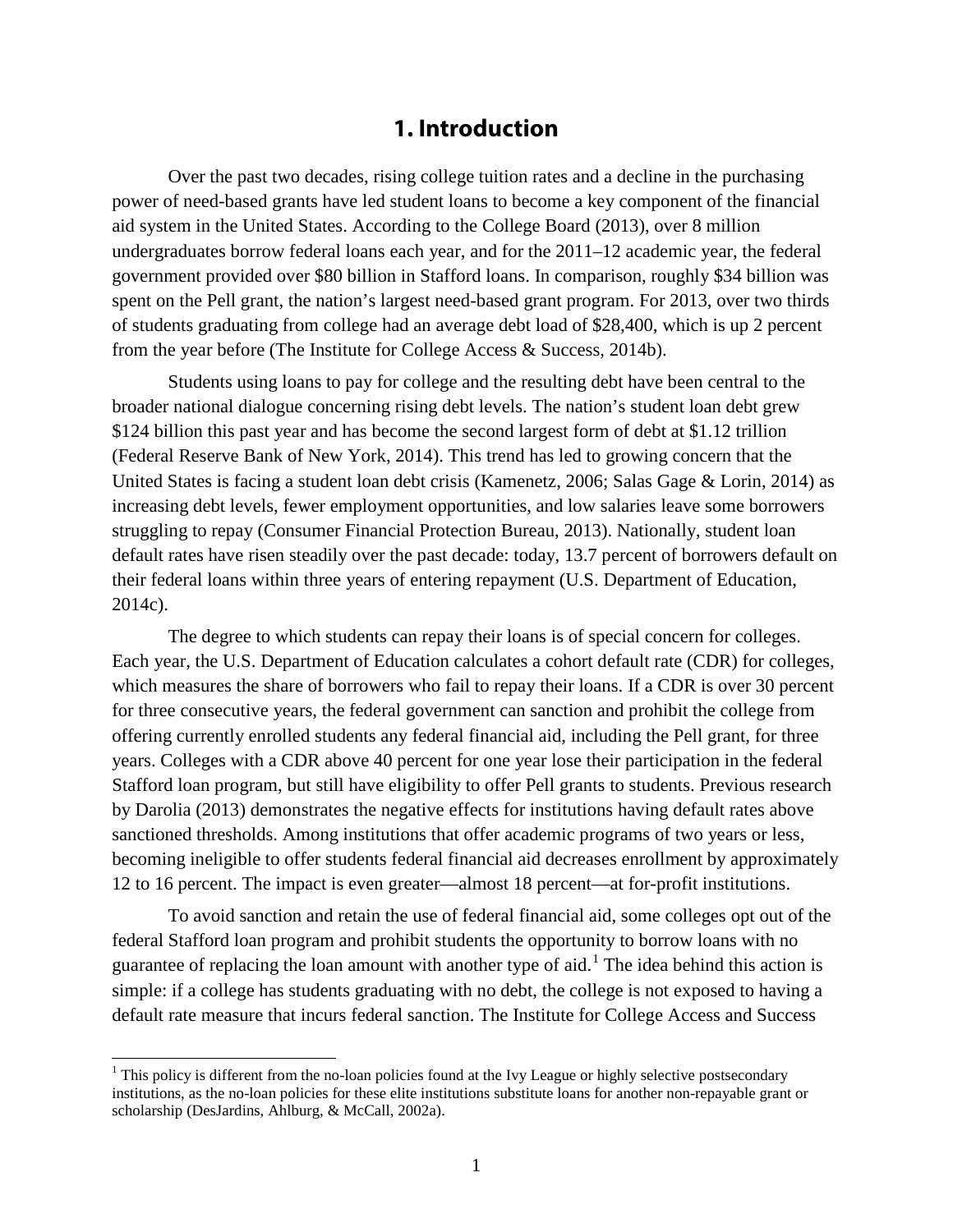(2014a) has estimated that roughly 8.5 percent of all community college students in the United States do not have access to federal loans because the colleges they attend do not participate in federal loan programs.

While community colleges may believe that opting out is in students' best interest, it is possible that limiting loan access has negative consequences for students. Becker's (1993) human capital investment model helps illuminate how students' inability to take out federal loans may condition their educational trajectories in ways that affect their progression toward degree completion and other educational outcomes. According to Becker, the amount of time an individual spends on school-related activities is inversely proportional to the time spent on leisure and working. Without access to loans, financially constrained students are likely to allocate a larger portion of their time to paid employment in order to pay for college, or enroll in fewer course credits to reduce the direct costs. Alternatively, the receipt of loans provides students an option for financing their education that does not involve reducing the amount of time spent on school-related activities and facilitates faster time to degree completion.

The focus of this paper is to investigate how a community college's participation in the federal Stafford loan program affects students' educational performance and completion. Do existing financial aid programs or employment make up for the loss of student loans? Does loan borrowing affect students' credit accumulation and degree completion? To determine whether student loans help students succeed in college, I exploit the variation in loan policies of the over 50 community colleges that are a part of a statewide community college system (henceforth referred to as SCCS), located in a large Southern state. Of the 50 community colleges, 15 were observed as opting out of the Stafford program. My empirical strategy combines fixed effects and instrumental variable strategies to estimate the within-college differences in student outcomes before and after a college opts out of the federal loan program. I use administrative records of students who enrolled for the first time between 2001–02 and 2009–10; among this sample, I analyze outcomes on Pell-eligible students for whom the data are collected most consistently.

I find that Pell-eligible students enrolling when the community college offered federal loans were 7.6 percentage points more likely to borrow than students who enrolled after the community college opted out of the federal loan program. The overall amount borrowed also increased by \$368. I also find that after the switch in loan policy, institutions did not replace the loss in loan amounts with another financial aid program. I find no evidence that loan borrowing statistically improved degree completion and transfer to a four-year institution, but do find that Pell-eligible students borrowing a loan attempted 19 additional credits and were more likely to attempt and complete math and science courses than non-borrowers.

In section 2, I describe previous research on student loans in order to illustrate the lack of research examining the relationship between loan borrowing and students' educational outcomes. Section 3 highlights students' loan use within SCCS and explanations for why SCCS colleges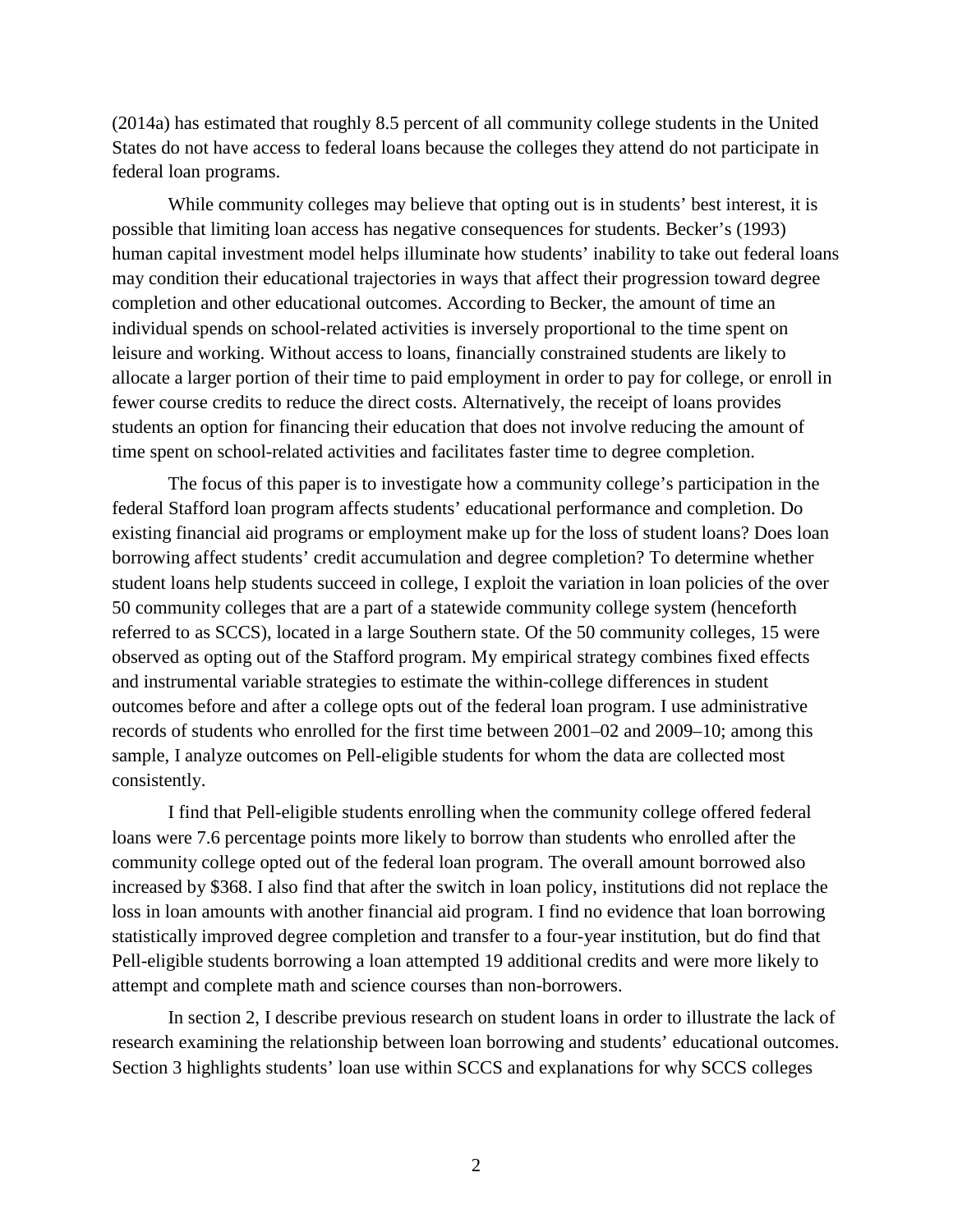opt out of the federal loan program. Section 4 describes the data and sample used for analysis and my empirical strategy. Results are in section 5, and concluding thoughts are in section 6.

### **2. Research on Students Loans**

<span id="page-6-0"></span>Researchers know little about whether loans help students succeed in college. In theory, the availability of loans removes credit constraints and affords educational opportunities to many students who may not otherwise have been able to attend college. However, the findings on student loans have been inconsistent. Some studies have found that loans exert a positive influence on college outcomes (Chen & DesJardins, 2008; Cofer & Somers, 2000), while others have found insignificant or negative effects (Braunstein, McGrath, & Pescatrice, 2000; DesJardins, Ahlburg, & McCall, 2002b; Dowd & Coury, 2006).

Estimating the effects of loans on college outcomes can be difficult because students' loan receipt is not randomly assigned. In the United States, the federal loan program is designed in such a way that students self-select their loan amount. Simply comparing outcomes between student loan borrowers and non-borrowers is likely to produce biased estimates because there are possible unobserved differences between the two groups that could be associated with the decision on whether or not to borrow. In absence of a randomized experiment, the challenge is to counteract this self-selection bias. More recently, researchers have begun to employ quasiexperimental approaches by exploiting an exogenous assignment that determines whether a student is eligible for a loan. This approach allows for the development of a counterfactual of what students would do in absence of receiving a loan.

Two studies examining student loan programs outside of the United States employed a quasi-experimental research method and found positive effects with loan eligibility. Both of these studies used a regression discontinuity design around a minimum score that determines whether or not a student can be offered a loan. Gurgand, Lorenceau, and Melonio (2011) examined a private loan program in South Africa, and students whose parents' credit scores were just above the eligibility threshold were 20 percentage points more likely to enroll in college. Solis (2012) examined students' college admission test scores in Chile and, like Gurgand et al. (2011), found a 20 percentage point increase in the probability of enrollment with eligibility for loan programs. Additionally, Solis found that access to loans led to a lower dropout rate, as loaneligible students were more likely to enroll in their second and third years of college.

Of the studies evaluating student loans in the United States, most of the research has examined student loans in relationship to college enrollment or post-college employment decisions. Dynarski (2003) used a difference-in-difference strategy to examine the change in federal loan availability with the removal of home equity in the financial aid formula. She found that federal loan eligibility had a weak effect on college enrollment. Rothstein and Rouse (2010) evaluated a no-loan policy at a highly selective university where the loan component of students'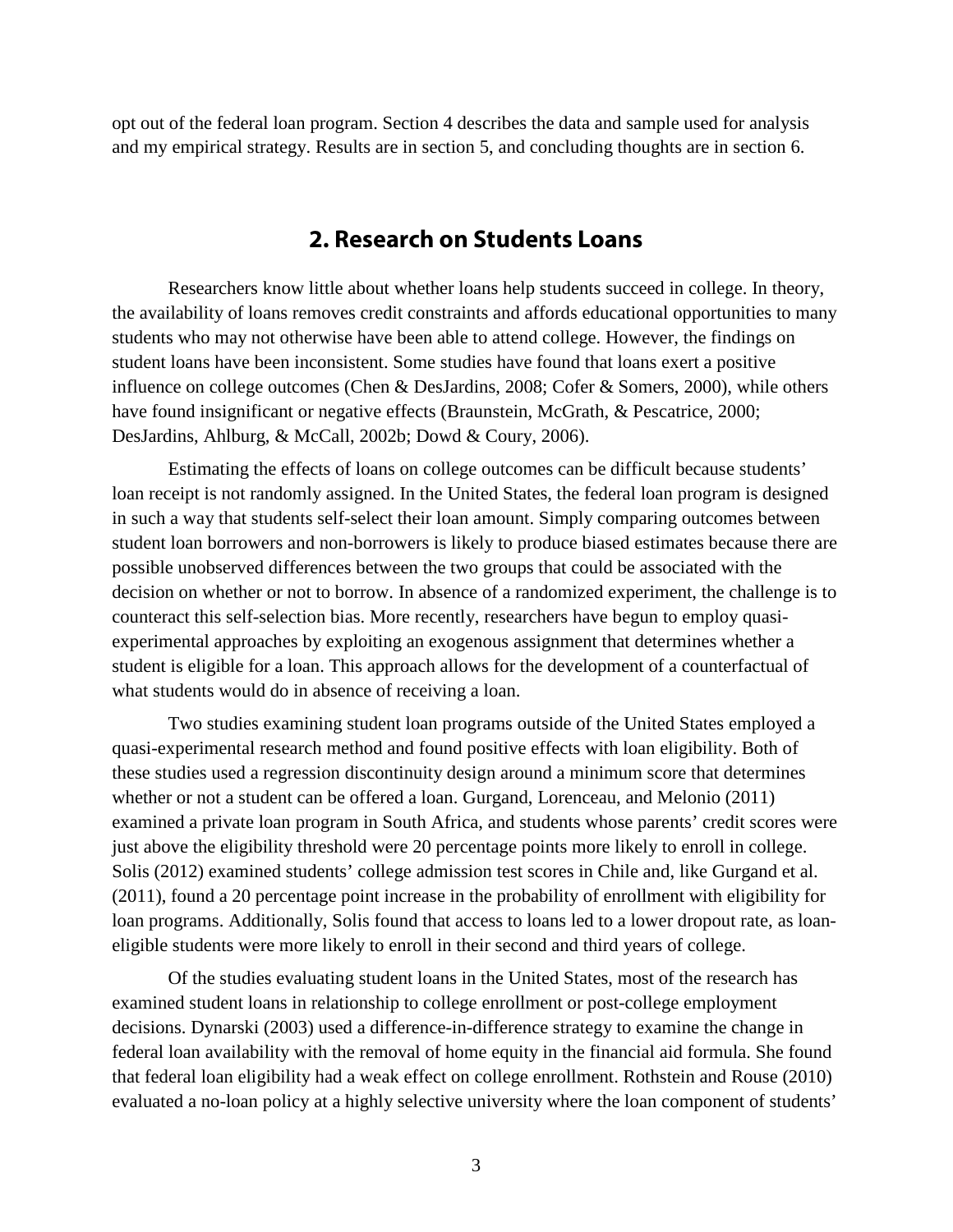financial aid awards was replaced with grants. Their findings suggest that debt increased the probability of students choosing a high-salary job rather than a job that has low pay or is in the public sector.

There is little research that examines the effect of U.S. loan programs on students' educational outcomes. In the paper most related to the present analysis, Dunlop (2012) exploited the variation in community colleges' participation in the federal Stafford loan program. Using the Beginning Postsecondary Student Study of 2004, Dunlop used a community college's federal loan participation as an instrument to estimate the effect of the loan amount borrowed on credits completed, degree attainment, and transfer to a four-year college. Dunlop mostly interpreted findings from the reduced form estimations, but her results suggest that limiting loan access indeed decreases loan borrowing and hinders transfer to a four-year college. Results on other outcomes, such as credits completed, were statistically insignificant.

Because Dunlop used cross-sectional variation in community colleges' loan participation, the composition of students across colleges could be different. Community colleges operate to serve the surrounding community, and the composition of the student body could reflect the community's socioeconomic characteristics, some of which could be associated with students' decisions on whether or not to borrow a loan. In addition, colleges are likely to develop academic and financial aid programs that are tailored to meet the needs of the surrounding area. Dunlop's analysis does not fully account for these institutional differences and whether institutions help students make up for the loss of loan access. To do so would require longitudinal observation within an institution to see how students respond before and after the change in loan policy, which is the contribution of my paper.

## **3. Loan Policies Within the Statewide Community College System (SCCS)**

<span id="page-7-0"></span>To analyze how participation in the federal loan program affects students' educational outcomes, I examine the loan policies of the 50 public community colleges within SCCS. In comparison with other community colleges nationwide, SCCS contains a significantly high number of community colleges that have opted out of the federal Stafford loan program. For example, during the 2001–02 academic year, over 70 percent of all public two-year institutions in the United States participated in the Stafford loan program. In comparison, only 60 percent of SCCS institutions offered federal loans. By 2009–10, the share of participating public two-year colleges was still over 70 percent nationwide, whereas participation among SCCS institutions dropped to almost 35 percent.

Between 2001–02 and 2009–10, 15 community colleges in SCCS altered their federal loan policy. Using data from the U.S. Department of Education's (2014d) Title IV Program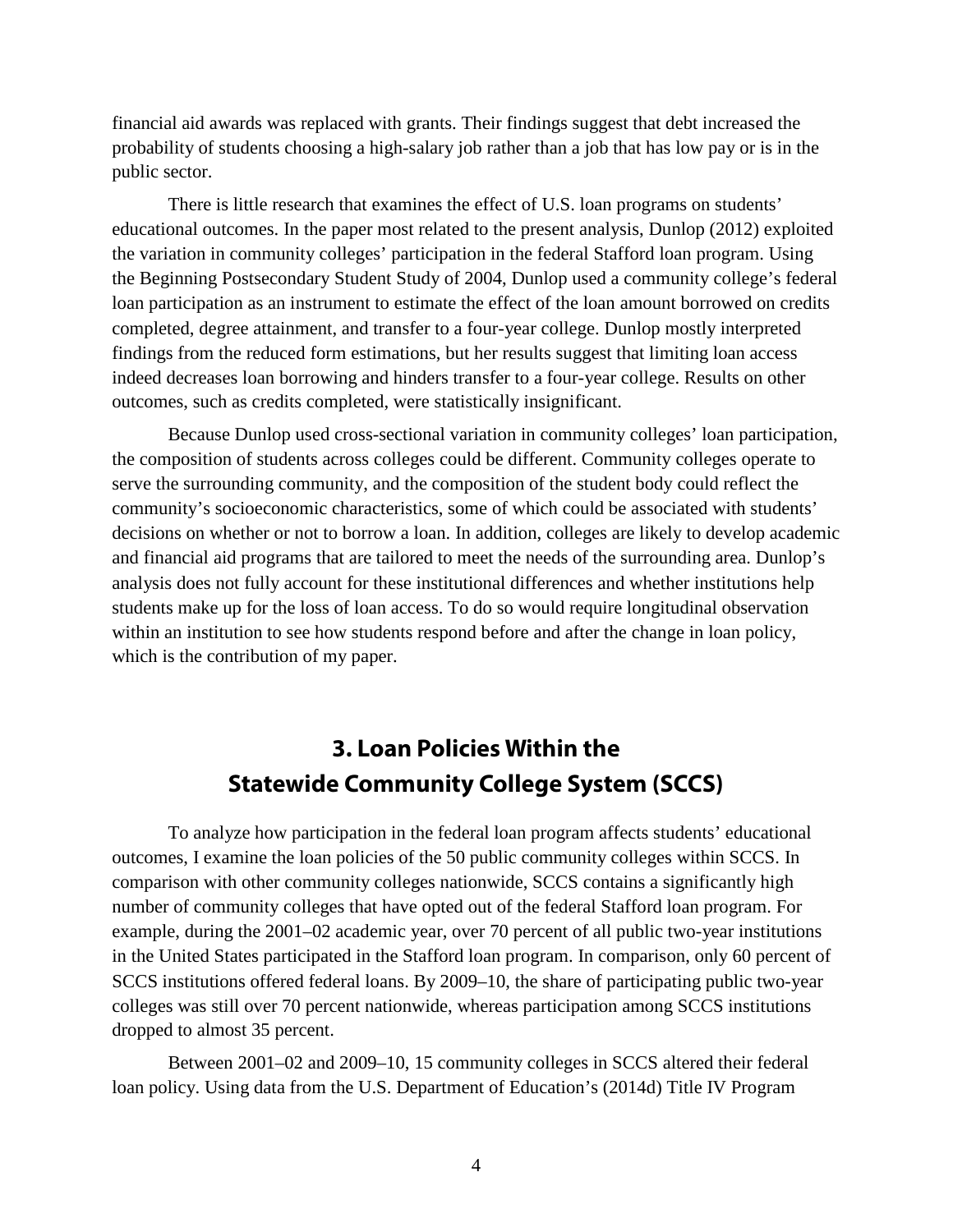Volume Reports, Figure 1 displays the number of Stafford loans each of the 15 institutions disbursed to students. At some point, these 15 community colleges opted to not participate in the federal loan program. The horizontal line indicates when the switch to not offering loans occurred. Institution 3 is the only institution that altered its loan policy twice by opting out in 2002–03, and then reinstating students' borrowing privileges in the 2007–08 academic year.



#### **Figure 1: Number of Stafford Loan Disbursements**

*Note.* The community colleges represented are the 15 colleges observed as having opted out of the Stafford loan program between 2001–02 and 2009–10. The academic year the institution switched loan policy is in parentheses.

Source: U.S. Department of Education (2014d).

Despite the decrease in the number of SCCS institutions offering federal Stafford loans, the proportion of its students borrowing has substantially increased. Figure 2 displays the growth in borrowing by incoming cohort for all SCCS institutions over a nine-year period; the growth trajectories are also disaggregated according to the institutional loan policy (students from institutions that never offered loans, always offered loans, or changed loan policy during the time period). As the graph illustrates, the overall growth in borrowing has largely resulted from increases among students from institutions that have continuously offered loans.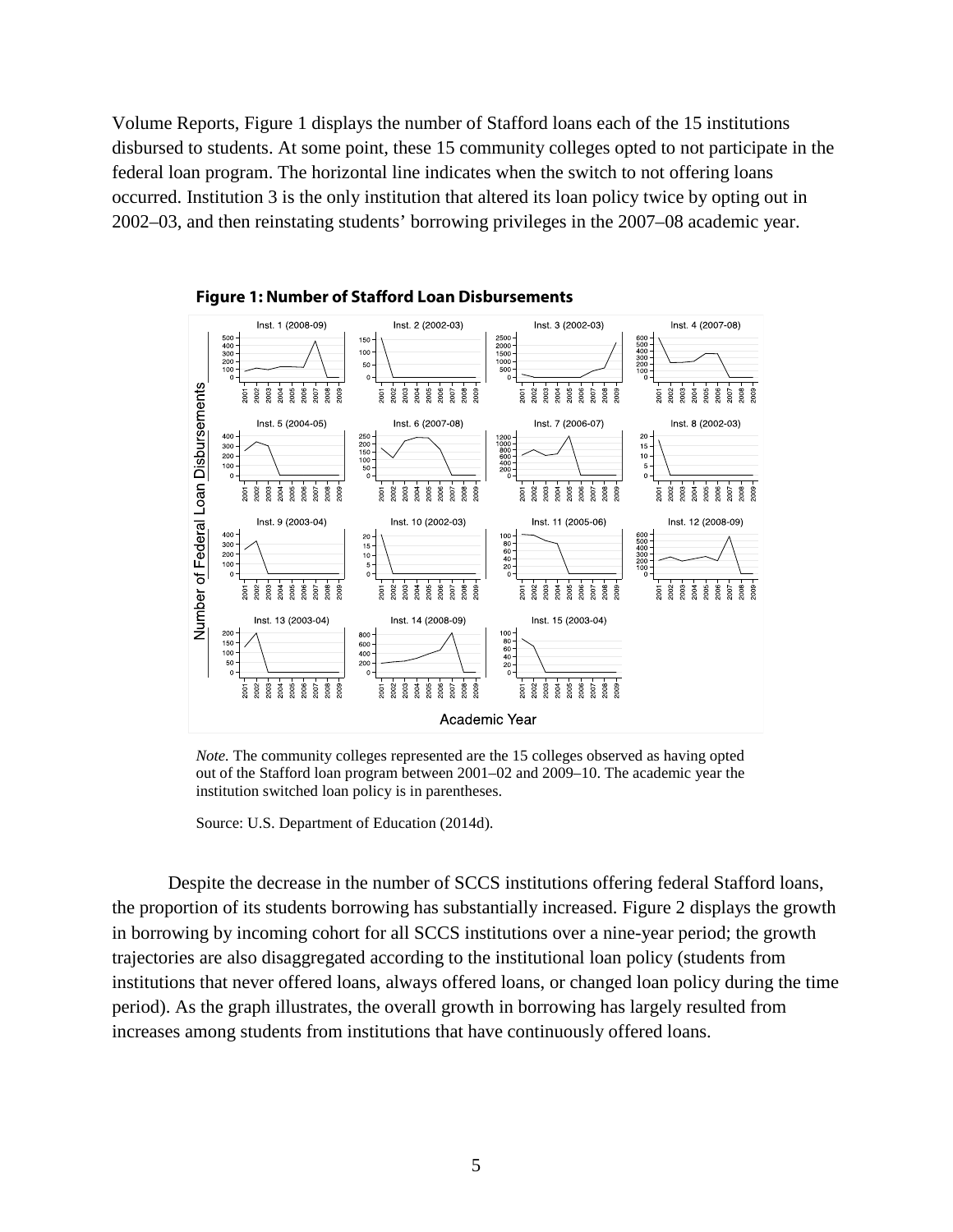

#### **Figure 2: Share of First-Time Students Borrowing, by School's Loan Participation**

*Note.* Graph illustrates the share of first-time students borrowing a loan in each academic year. School's loan participation is based on the number of disbursements from 2001–02 to 2009–10. Institutions that never disbursed Stafford loans during that time period are considered "never." Institutions that offered loans and then switched to not offering are "sometimes." Institutions that always offered loans over the time period are considered "always."

In a series of reports, The Institute for College Access and Success (2008, 2011, 2014a) offered three explanations for why community colleges choose not to participate in federal loan programs. I had discussions with financial aid directors from six of the 30 SCCS community colleges that either never offered federal loans or opted out who provided similar explanations.

The first explanation for not providing students with loans concerns the repercussions that community colleges face under the CDR sanctions. Since a majority of students attending these institutions receive a Pell grant, administrators said it was imperative that their institution maintain eligibility to offer Pell grants. If they were to lose their eligibility, administrators felt that students would not enroll and that the decreasing enrollment rate would affect the community college's ability to remain open.

Based on data published by the U.S. Department of Education (2014c), Figure 3 illustrates that a majority of the 15 community colleges switching loan programs had a CDR below 20 percent. Only three of the 15 institutions (9, 13, and 15) were close to the threshold for sanctions before opting out of the federal loan program (sanction levels are indicated by black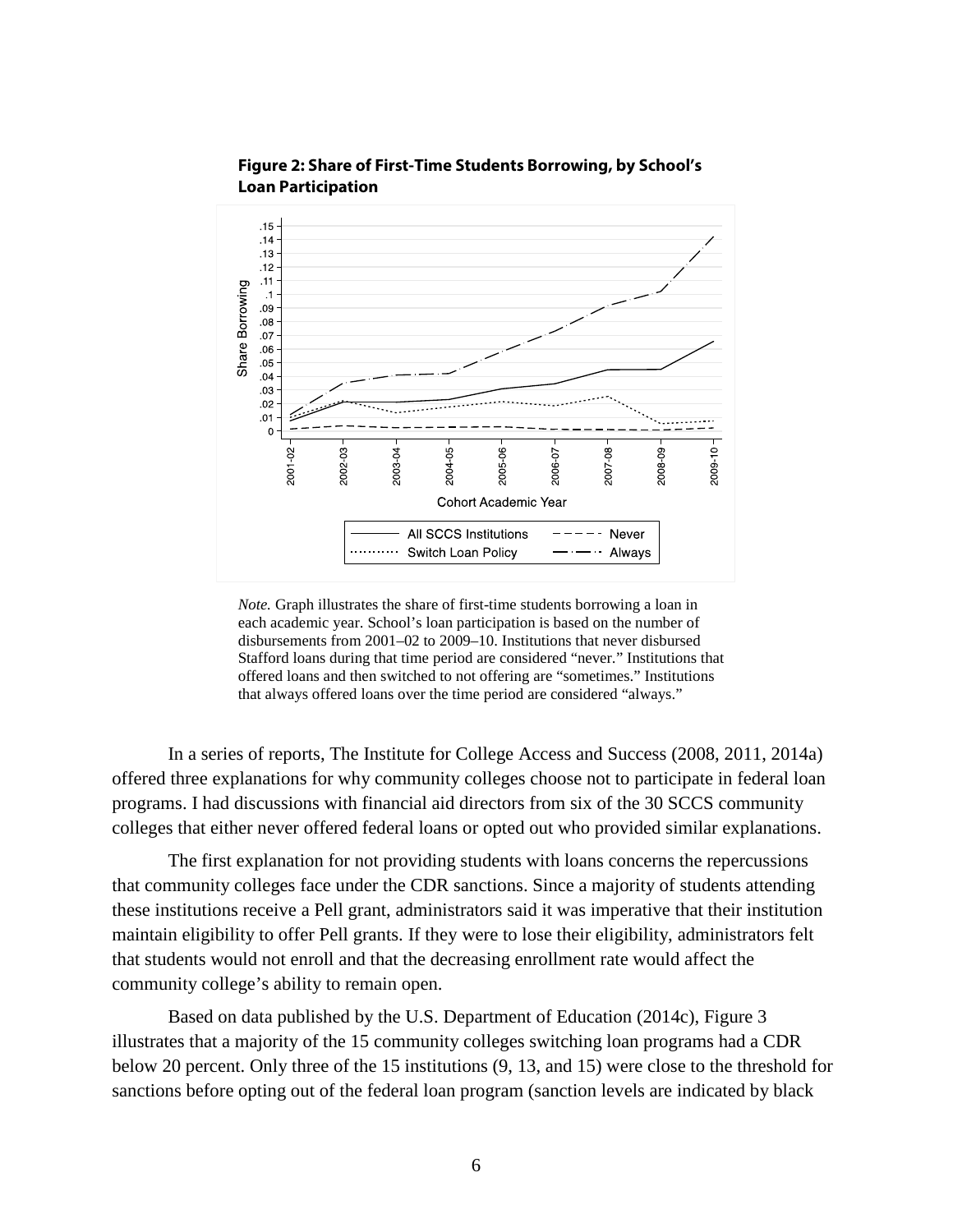horizontal lines). For these three, the high default rates—including 35 percent at institution 15 (40 percent triggers a one-year sanction)—occurred the year before the change in loan policy. Despite the few community colleges with high default rates, federal sanctions have never been imposed on any SCCS institution.



#### **Figure 3: Cohort Default Rate**

*Note.* The two horizontal black bars at 30 and 40 percent represent the federal sanction thresholds. The dotted horizontal bar at 25 percent represents the federal sanction threshold prior to 2014. The vertical line represents the academic year the community college opted out of the federal loan program. The academic year the institution switched loan policy is in parentheses.

Source: U.S. Department of Education (2014c).

The second explanation for why community colleges do not offer loans follows from the low tuition rates at these institutions and the existence of other federal and state aid programs that cover a large portion of students' expenses. Administrators argue that, given the low tuition, students do not need a loan because federal need-based aid grants, state aid programs, and institutional grants should be sufficient to assist students in paying for college. Tuition rates for SCCS institutions are set at the state level and are uniform across all colleges. For the 2011–12 academic year, the average in-state tuition rate for SCCS institutions was approximately 20 percent less than the national average (U.S. Department of Education, 2014a). When considering the number of federal and state need-based aid programs available to SCCS students, administrators said that the price of paying for college out of pocket is relatively low, even when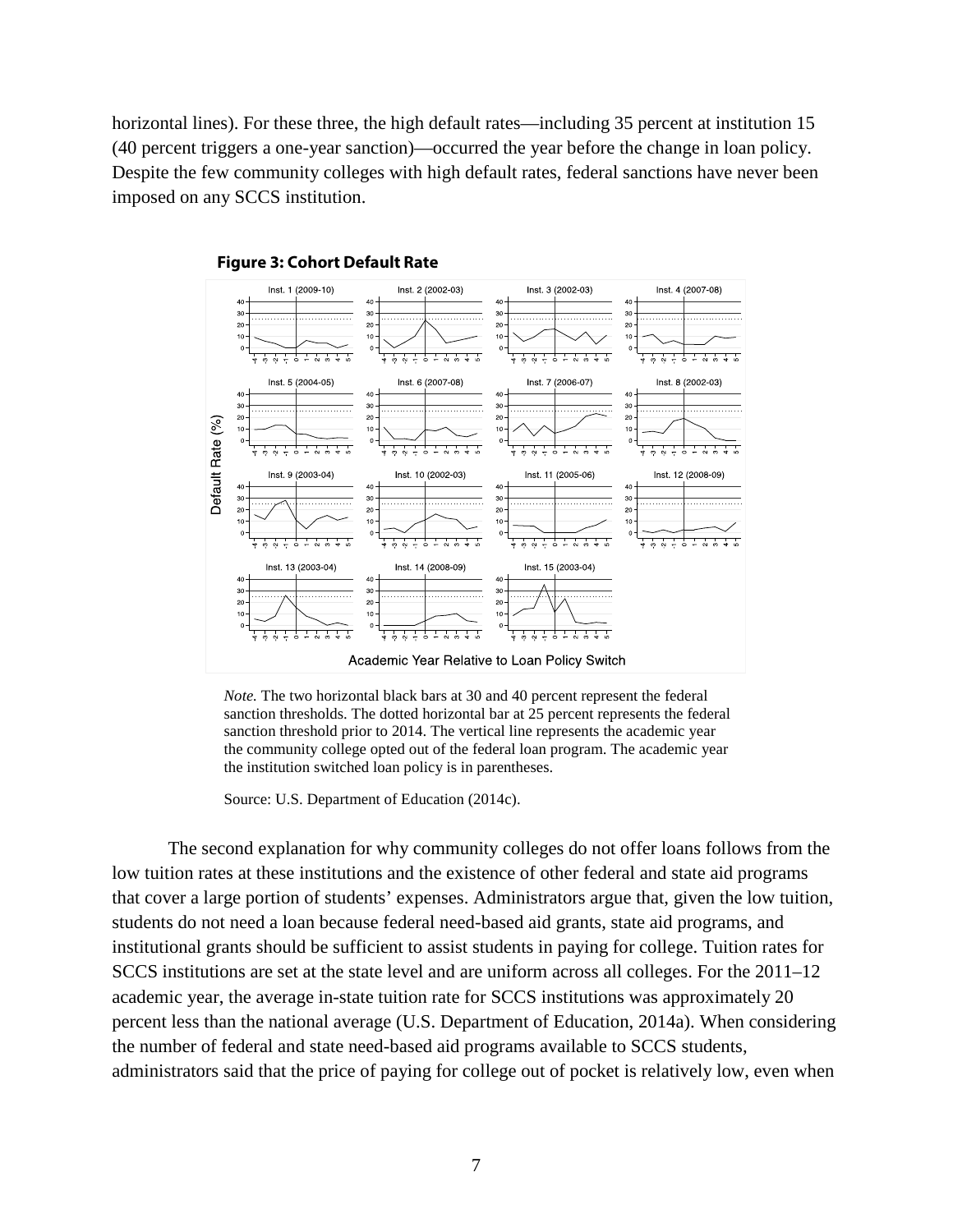considering the cost of attendance.<sup>[2](#page-11-0)</sup> If there is any remaining need after the application of federal and state aid to students' aid packages, administrators stated that institutional aid or aid from privately funded sources should be able to cover the remaining balance.

Finally, administrators at some community colleges believe that providing students with the option of borrowing opens students to the possibility of over-borrowing and taking on debt that is beyond their means. Heavily indebted students need high-paying jobs in order to make their loan payments, and defaulting can have serious consequences for students. The geographic area in which the community college is located plays an important factor in institutions' decisions to offer loans: several administrators mentioned that the surrounding county has a very high unemployment rate and few future employment opportunities. Given students' limited postgraduation job prospects, administrators believe that providing students with an easily obtainable loan is a recipe for enduring financial consequences for students and a high default rate for the institution. Yet, county unemployment data does not suggest there was a significant jump in unemployment prior to the change in loan policy across the 15 institutions. If there was an uptick in unemployment, it occurred after the change in policy and is reflective of the Great Recession that occurred in 2008. Additionally, the county unemployment rate for the 15 institutions was fairly close to the state rate between 2000 and 2010.

According to the aid administrators with whom I spoke, the schools do not offset the loss of the loan with a grant that matches dollar for dollar what the loan would provide. Instead, they rely on existing federal and state aid programs. When asked what portion of financial aid applicants is eligible for a Pell grant, all administrators interviewed estimated figures between 85 to 90 percent.<sup>[3](#page-11-1)</sup> Most of these Pell-eligible students have their direct costs covered with existing aid programs. But what about the 10 to 15 percent who are ineligible for a Pell grant? They lose loan eligibility when their institution opts out, and only a small fraction of these students are eligible to receive a grant through the various state aid programs. Administrators also mentioned they have institutional grants available for these students, but noted that not all students are eligible, especially ones with higher expected family contributions (EFC), which is the amount of money families are expected to contribute toward the students' college costs.

At some SCCS institutions, the decision to opt out of the federal Stafford loan program did not necessarily apply to private loans. Compared with federal loans, a private loan does not provide flexible repayment options and traditionally carries higher interest rates. Because the federal government does not back this type of loan, private loans are not considered in an

<span id="page-11-0"></span> $2$  During the 2010–11 academic year, for example, the average cost for a traditionally aged (less than 24) full-time student living off-campus with a family was almost \$8,000. For these students, a majority of their financial need was met by the Pell grant, as the maximum award for that year was \$5,500 and covered 68 percent of the cost. However, the cost of attendance for a full-time student who does not live with his or her parents can be upwards of \$15,000. While federal grants can cover a portion of their financial need, these students can also rely on the various state aid programs specific to community colleges and public institutions in the state. The award amounts from these programs range from \$1,500 up to \$4,000.

<span id="page-11-1"></span> $3$  Using SCCS administrative files, 37 percent of all SCCS students receive a Pell grant. Among aid recipients, 75 percent receive a Pell grant.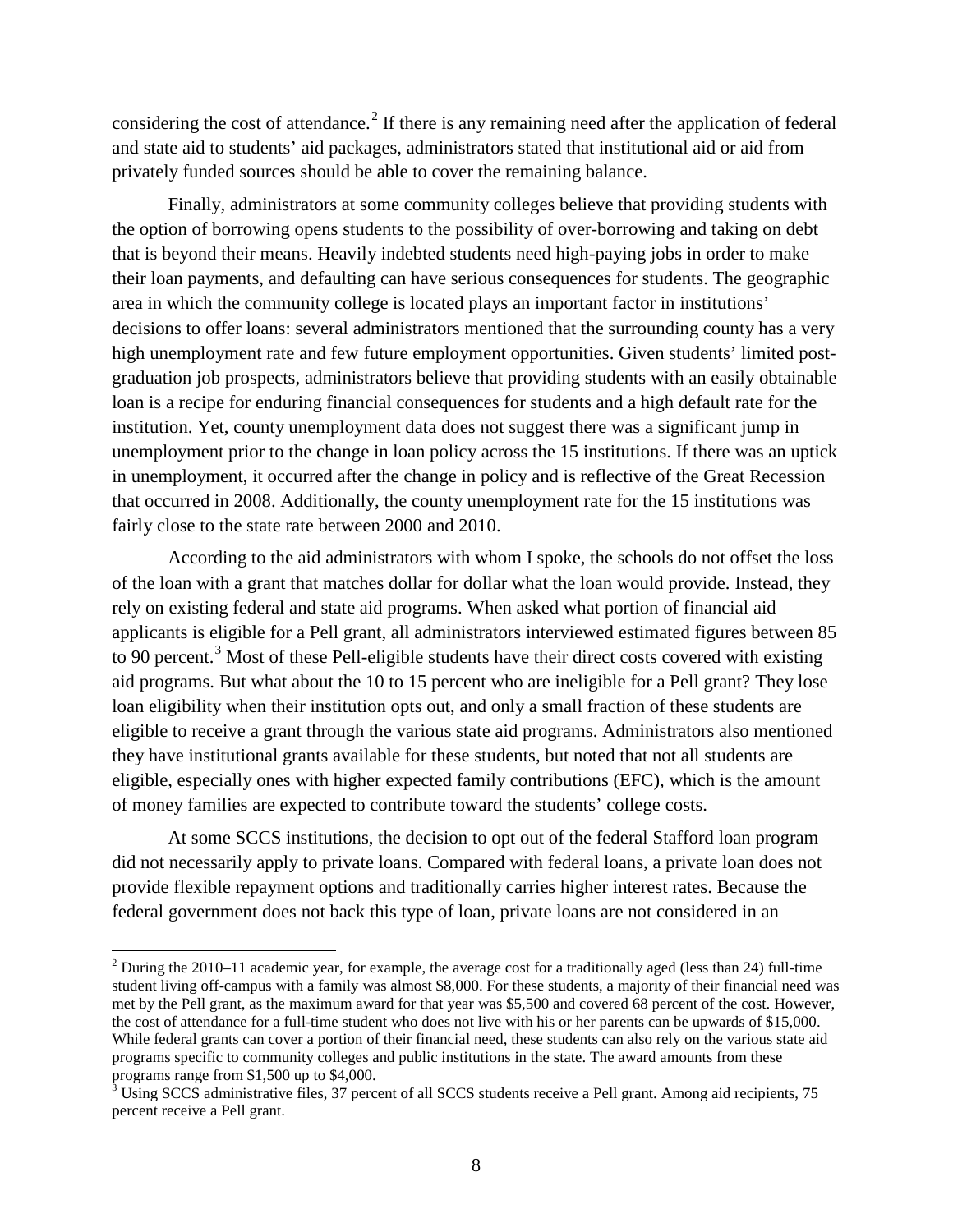institution's CDR. Consequently, some colleges direct students to private lenders to avoid federal sanction. On the website for one SCCS institution, for example, the financial aid office explicitly states that the college does not participate in the federal loan program, but if students would like to take out a loan, the financial aid webpage suggests that students borrow through a private lender. Currently, however, the use of private loans among SCCS students appears to be relatively small. According to SCCS administrative data, less than 1 percent of students borrow a non-federal loan.<sup>[4](#page-12-2)</sup> This should be regarded as a lower bound estimate, however, as students may take out a private loan and not report it to the college's financial aid office.

## **4. Methodology**

#### <span id="page-12-1"></span><span id="page-12-0"></span>**Data Description**

For my analysis, I use student-level administrative records from the over 50 public, degree-granting community colleges that are part of SCCS. The records reflect reporting for each semester students are enrolled for-credit between the 2001–02 and 2009–10 academic years. This dataset includes detailed information on student demographics, receipt of financial aid, courses taken, credits attempted and completed, grades earned, and degrees received. In total, there are over 600,000 students represented in the administrative dataset.

These student records are also matched to the student-level database maintained by the National Student Clearinghouse (NSC) and the state's Unemployment Insurance (UI) records.<sup>[5](#page-12-3)</sup> The NSC tracked students' enrollment at postsecondary institutions from 1997 to 2012, allowing me to examine the students' postsecondary enrollment prior and subsequent to enrollment in SCCS. The NSC data contain information on degrees received, fields of study, and the duration of enrollment at a particular institution.

The UI records provide an opportunity to examine students' earnings and employment both while enrolled in and after their exit from a postsecondary institution. There is one limitation to using the UI records as a measure of employment, however, because earnings are reported quarterly and the records do not include information on the number of hours the individual worked. Data on hours worked would provide more accurate estimates of the time directed to employment rather than to school-related activities. Instead, I align the quarterly earnings to the term schedules at the community colleges. This approach allows me to calculate students' total income during a semester in which they are enrolled. I use fourth-quarter wages as

<span id="page-12-2"></span><sup>&</sup>lt;sup>4</sup> Only students who reported to the college that they borrowed a private loan are reflected in the administrative data.

<span id="page-12-3"></span><sup>&</sup>lt;sup>5</sup> It is worth noting that the UI records reflect in-state employment and exclude earnings from out-of-state or selfemployment. For concerns of students working out-of-state, a sensitivity check was conducted by estimating outcomes excluding students attending college near the state boarder. The results did not change from my main findings.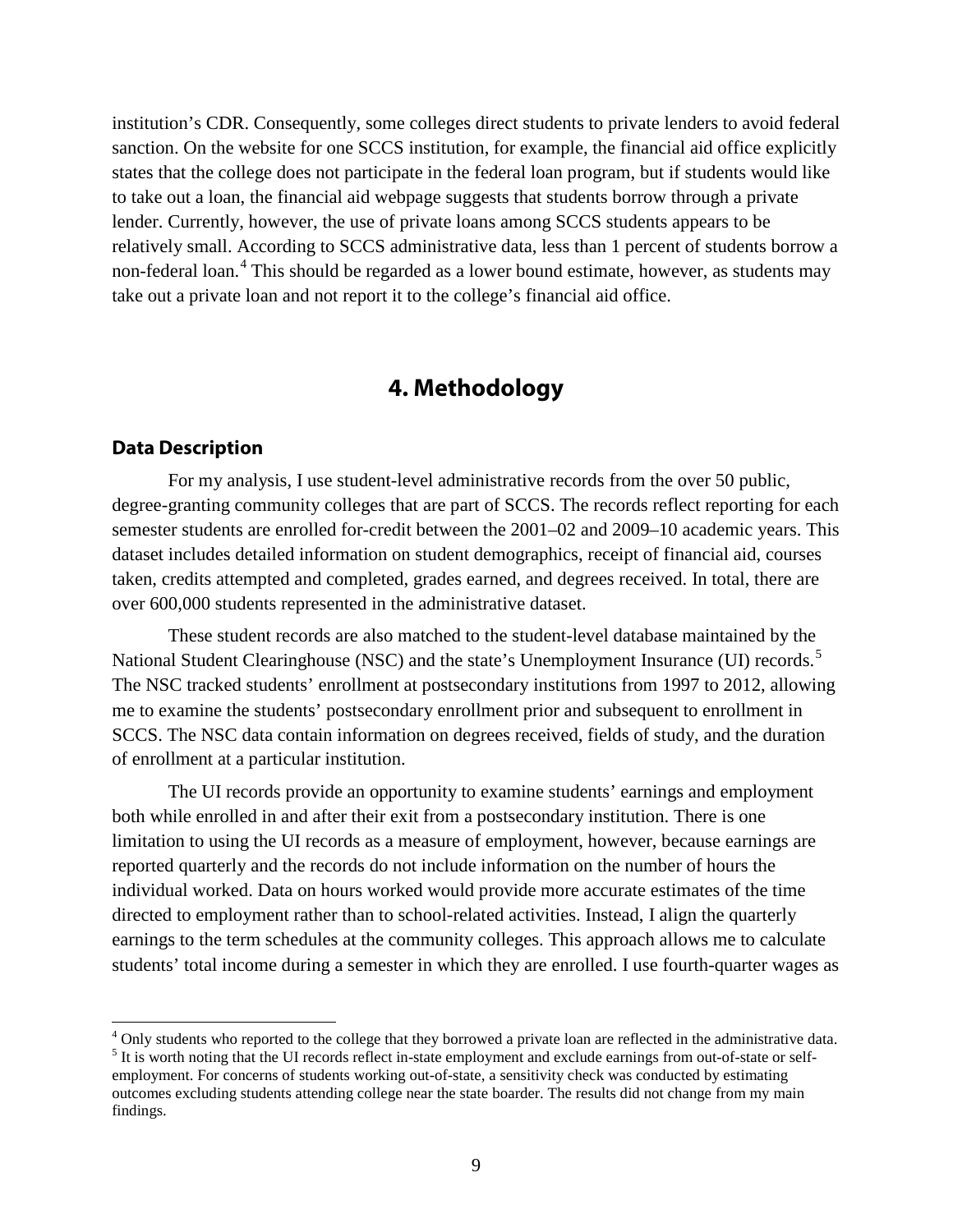a measure of employment participation and wages for the fall semester, first-quarter wages for the winter semester, and second-quarter wages for the spring/summer semester.

I identify whether or not a community college opted out of the federal Stafford loan program in a given year using financial aid program data from the U.S. Department of Education (2014d). These data provide information on the total volume of federal loans disbursed by higher education institutions. I consider a community college as not participating in the federal loan program when the number of loan disbursements for subsidized and unsubsidized Stafford loans is  $0.6$  $0.6$ 

To account for time-varying college characteristics, I use data from the Bureau of Labor Statistics (2014) and the Delta Cost Project (2014). Data from the BLS provides measures on county unemployment rates. The Delta database is derived from data reported in the Integrated Postsecondary Education Data System and includes measures on institutional expenditures.<sup>[7](#page-13-2)</sup> For this study, I use expenditures on student services, academic support, and scholarships and fellowships.

#### <span id="page-13-0"></span>**Sample Description**

There are 603,522 first-time students from all 50 community colleges represented in the SCCS administrative files. One limitation to the SCCS financial aid data is that it consists of *only* 295,494 students who received financial aid during their enrollment in an SCCS community college. This means that financial aid information, such as EFC and aid amounts, is missing for any student who did not receive any financial aid. The lack of information on these non-financial aid recipients makes it problematic to compare students within and across institutions, because a change in loan policy potentially alters the composition of students represented in the financial aid dataset. For example, a student with a financial aid package consisting of only loans from the period when the institution participated in the federal loan programs appears in the data. But a similar student attending the same institution after the college stopped offering federal loans would not appear in the financial aid dataset.

To account for this data limitation, I use a sample of 206,255 Pell-eligible students with the assumption that if a student applied for financial aid and was Pell-eligible, the student would take the Pell grant they were offered and would be represented in the financial aid dataset regardless of the institution's loan policy. From a policy point of view, focusing on Pell-eligible students is important because this segment of the student population is most sensitive to changes in college price and financial aid (Heller, 1997)**.** Any changes in aid amounts or limiting access

<span id="page-13-1"></span><sup>&</sup>lt;sup>6</sup> For a small number of community colleges, the total number of loan disbursements from 2001–02 to 2009–10 was less than 10 at each community college, and the disbursements would happen in one year. It is unclear why these institutions would have an outlying year by disbursing a small number of loans. For those colleges that have a single, small disbursement year, I recoded the disbursement to 0.

<span id="page-13-2"></span> $\frac{1}{2}$  Delta Cost data provide consistent measures for variables that may have changed overtime in the IPEDS data.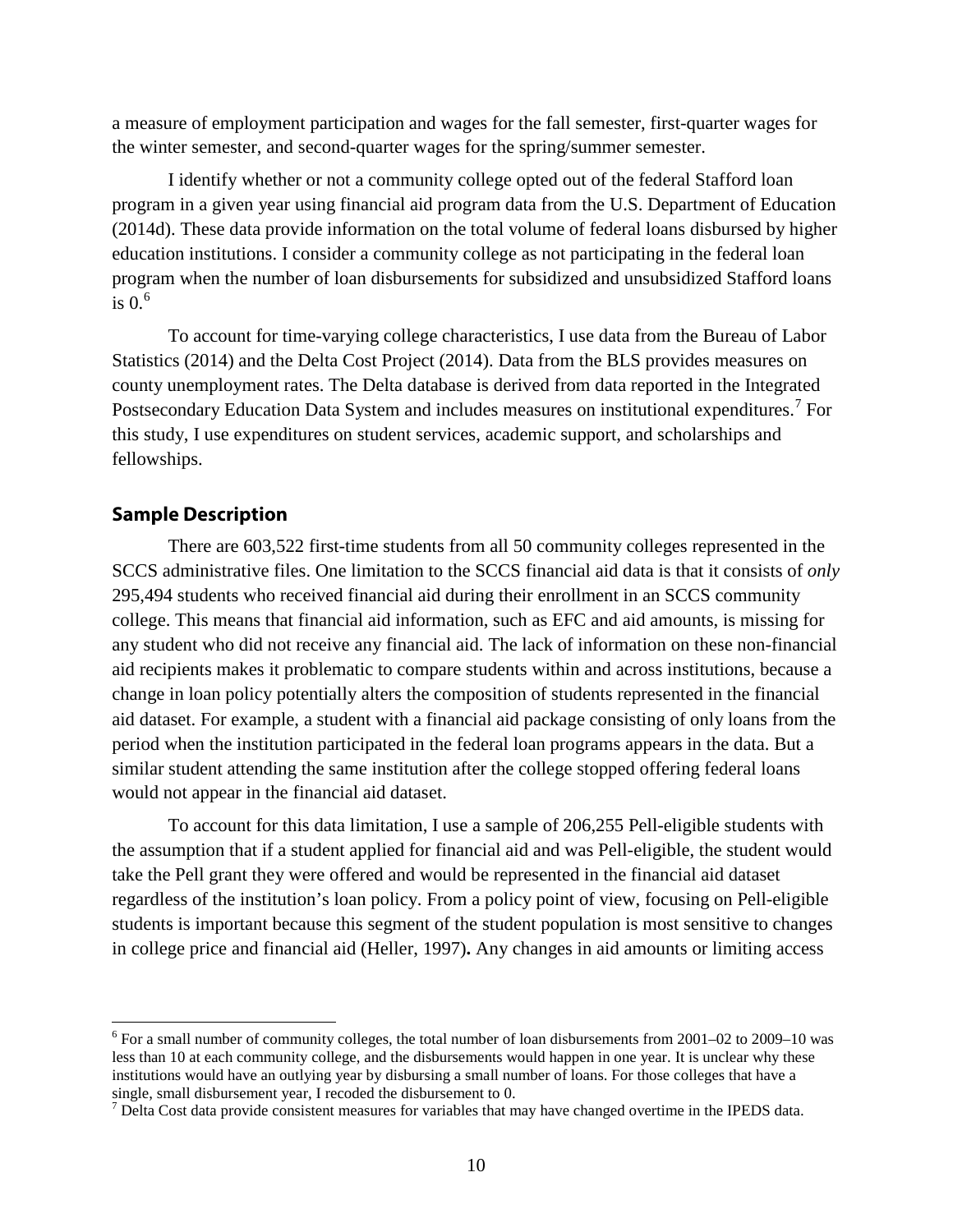to aid programs that are intended to improve persistence and completion rates should be examined to determine whether such action is beneficial for this subset of students.

It is important to discuss how limiting the sample to Pell grant students relates to the interpretation of the results. This paper does not fully address the impacts of student loans replacing other forms of financial aid (i.e., only borrowing a loan with no other aid versus no financial aid at all). Because the sample includes Pell grant recipients, results should be interpreted as the effect of student loans supplementing grant aid.

To better understand how Pell-eligible students in SCCS compare with all SCCS students, Table 1 presents the summary statistics for all 603,522 students in SCCS (column 1) and 206,255 Pell-eligible students (column 2). Only column 1 includes both aid and non-aid recipients. The first row for each variable in Table 1 displays the average values, and the second row indicates the standard deviations in parentheses. When comparing the Pell-eligible students to all students in SCCS, there are several things worth noting. First, there is a larger share of ethnic/racial minorities and women among Pell-eligible students. Less than half of Pell-eligible students are White, compared with 62 percent of all students in SCCS. Second, the overall share of student in SCCS having access to federal loans is 52 percent, which is similar for Pell-eligible students (50 percent). However, the share of students borrowing a loan is fairly small for both groups. For all of SCCS, only 3 percent of students borrowed, compared to the 7 percent of Pelleligible students. Third, over half of Pell-eligible students enrolled full-time for at least one semester in their first year of enrollment, compared with the 43 percent of all students in SCCS. This difference in enrollment intensity might reflect the higher share of SCCS students working while enrolled (61 percent vs. 58 percent).

Table 1 also presents the summary statistics for Pell-eligible students at SCCS colleges that have not changed their loan policy (column 3) and the Pell-eligible students at the 15 community college switching their loan policy, disaggregated according to students' ability to borrow a Stafford loan (columns 5 and 6). Demographically, students at the 15 community colleges look very similar to students at colleges with no change in loan policy. However, of the 47,683 Pell-eligible students at the 15 community colleges, only 20,285 (43 percent) had access to loans, which is lower than the 52 percent at colleges that never changed their loan policy. Because of this difference in the availability of loans, the students in the 15 colleges borrowed at a lower rate and had a lower average loan amount.

Table 1 also illustrates that there are a few notable differences between students with loan access and students without loan access. First, the EFC is lower for students without access to Stafford loans: \$559, compared to \$598 for students with loan access. Second, for grants, students without loan access received, on average, \$852 more than students with loan access. Third, among students who have access to federal loans, 5 percent borrowed either a federal or non-federal loan, and the average loan amount was \$167.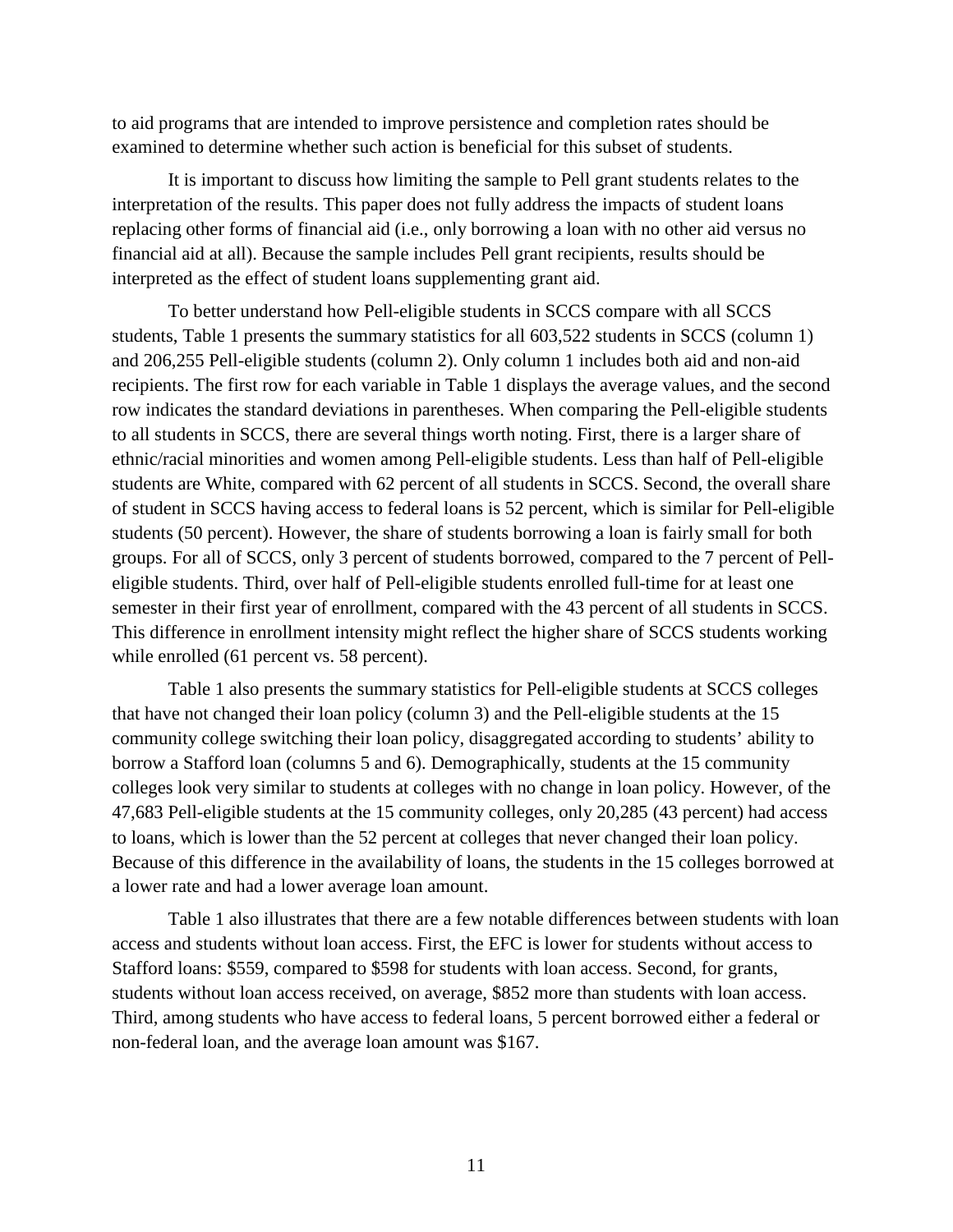#### **Table 1: Summary Statistics of SCCS Students**

| <b>All SCCS</b><br><b>All SCCS</b><br><b>Institutions</b><br><b>Never Change</b><br>Loan<br>No Loan<br><b>Institutions</b><br>(Pell-Eligible)<br><b>Loan Policy</b><br><b>Access</b><br><b>Access</b><br>(1)<br>(2)<br>(3)<br>(5)<br>(6)<br>Student characteristics<br>27.23<br>26.56<br>Age at entry<br>26.58<br>26.41<br>26.28<br>(9.75)<br>(10.30)<br>(10.43)<br>(9.66)<br>(9.78)<br>Race/ethnicity<br>White<br>0.52<br>0.44<br>0.62<br>0.49<br>0.49<br>0.27<br><b>Black</b><br>0.41<br>0.41<br>0.41<br>0.43<br>0.04<br>0.03<br>0.03<br>0.02<br>0.02<br>Hispanic<br>0.07<br>Other race<br>0.07<br>0.07<br>0.05<br>0.11<br>Female<br>0.58<br>0.66<br>0.66<br>0.68<br>0.67<br>0.90<br>0.97<br>0.93<br>0.92<br>0.93<br>In-state resident<br>0.55<br>Prior fraction of quarters employed<br>0.51<br>0.52<br>0.52<br>0.50<br>(0.37)<br>(0.36)<br>(0.36)<br>(0.36)<br>(0.36)<br>Student financial aid & earnings<br>Share of students with access to loans<br>0.52<br>0.50<br>0.52<br>1.00<br>0.00<br>Receiving financial aid<br>0.38<br>1.00<br>1.00<br>1.00<br>1.00<br>Eligible for Pell grant<br>0.34<br>1.00<br>1.00<br>1.00<br>1.00<br>Borrowed loan in 1 <sup>st</sup> year<br>0.03<br>0.07<br>0.08<br>0.05<br>0.00<br>Borrowed a federal loan in 1st year<br>0.03<br>0.06<br>0.07<br>0.04<br>0.00<br>0.01<br>Borrowed a non-federal loan in 1st year<br>0.00<br>0.01<br>0.01<br>0.00<br>132.38<br>264.34<br>321.32<br>167.28<br>6.43<br>Loan amount in 1st year $(\$)$<br>(192.89)<br>(856.47)<br>(1228.56)<br>(1355.55)<br>(898.84)<br>Received federal, state, or institutional<br>0.99<br>1.00<br>0.37<br>0.99<br>0.99<br>grant in 1st year<br>Grant amount in 1st year (\$)<br>1012.50<br>2814.62<br>2829.52<br>2275.41<br>3127.60<br>(1755.02)<br>(1921.57)<br>(1934.89)<br>(1547.15)<br>(2010.58)<br>Expected family contribution (\$)<br>1388.57<br>628.30<br>643.94<br>598.26<br>559.99<br>(1127.30)<br>(4101.12)<br>(1148.31)<br>(1159.84)<br>(1092.38)<br>0.58<br>0.59<br>0.57<br>0.53<br>Worked while enrolled in 1st year<br>0.61<br>Earnings while enrolled in 1st year (\$)<br>3460.42<br>2674.51<br>2646.70<br>2354.34<br>2733.38<br>(4237.89)<br>(6166.00)<br>(4451.85)<br>(4482.71)<br>(4473.28)<br>Student educational outcomes<br>14.56<br>16.56<br>16.45<br>17.03<br>16.84<br>Credits attempted in 1st year<br>(9.46)<br>(9.45)<br>(9.76)<br>(9.67)<br>(9.36)<br>Credits completed in 1st year<br>13.34<br>13.09<br>14.49<br>13.97<br>12.28<br>(9.79)<br>(9.93)<br>(9.85)<br>(10.43)<br>(9.93)<br>Ever enrolled full-time in 1st year<br>0.43<br>0.53<br>0.52<br>0.56<br>0.57<br>Obtain AA within 3 years of entry<br>0.09<br>0.09<br>0.09<br>0.11<br>$0.08\,$<br>Transfer to 4-year within 4 years of entry<br>0.25<br>0.21<br>0.21<br>0.20<br>0.18 |                        |         |         |         |        | <b>Change Loan Policy</b> |
|------------------------------------------------------------------------------------------------------------------------------------------------------------------------------------------------------------------------------------------------------------------------------------------------------------------------------------------------------------------------------------------------------------------------------------------------------------------------------------------------------------------------------------------------------------------------------------------------------------------------------------------------------------------------------------------------------------------------------------------------------------------------------------------------------------------------------------------------------------------------------------------------------------------------------------------------------------------------------------------------------------------------------------------------------------------------------------------------------------------------------------------------------------------------------------------------------------------------------------------------------------------------------------------------------------------------------------------------------------------------------------------------------------------------------------------------------------------------------------------------------------------------------------------------------------------------------------------------------------------------------------------------------------------------------------------------------------------------------------------------------------------------------------------------------------------------------------------------------------------------------------------------------------------------------------------------------------------------------------------------------------------------------------------------------------------------------------------------------------------------------------------------------------------------------------------------------------------------------------------------------------------------------------------------------------------------------------------------------------------------------------------------------------------------------------------------------------------------------------------------------------------------------------------------------------------------------------------------------------------------------------------------------------------------------------------------------------------------------------------------------------------------------|------------------------|---------|---------|---------|--------|---------------------------|
|                                                                                                                                                                                                                                                                                                                                                                                                                                                                                                                                                                                                                                                                                                                                                                                                                                                                                                                                                                                                                                                                                                                                                                                                                                                                                                                                                                                                                                                                                                                                                                                                                                                                                                                                                                                                                                                                                                                                                                                                                                                                                                                                                                                                                                                                                                                                                                                                                                                                                                                                                                                                                                                                                                                                                                              |                        |         |         |         |        |                           |
|                                                                                                                                                                                                                                                                                                                                                                                                                                                                                                                                                                                                                                                                                                                                                                                                                                                                                                                                                                                                                                                                                                                                                                                                                                                                                                                                                                                                                                                                                                                                                                                                                                                                                                                                                                                                                                                                                                                                                                                                                                                                                                                                                                                                                                                                                                                                                                                                                                                                                                                                                                                                                                                                                                                                                                              |                        |         |         |         |        |                           |
|                                                                                                                                                                                                                                                                                                                                                                                                                                                                                                                                                                                                                                                                                                                                                                                                                                                                                                                                                                                                                                                                                                                                                                                                                                                                                                                                                                                                                                                                                                                                                                                                                                                                                                                                                                                                                                                                                                                                                                                                                                                                                                                                                                                                                                                                                                                                                                                                                                                                                                                                                                                                                                                                                                                                                                              |                        |         |         |         |        |                           |
|                                                                                                                                                                                                                                                                                                                                                                                                                                                                                                                                                                                                                                                                                                                                                                                                                                                                                                                                                                                                                                                                                                                                                                                                                                                                                                                                                                                                                                                                                                                                                                                                                                                                                                                                                                                                                                                                                                                                                                                                                                                                                                                                                                                                                                                                                                                                                                                                                                                                                                                                                                                                                                                                                                                                                                              |                        |         |         |         |        |                           |
|                                                                                                                                                                                                                                                                                                                                                                                                                                                                                                                                                                                                                                                                                                                                                                                                                                                                                                                                                                                                                                                                                                                                                                                                                                                                                                                                                                                                                                                                                                                                                                                                                                                                                                                                                                                                                                                                                                                                                                                                                                                                                                                                                                                                                                                                                                                                                                                                                                                                                                                                                                                                                                                                                                                                                                              |                        |         |         |         |        |                           |
|                                                                                                                                                                                                                                                                                                                                                                                                                                                                                                                                                                                                                                                                                                                                                                                                                                                                                                                                                                                                                                                                                                                                                                                                                                                                                                                                                                                                                                                                                                                                                                                                                                                                                                                                                                                                                                                                                                                                                                                                                                                                                                                                                                                                                                                                                                                                                                                                                                                                                                                                                                                                                                                                                                                                                                              |                        |         |         |         |        |                           |
|                                                                                                                                                                                                                                                                                                                                                                                                                                                                                                                                                                                                                                                                                                                                                                                                                                                                                                                                                                                                                                                                                                                                                                                                                                                                                                                                                                                                                                                                                                                                                                                                                                                                                                                                                                                                                                                                                                                                                                                                                                                                                                                                                                                                                                                                                                                                                                                                                                                                                                                                                                                                                                                                                                                                                                              |                        |         |         |         |        |                           |
|                                                                                                                                                                                                                                                                                                                                                                                                                                                                                                                                                                                                                                                                                                                                                                                                                                                                                                                                                                                                                                                                                                                                                                                                                                                                                                                                                                                                                                                                                                                                                                                                                                                                                                                                                                                                                                                                                                                                                                                                                                                                                                                                                                                                                                                                                                                                                                                                                                                                                                                                                                                                                                                                                                                                                                              |                        |         |         |         |        |                           |
|                                                                                                                                                                                                                                                                                                                                                                                                                                                                                                                                                                                                                                                                                                                                                                                                                                                                                                                                                                                                                                                                                                                                                                                                                                                                                                                                                                                                                                                                                                                                                                                                                                                                                                                                                                                                                                                                                                                                                                                                                                                                                                                                                                                                                                                                                                                                                                                                                                                                                                                                                                                                                                                                                                                                                                              |                        |         |         |         |        |                           |
|                                                                                                                                                                                                                                                                                                                                                                                                                                                                                                                                                                                                                                                                                                                                                                                                                                                                                                                                                                                                                                                                                                                                                                                                                                                                                                                                                                                                                                                                                                                                                                                                                                                                                                                                                                                                                                                                                                                                                                                                                                                                                                                                                                                                                                                                                                                                                                                                                                                                                                                                                                                                                                                                                                                                                                              |                        |         |         |         |        |                           |
|                                                                                                                                                                                                                                                                                                                                                                                                                                                                                                                                                                                                                                                                                                                                                                                                                                                                                                                                                                                                                                                                                                                                                                                                                                                                                                                                                                                                                                                                                                                                                                                                                                                                                                                                                                                                                                                                                                                                                                                                                                                                                                                                                                                                                                                                                                                                                                                                                                                                                                                                                                                                                                                                                                                                                                              |                        |         |         |         |        |                           |
|                                                                                                                                                                                                                                                                                                                                                                                                                                                                                                                                                                                                                                                                                                                                                                                                                                                                                                                                                                                                                                                                                                                                                                                                                                                                                                                                                                                                                                                                                                                                                                                                                                                                                                                                                                                                                                                                                                                                                                                                                                                                                                                                                                                                                                                                                                                                                                                                                                                                                                                                                                                                                                                                                                                                                                              |                        |         |         |         |        |                           |
|                                                                                                                                                                                                                                                                                                                                                                                                                                                                                                                                                                                                                                                                                                                                                                                                                                                                                                                                                                                                                                                                                                                                                                                                                                                                                                                                                                                                                                                                                                                                                                                                                                                                                                                                                                                                                                                                                                                                                                                                                                                                                                                                                                                                                                                                                                                                                                                                                                                                                                                                                                                                                                                                                                                                                                              |                        |         |         |         |        |                           |
|                                                                                                                                                                                                                                                                                                                                                                                                                                                                                                                                                                                                                                                                                                                                                                                                                                                                                                                                                                                                                                                                                                                                                                                                                                                                                                                                                                                                                                                                                                                                                                                                                                                                                                                                                                                                                                                                                                                                                                                                                                                                                                                                                                                                                                                                                                                                                                                                                                                                                                                                                                                                                                                                                                                                                                              |                        |         |         |         |        |                           |
|                                                                                                                                                                                                                                                                                                                                                                                                                                                                                                                                                                                                                                                                                                                                                                                                                                                                                                                                                                                                                                                                                                                                                                                                                                                                                                                                                                                                                                                                                                                                                                                                                                                                                                                                                                                                                                                                                                                                                                                                                                                                                                                                                                                                                                                                                                                                                                                                                                                                                                                                                                                                                                                                                                                                                                              |                        |         |         |         |        |                           |
|                                                                                                                                                                                                                                                                                                                                                                                                                                                                                                                                                                                                                                                                                                                                                                                                                                                                                                                                                                                                                                                                                                                                                                                                                                                                                                                                                                                                                                                                                                                                                                                                                                                                                                                                                                                                                                                                                                                                                                                                                                                                                                                                                                                                                                                                                                                                                                                                                                                                                                                                                                                                                                                                                                                                                                              |                        |         |         |         |        |                           |
|                                                                                                                                                                                                                                                                                                                                                                                                                                                                                                                                                                                                                                                                                                                                                                                                                                                                                                                                                                                                                                                                                                                                                                                                                                                                                                                                                                                                                                                                                                                                                                                                                                                                                                                                                                                                                                                                                                                                                                                                                                                                                                                                                                                                                                                                                                                                                                                                                                                                                                                                                                                                                                                                                                                                                                              |                        |         |         |         |        |                           |
|                                                                                                                                                                                                                                                                                                                                                                                                                                                                                                                                                                                                                                                                                                                                                                                                                                                                                                                                                                                                                                                                                                                                                                                                                                                                                                                                                                                                                                                                                                                                                                                                                                                                                                                                                                                                                                                                                                                                                                                                                                                                                                                                                                                                                                                                                                                                                                                                                                                                                                                                                                                                                                                                                                                                                                              |                        |         |         |         |        |                           |
|                                                                                                                                                                                                                                                                                                                                                                                                                                                                                                                                                                                                                                                                                                                                                                                                                                                                                                                                                                                                                                                                                                                                                                                                                                                                                                                                                                                                                                                                                                                                                                                                                                                                                                                                                                                                                                                                                                                                                                                                                                                                                                                                                                                                                                                                                                                                                                                                                                                                                                                                                                                                                                                                                                                                                                              |                        |         |         |         |        |                           |
|                                                                                                                                                                                                                                                                                                                                                                                                                                                                                                                                                                                                                                                                                                                                                                                                                                                                                                                                                                                                                                                                                                                                                                                                                                                                                                                                                                                                                                                                                                                                                                                                                                                                                                                                                                                                                                                                                                                                                                                                                                                                                                                                                                                                                                                                                                                                                                                                                                                                                                                                                                                                                                                                                                                                                                              |                        |         |         |         |        |                           |
|                                                                                                                                                                                                                                                                                                                                                                                                                                                                                                                                                                                                                                                                                                                                                                                                                                                                                                                                                                                                                                                                                                                                                                                                                                                                                                                                                                                                                                                                                                                                                                                                                                                                                                                                                                                                                                                                                                                                                                                                                                                                                                                                                                                                                                                                                                                                                                                                                                                                                                                                                                                                                                                                                                                                                                              |                        |         |         |         |        |                           |
|                                                                                                                                                                                                                                                                                                                                                                                                                                                                                                                                                                                                                                                                                                                                                                                                                                                                                                                                                                                                                                                                                                                                                                                                                                                                                                                                                                                                                                                                                                                                                                                                                                                                                                                                                                                                                                                                                                                                                                                                                                                                                                                                                                                                                                                                                                                                                                                                                                                                                                                                                                                                                                                                                                                                                                              |                        |         |         |         |        |                           |
|                                                                                                                                                                                                                                                                                                                                                                                                                                                                                                                                                                                                                                                                                                                                                                                                                                                                                                                                                                                                                                                                                                                                                                                                                                                                                                                                                                                                                                                                                                                                                                                                                                                                                                                                                                                                                                                                                                                                                                                                                                                                                                                                                                                                                                                                                                                                                                                                                                                                                                                                                                                                                                                                                                                                                                              |                        |         |         |         |        |                           |
|                                                                                                                                                                                                                                                                                                                                                                                                                                                                                                                                                                                                                                                                                                                                                                                                                                                                                                                                                                                                                                                                                                                                                                                                                                                                                                                                                                                                                                                                                                                                                                                                                                                                                                                                                                                                                                                                                                                                                                                                                                                                                                                                                                                                                                                                                                                                                                                                                                                                                                                                                                                                                                                                                                                                                                              |                        |         |         |         |        |                           |
|                                                                                                                                                                                                                                                                                                                                                                                                                                                                                                                                                                                                                                                                                                                                                                                                                                                                                                                                                                                                                                                                                                                                                                                                                                                                                                                                                                                                                                                                                                                                                                                                                                                                                                                                                                                                                                                                                                                                                                                                                                                                                                                                                                                                                                                                                                                                                                                                                                                                                                                                                                                                                                                                                                                                                                              |                        |         |         |         |        |                           |
|                                                                                                                                                                                                                                                                                                                                                                                                                                                                                                                                                                                                                                                                                                                                                                                                                                                                                                                                                                                                                                                                                                                                                                                                                                                                                                                                                                                                                                                                                                                                                                                                                                                                                                                                                                                                                                                                                                                                                                                                                                                                                                                                                                                                                                                                                                                                                                                                                                                                                                                                                                                                                                                                                                                                                                              |                        |         |         |         |        |                           |
|                                                                                                                                                                                                                                                                                                                                                                                                                                                                                                                                                                                                                                                                                                                                                                                                                                                                                                                                                                                                                                                                                                                                                                                                                                                                                                                                                                                                                                                                                                                                                                                                                                                                                                                                                                                                                                                                                                                                                                                                                                                                                                                                                                                                                                                                                                                                                                                                                                                                                                                                                                                                                                                                                                                                                                              |                        |         |         |         |        |                           |
|                                                                                                                                                                                                                                                                                                                                                                                                                                                                                                                                                                                                                                                                                                                                                                                                                                                                                                                                                                                                                                                                                                                                                                                                                                                                                                                                                                                                                                                                                                                                                                                                                                                                                                                                                                                                                                                                                                                                                                                                                                                                                                                                                                                                                                                                                                                                                                                                                                                                                                                                                                                                                                                                                                                                                                              |                        |         |         |         |        |                           |
|                                                                                                                                                                                                                                                                                                                                                                                                                                                                                                                                                                                                                                                                                                                                                                                                                                                                                                                                                                                                                                                                                                                                                                                                                                                                                                                                                                                                                                                                                                                                                                                                                                                                                                                                                                                                                                                                                                                                                                                                                                                                                                                                                                                                                                                                                                                                                                                                                                                                                                                                                                                                                                                                                                                                                                              |                        |         |         |         |        |                           |
|                                                                                                                                                                                                                                                                                                                                                                                                                                                                                                                                                                                                                                                                                                                                                                                                                                                                                                                                                                                                                                                                                                                                                                                                                                                                                                                                                                                                                                                                                                                                                                                                                                                                                                                                                                                                                                                                                                                                                                                                                                                                                                                                                                                                                                                                                                                                                                                                                                                                                                                                                                                                                                                                                                                                                                              |                        |         |         |         |        |                           |
|                                                                                                                                                                                                                                                                                                                                                                                                                                                                                                                                                                                                                                                                                                                                                                                                                                                                                                                                                                                                                                                                                                                                                                                                                                                                                                                                                                                                                                                                                                                                                                                                                                                                                                                                                                                                                                                                                                                                                                                                                                                                                                                                                                                                                                                                                                                                                                                                                                                                                                                                                                                                                                                                                                                                                                              |                        |         |         |         |        |                           |
|                                                                                                                                                                                                                                                                                                                                                                                                                                                                                                                                                                                                                                                                                                                                                                                                                                                                                                                                                                                                                                                                                                                                                                                                                                                                                                                                                                                                                                                                                                                                                                                                                                                                                                                                                                                                                                                                                                                                                                                                                                                                                                                                                                                                                                                                                                                                                                                                                                                                                                                                                                                                                                                                                                                                                                              |                        |         |         |         |        |                           |
|                                                                                                                                                                                                                                                                                                                                                                                                                                                                                                                                                                                                                                                                                                                                                                                                                                                                                                                                                                                                                                                                                                                                                                                                                                                                                                                                                                                                                                                                                                                                                                                                                                                                                                                                                                                                                                                                                                                                                                                                                                                                                                                                                                                                                                                                                                                                                                                                                                                                                                                                                                                                                                                                                                                                                                              |                        |         |         |         |        |                           |
|                                                                                                                                                                                                                                                                                                                                                                                                                                                                                                                                                                                                                                                                                                                                                                                                                                                                                                                                                                                                                                                                                                                                                                                                                                                                                                                                                                                                                                                                                                                                                                                                                                                                                                                                                                                                                                                                                                                                                                                                                                                                                                                                                                                                                                                                                                                                                                                                                                                                                                                                                                                                                                                                                                                                                                              |                        |         |         |         |        |                           |
|                                                                                                                                                                                                                                                                                                                                                                                                                                                                                                                                                                                                                                                                                                                                                                                                                                                                                                                                                                                                                                                                                                                                                                                                                                                                                                                                                                                                                                                                                                                                                                                                                                                                                                                                                                                                                                                                                                                                                                                                                                                                                                                                                                                                                                                                                                                                                                                                                                                                                                                                                                                                                                                                                                                                                                              |                        |         |         |         |        |                           |
|                                                                                                                                                                                                                                                                                                                                                                                                                                                                                                                                                                                                                                                                                                                                                                                                                                                                                                                                                                                                                                                                                                                                                                                                                                                                                                                                                                                                                                                                                                                                                                                                                                                                                                                                                                                                                                                                                                                                                                                                                                                                                                                                                                                                                                                                                                                                                                                                                                                                                                                                                                                                                                                                                                                                                                              |                        |         |         |         |        |                           |
|                                                                                                                                                                                                                                                                                                                                                                                                                                                                                                                                                                                                                                                                                                                                                                                                                                                                                                                                                                                                                                                                                                                                                                                                                                                                                                                                                                                                                                                                                                                                                                                                                                                                                                                                                                                                                                                                                                                                                                                                                                                                                                                                                                                                                                                                                                                                                                                                                                                                                                                                                                                                                                                                                                                                                                              |                        |         |         |         |        |                           |
|                                                                                                                                                                                                                                                                                                                                                                                                                                                                                                                                                                                                                                                                                                                                                                                                                                                                                                                                                                                                                                                                                                                                                                                                                                                                                                                                                                                                                                                                                                                                                                                                                                                                                                                                                                                                                                                                                                                                                                                                                                                                                                                                                                                                                                                                                                                                                                                                                                                                                                                                                                                                                                                                                                                                                                              |                        |         |         |         |        |                           |
|                                                                                                                                                                                                                                                                                                                                                                                                                                                                                                                                                                                                                                                                                                                                                                                                                                                                                                                                                                                                                                                                                                                                                                                                                                                                                                                                                                                                                                                                                                                                                                                                                                                                                                                                                                                                                                                                                                                                                                                                                                                                                                                                                                                                                                                                                                                                                                                                                                                                                                                                                                                                                                                                                                                                                                              |                        |         |         |         |        |                           |
|                                                                                                                                                                                                                                                                                                                                                                                                                                                                                                                                                                                                                                                                                                                                                                                                                                                                                                                                                                                                                                                                                                                                                                                                                                                                                                                                                                                                                                                                                                                                                                                                                                                                                                                                                                                                                                                                                                                                                                                                                                                                                                                                                                                                                                                                                                                                                                                                                                                                                                                                                                                                                                                                                                                                                                              |                        |         |         |         |        |                           |
|                                                                                                                                                                                                                                                                                                                                                                                                                                                                                                                                                                                                                                                                                                                                                                                                                                                                                                                                                                                                                                                                                                                                                                                                                                                                                                                                                                                                                                                                                                                                                                                                                                                                                                                                                                                                                                                                                                                                                                                                                                                                                                                                                                                                                                                                                                                                                                                                                                                                                                                                                                                                                                                                                                                                                                              |                        |         |         |         |        |                           |
|                                                                                                                                                                                                                                                                                                                                                                                                                                                                                                                                                                                                                                                                                                                                                                                                                                                                                                                                                                                                                                                                                                                                                                                                                                                                                                                                                                                                                                                                                                                                                                                                                                                                                                                                                                                                                                                                                                                                                                                                                                                                                                                                                                                                                                                                                                                                                                                                                                                                                                                                                                                                                                                                                                                                                                              | Number of observations | 603,522 | 206,255 | 158,572 | 20,285 | 27,398                    |

*Note.* Standard deviations in parentheses. Column 1 consists of all students in SCCS. Column 2 consists of all Pelleligible students in SCCS. Column 3 contains Pell-eligible students attending an SCCS community college that never changed the loan policy. Columns 5 and 6 consist of Pell-eligible students at the 15 colleges that opted out of the Stafford loan program, separated by whether the students have loan access. Dollar amounts are in 2012 dollars. *Obtain AA within 3 years of entry* and *transfer to a 4-year within 4 years of entry* consist of students who enrolled before the 2007–08 academic year.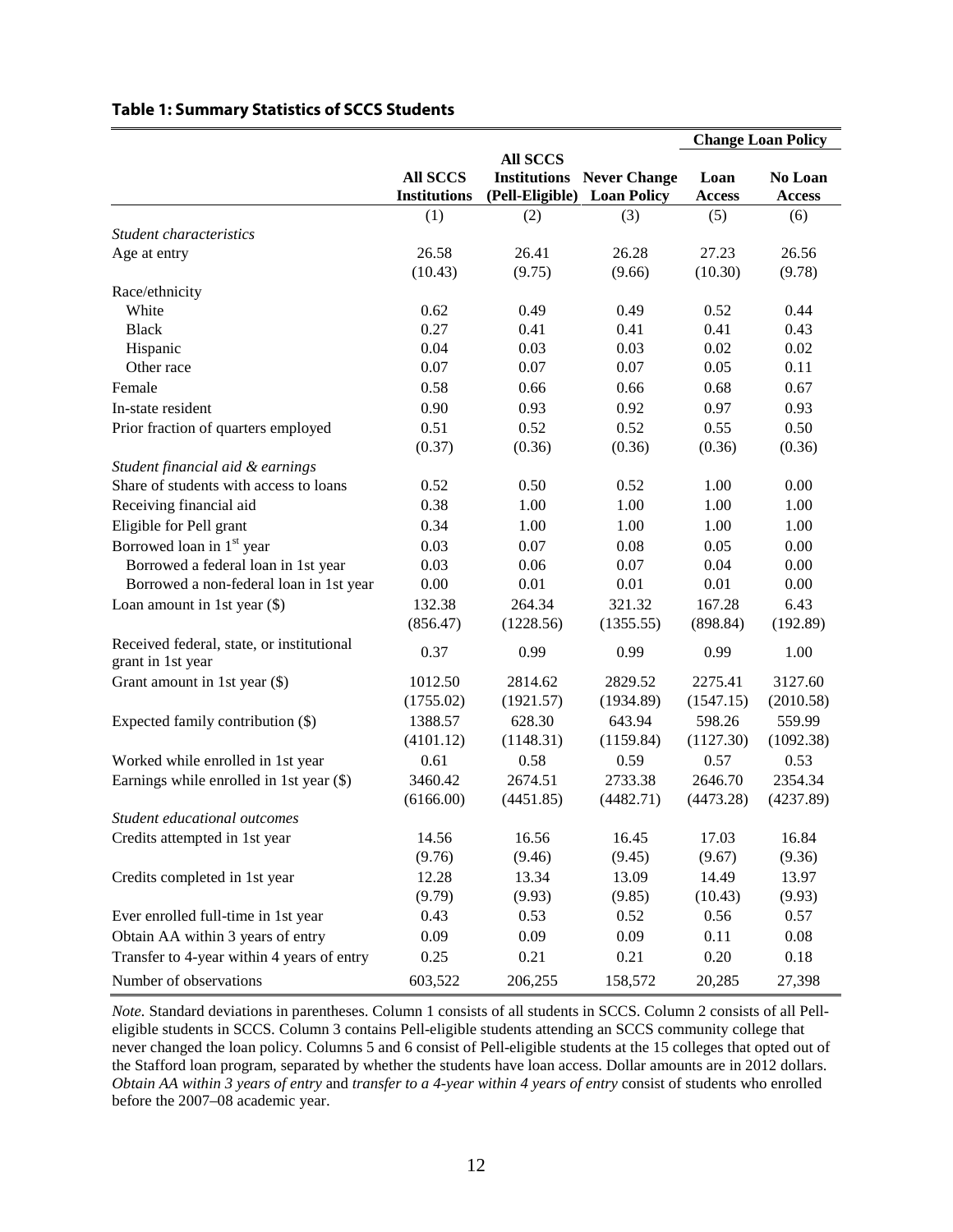In comparison, less than 1 percent of students without loan access took out a loan, and the average loan amount was \$6, which suggests that a small portion of the sample without loan access either borrowed a private loan (0.2 percent) or was somehow able to borrow a federal loan (0.1 percent). Figure 4 displays the share of Pell-eligible students receiving either a federal or non-federal loan before and after the change in loan policy for the 15 community colleges. The vertical line indicates when the switch from offering loans to not offering loans occurred. As mentioned before, Institution 3 opted out of the federal loan program in 2002–03 and then reinstated their participation in the federal loan program in 2007–08. Figure 4 demonstrates that institutions did not substitute the loss of federal loans with non-federal loans. There are, however, some students, albeit a small share, receiving federal loans during the period when institutions were no longer participating in the federal loan program. These students received a loan in their first year of enrollment because they either transferred to or were dually enrolled at an institution that was offering federal loans.<sup>[8](#page-16-0)</sup>



**Figure 4: Share of Pell-Eligible Students Borrowing Federal or Non-Federal Loans**

*Note.* Graph illustrates the share of first-time Pell-eligible students receiving a federal or non-federal loan. The vertical line represents the academic year the community college opted out of the federal loan program. The academic year the institution switched loan policy is in parentheses.

<span id="page-16-0"></span><sup>&</sup>lt;sup>8</sup> The share of students transferring in the first year generally is low, less than 5 percent. Regressions were performed to determine whether loan policy was correlated with transfer rates. The results provided no significant differences.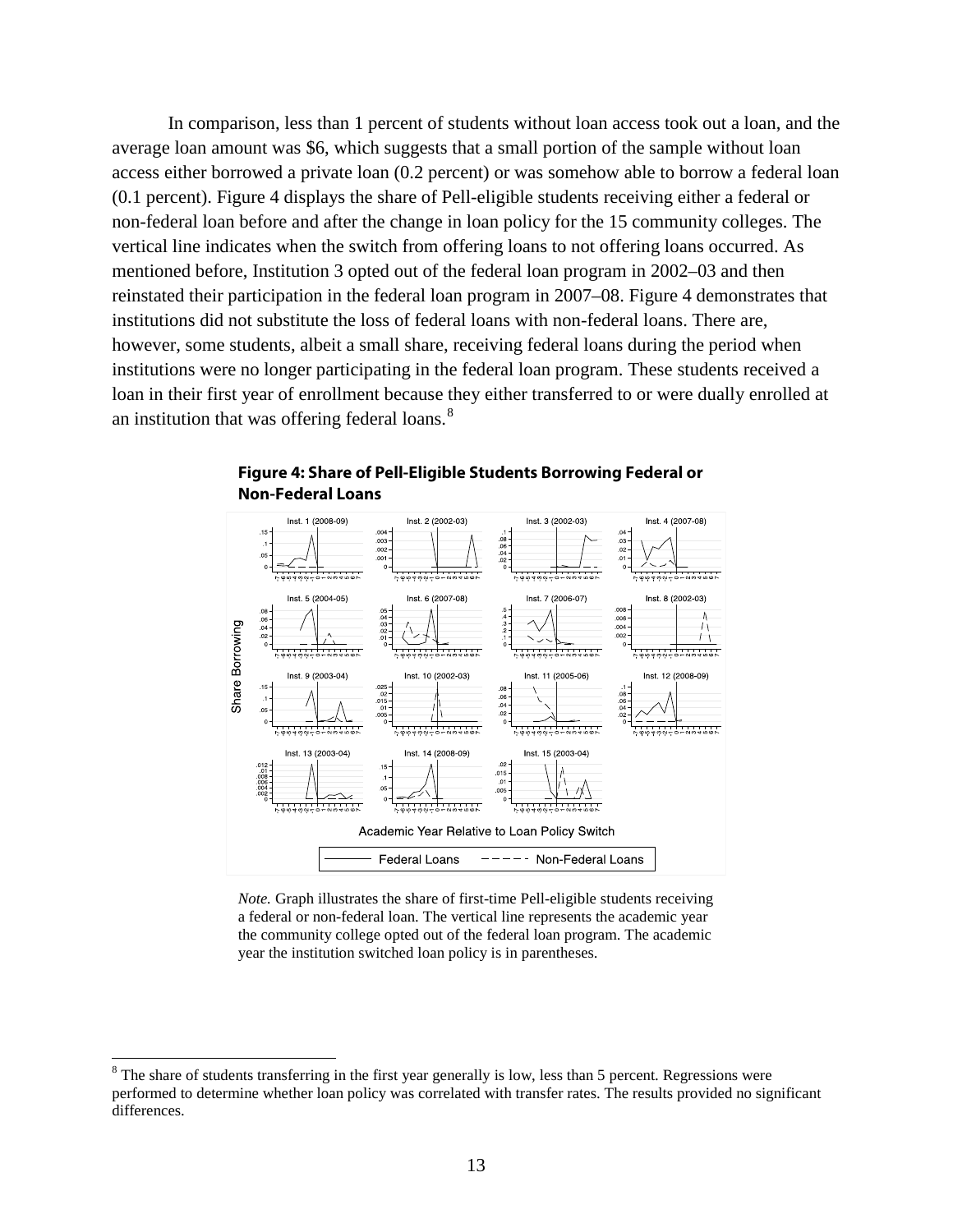#### <span id="page-17-0"></span>**Comparison of SCCS Sample to Nationally Representative Sample**

To illustrate how the community college students from SCCS colleges compare with a nationally representative sample, Table 2 presents sample means from the 2012 wave of the National Postsecondary Student Aid Study (NPSAS) (columns 1 and 2) and the SCCS data (columns 3 and 4). Column 1 is estimates for all community college students and column 2 consists of Pell-eligible community college students represented in the NPSAS. The estimates in columns 3 and 4 provide the same information from columns 1 and 2 in Table 1.

In both the national and SCCS samples, the average age was close to 26 years old, and over half of the students were female. Compared with the samples in the NPSAS, SCCS had a higher share of Black students and a smaller share of Hispanic students. The average EFC for all SCCS students was also lower than that for the NPSAS students, but SCCS Pell-eligible students (column 4) had a comparable EFC with NPSAS Pell-eligible students (column 2). These differences in racial composition and EFC amounts could be attributed to the state in which SCCS resides, where there is a large African American population and the average household income is lower than the national average. According to the most recent Census estimates,<sup>[9](#page-17-1)</sup> over 20 percent of the population in the state is African American, compared to 13.2 percent nationwide. The state's median household income in 2013 was approximately \$46,000, whereas the national median household income was close to \$53,000.

Given that the average EFC is lower, Pell-eligible SCCS students (column 4) received, on average, a higher amount of federal grant aid than Pell-eligible students in the national sample (column 2). For state and institutional aid, the amounts are fairly similar for Pell-eligible students. Due to SCCS colleges' lower rate of participation in the federal loan program and the high share of Pell-eligible students receiving grant aid, the share of students with access to federal loans and incurring debt is substantially lower than national estimates. The dollar amount of loans that SCCS students borrow is also less.

<span id="page-17-1"></span><sup>9</sup> Census estimates were retrieved from<http://quickfacts.census.gov/qfd/index.html>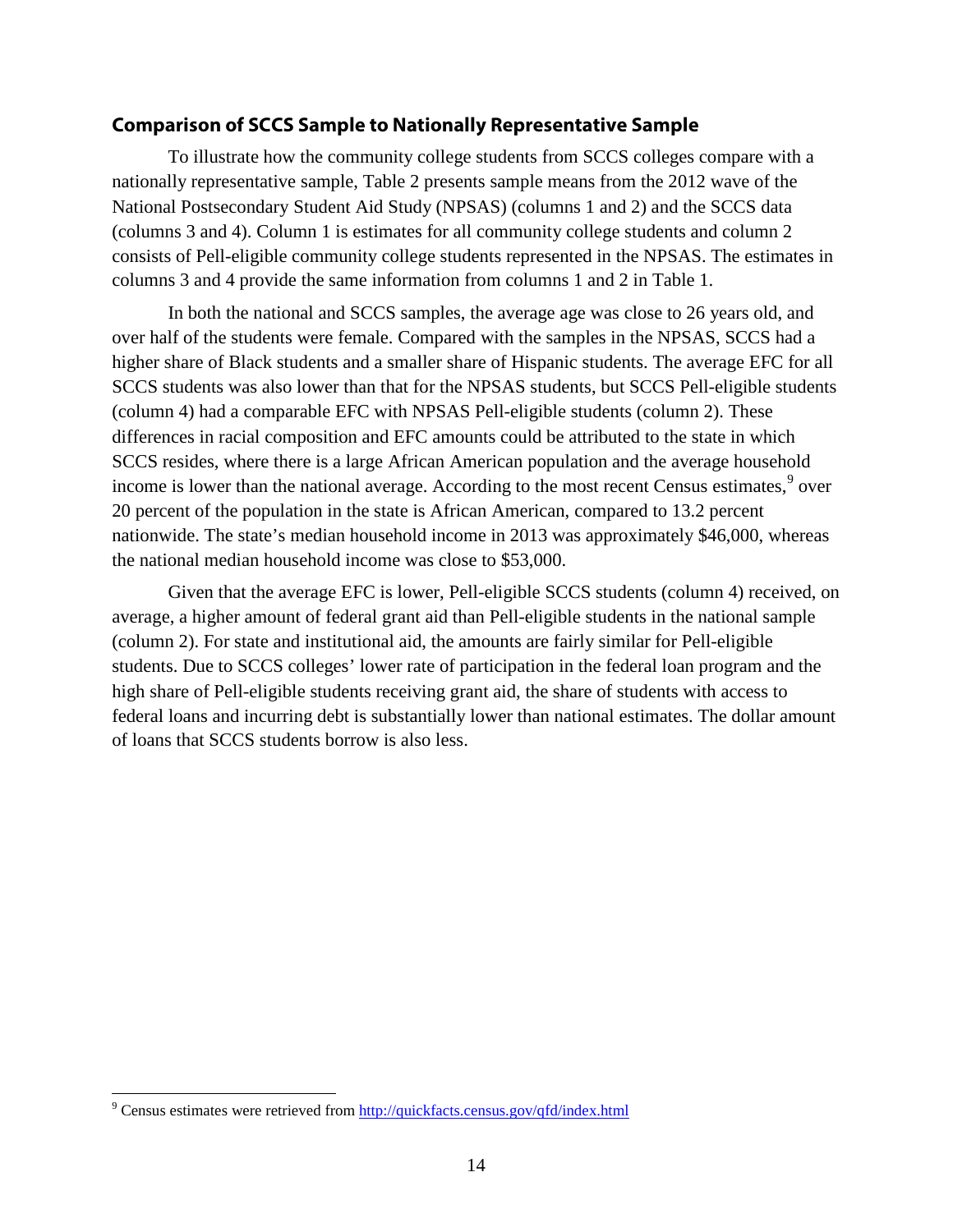|                                        | NPSAS:12                                | NPSAS:12                                                   | <b>SCCS</b>                            | <b>SCCS</b>                                               |
|----------------------------------------|-----------------------------------------|------------------------------------------------------------|----------------------------------------|-----------------------------------------------------------|
|                                        | <b>All Community</b><br><b>Colleges</b> | <b>All Community</b><br><b>Colleges</b><br>(Pell-Eligible) | <b>All SCCS</b><br><b>Institutions</b> | <b>All SCCS</b><br><b>Institutions</b><br>(Pell-Eligible) |
|                                        | (1)                                     | (2)                                                        | (3)                                    | (4)                                                       |
| Student characteristics                |                                         |                                                            |                                        |                                                           |
| Age                                    | 26.27                                   | 26.22                                                      | 26.58                                  | 26.41                                                     |
|                                        | (9.83)                                  | (9.14)                                                     | (10.43)                                | (9.75)                                                    |
| Race/ethnicity                         |                                         |                                                            |                                        |                                                           |
| White                                  | 0.53                                    | 0.44                                                       | 0.62                                   | 0.49                                                      |
| <b>Black</b>                           | 0.19                                    | 0.26                                                       | 0.27                                   | 0.41                                                      |
| Hispanic                               | 0.19                                    | 0.21                                                       | 0.04                                   | 0.03                                                      |
| Other race                             | 0.09                                    | 0.08                                                       | 0.07                                   | 0.07                                                      |
| Female                                 | 0.54                                    | 0.58                                                       | 0.58                                   | 0.66                                                      |
| Ever full-time during school year      | 0.38                                    | 0.43                                                       | 0.43                                   | 0.53                                                      |
| Student financial aid & employment     |                                         |                                                            |                                        |                                                           |
| Share of students with access to loans | 0.87                                    | 0.85                                                       | 0.52                                   | 0.50                                                      |
| Receiving financial aid                | 0.57                                    | 0.88                                                       | 0.38                                   | 1.00                                                      |
| Eligible for Pell grant                | 0.66                                    | 1.00                                                       | 0.34                                   | 1.00                                                      |
| Aid package                            |                                         |                                                            |                                        |                                                           |
| No aid                                 | 0.43                                    | 0.12                                                       | 0.62                                   | 0.00                                                      |
| Grants only                            | 0.39                                    | 0.64                                                       | 0.35                                   | 0.93                                                      |
| Loans only                             | 0.05                                    | 0.01                                                       | 0.01                                   | 0.01                                                      |
| Grants & loans                         | 0.13                                    | 0.23                                                       | 0.02                                   | 0.06                                                      |
| Borrowed a federal or non-federal loan | 0.17                                    | 0.24                                                       | 0.03                                   | 0.07                                                      |
| Borrowed a federal loan                | 0.17                                    | 0.23                                                       | 0.03                                   | 0.06                                                      |
| Borrowed a non-federal loan            | 0.01                                    | 0.01                                                       | 0.00                                   | 0.01                                                      |
| Loan amount $(\$)$                     | 762.58                                  | 1049.89                                                    | 132.38                                 | 264.34                                                    |
|                                        | (1973.75)                               | (2275.10)                                                  | (856.47)                               | (1228.56)                                                 |
| Fed. grants (\$)                       | 1288.27                                 | 2384.96                                                    | 947.16                                 | 2707.90                                                   |
|                                        | (1814.17)                               | (1865.16)                                                  | (1668.60)                              | (1813.82)                                                 |
| State grants $(\$)$                    | 221.97                                  | 304.39                                                     | 125.62                                 | 315.43                                                    |
|                                        | (793.97)                                | (886.22)                                                   | (546.18)                               | (824.06)                                                  |
| Inst. grants $(\$)$                    | 117.32                                  | 158.64                                                     | 63.24                                  | 135.65                                                    |
|                                        | (612.78)                                | (682.31)                                                   | (428.39)                               | (622.43)                                                  |
| EFC(S)                                 | 5812.67                                 | 629.29                                                     | 1388.57                                | 628.30                                                    |
|                                        | (10500.81)                              | (1274.37)                                                  | (4101.12)                              | (1148.31)                                                 |
| Worked while enrolled                  | 0.64                                    | 0.59                                                       | 0.61                                   | 0.58                                                      |
| N                                      | 18,230                                  | 12,260                                                     | 603,522                                | 206,255                                                   |

#### **Table 2: Comparison of SCCS Students to National Sample of Students**

*Note.* Columns 1 and 2 are from NPSAS restricted datasets and use NPSAS weights. Columns 3 and 4 are from the SCCS administrative files and contain the same estimates from Table 1. Columns 1 and 3 contain all firsttime, first-year students who enrolled at a public, two-year college, represented in respective datasets. Columns 2 and 4 consist of first-time, first-year students who enrolled at a public, two-year college and filed a FAFSA with an EFC that qualified them to be Pell-eligible. All dollar amounts have been adjusted to 2012 dollars.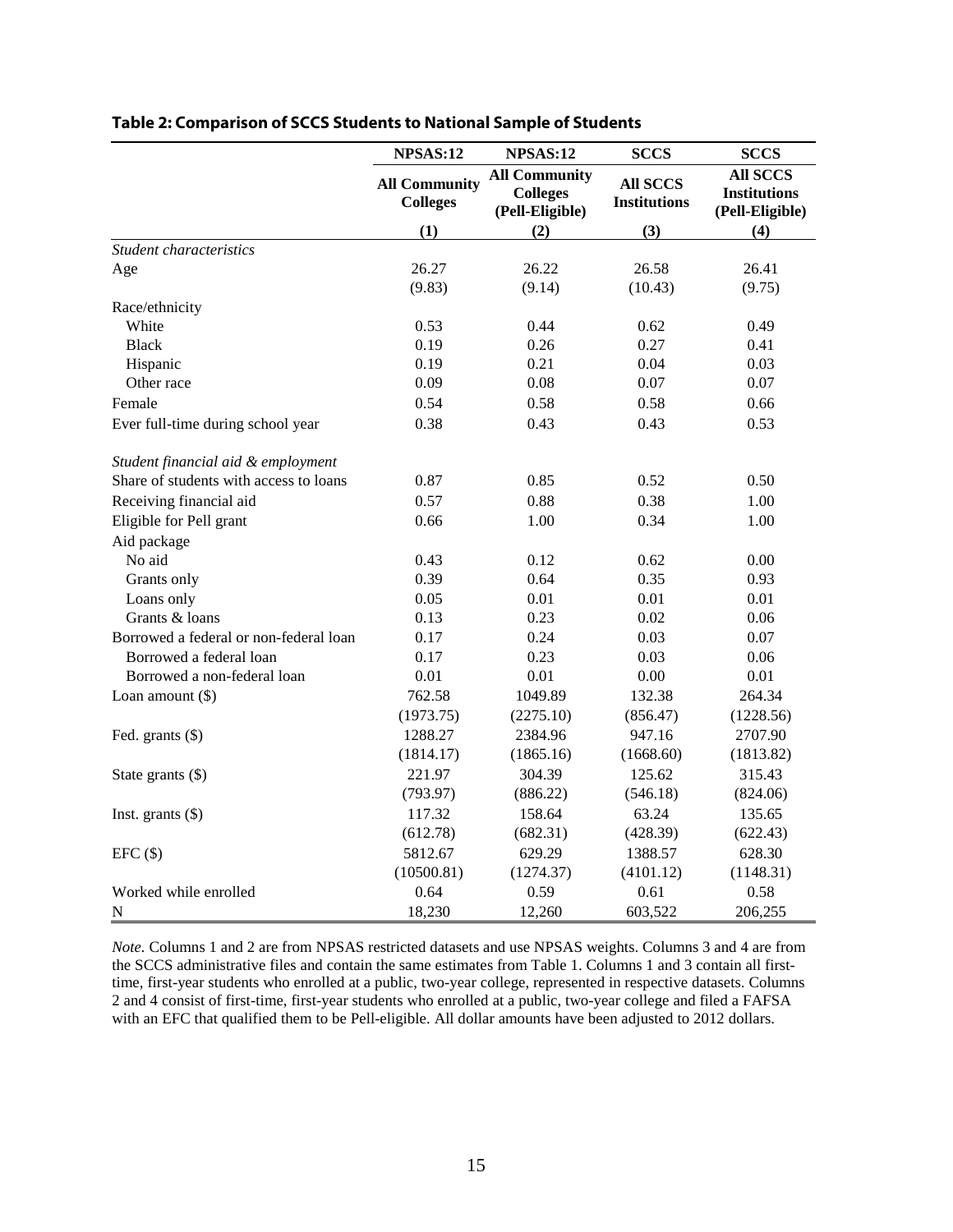#### <span id="page-19-0"></span>**Empirical Strategy**

My identification strategy exploits the variation in student loan policies within the same community college over time. This involves using college fixed effects to estimate the withincollege difference in student outcomes before and after the college opted out the federal loan program. The before and after difference in student outcomes at the 15 community colleges opting out of federal loan programs is then compared with the before and after difference in student outcomes at community colleges that did not change their loan policy, resulting in what is essentially a multi-period difference-in-difference analysis.

In the first part of my analysis, I use the following reduced form equation to examine whether there are differences in aid amounts between the periods when institutions offer loans and do not offer loans. I also explore whether there are differences in students' working while enrolled.

(1) 
$$
y_{ict} = \alpha_0 + \alpha_1 \text{Participate}_{ct} + \alpha_2 \text{EFC}_{ict} + \alpha_3 X_{ict} + \alpha_4 \delta_{ct-1} + \gamma_t + \theta_c + \mu_{ict}
$$

where *i* represents students enrolled at community college *c* during academic year *t, γ* is the time fixed effect, and  $\theta$  is the college fixed effect. *X* is a vector of student demographics, including age, in-state residency, race/ethnicity, and gender. Students' prior employment is also likely to influence whether students will be employed while enrolled and enrollment intensity. To account for this, the demographic vector also includes a measure on the fraction of quarters employed in the three years prior to entry. *EFC* is a measure of students' Expected Family Contribution. The variable of interest, *Participate*, is an indicator that the given college participated in the loan program in the given year.  $\delta$  consists of time-varying institutional measures on county unemployment rates and expenditures on student services and academic support in the year prior to a student's enrollment. The random error term  $(\mu)$  is bootstrapped and clustered at the school  $level.<sup>10</sup>$  $level.<sup>10</sup>$  $level.<sup>10</sup>$ 

For the second part of my analysis, I examine the effect of loan receipt on educational outcomes, including credits attempted and completed in the first year, receipt of an associate degree, and transfer to a four-year institution. If I estimate these student outcomes using only the reduced form equation above, estimates on the effect of loan borrowing will not be not fully captured because of the large share of students not borrowing a loan. Among SCCS Pell-eligible students, the share borrowing a loan is less than 8 percent. This motivates the use of an instrumental variable estimation that will allow for more generalizability on loan borrowing than a general comparison of Pell-eligible students before and after the change in loan policy.

When equation (1) is estimated with a measure on whether a student borrowed a loan as a dependent variable, this creates the first stage in an instrumental variable analysis. Thus, a community college's participation in the federal loan program is used as an instrument to predict the probability of a student borrowing a loan. The second stage of the equation replaces the

<span id="page-19-1"></span> $10$  Three hundred replications were performed for the bootstrapping.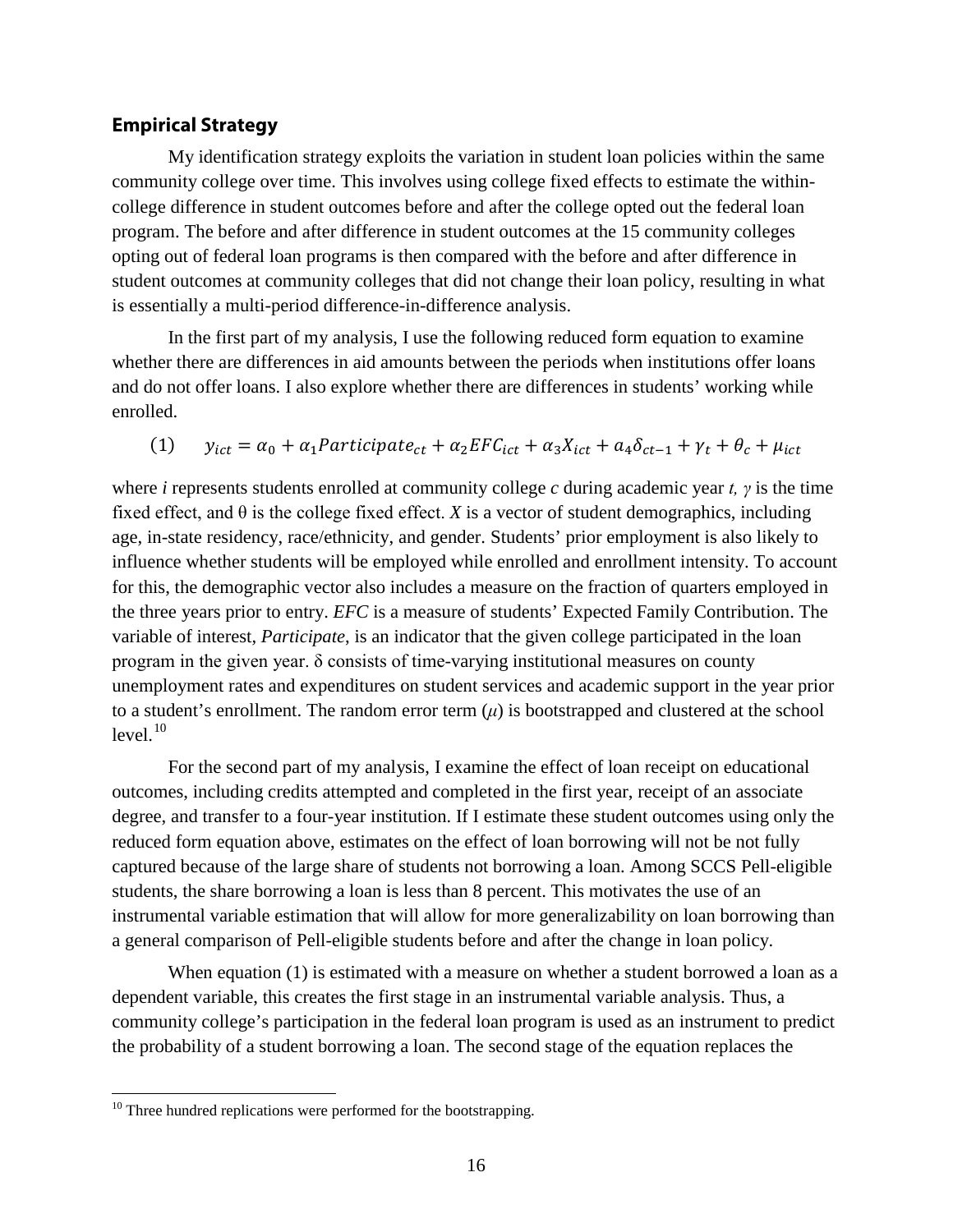instrument with the predicted loan borrowing measure created from the first-stage equation (1). This approach minimizes bias due to endogeneity on loan receipt and allows for claims about the effect of loan receipt on college outcomes. The second stage equation is:

(2) 
$$
Y_{ict} = \beta_0 + \beta_1 B \overline{or} \overline{row}_{ict} + \beta_2 E F C_{ict} + \beta_3 X_{ict} + \beta_4 \delta_{ct-1} + \gamma_t + \theta_c + \varepsilon_{ict}
$$

The same set of fixed effects, student demographic, and institutional covariates mentioned above are included in the second stage equation. However, in the second part of my analysis I add students' dollar amount of grants received to  $\beta_3$  in both the first and second stages in order to control for the impact of grants on educational outcomes and the endogeneity of loan receipt.

#### <span id="page-20-0"></span>**Identifying Assumptions**

Two important identifying assumptions for federal loan participation to be a valid instrument requires the timing of the institutional decision to be randomly assigned across individuals and only affect the outcome variable through its relationship with loan receipt (i.e., the instrument is not correlated with the error term). For both of these assumptions, the biggest threat deals with the compositional difference of students before and after the change in policy. Students could be choosing to attend a specific community college because of the institution's loan policy. Alternatively, the composition differences in students could be due to the community colleges themselves if their decision to change the loan policy was influenced by demographic changes in the student body. I use several approaches to evaluate whether the instrument of participating in the federal loan program is random or correlated with the error term. First, I examine whether there has been a change in the composition of Pell-eligible students by focusing on the 15 community colleges that changed their loan policy. I use equation (1) to compare students with and without loan access within an institution across various demographic and pre-college variables. Second, I examine whether or not students were likely to attend the closest community college. Third, I determine whether there has been a change in enrollment rates for first-time students after the change in loan policy.

Table 3 provides estimates for the differences in student demographics and pre-college variables by loan availability. These student-level variables include age, gender, race/ethnicity, distance from high school to community college, limited English proficiency, parental status, homemaker status, academic disadvantages, disability, employment status in the quarter prior to the first semester of enrollment, and EFC. Each row in Table 3 represents a separate regression of each variable on students' loan access with fixed effects for institution and year. The mean and standard deviation for each variable for students who did not have access to loans is reported in column 2, and the sample size is provided in column 3.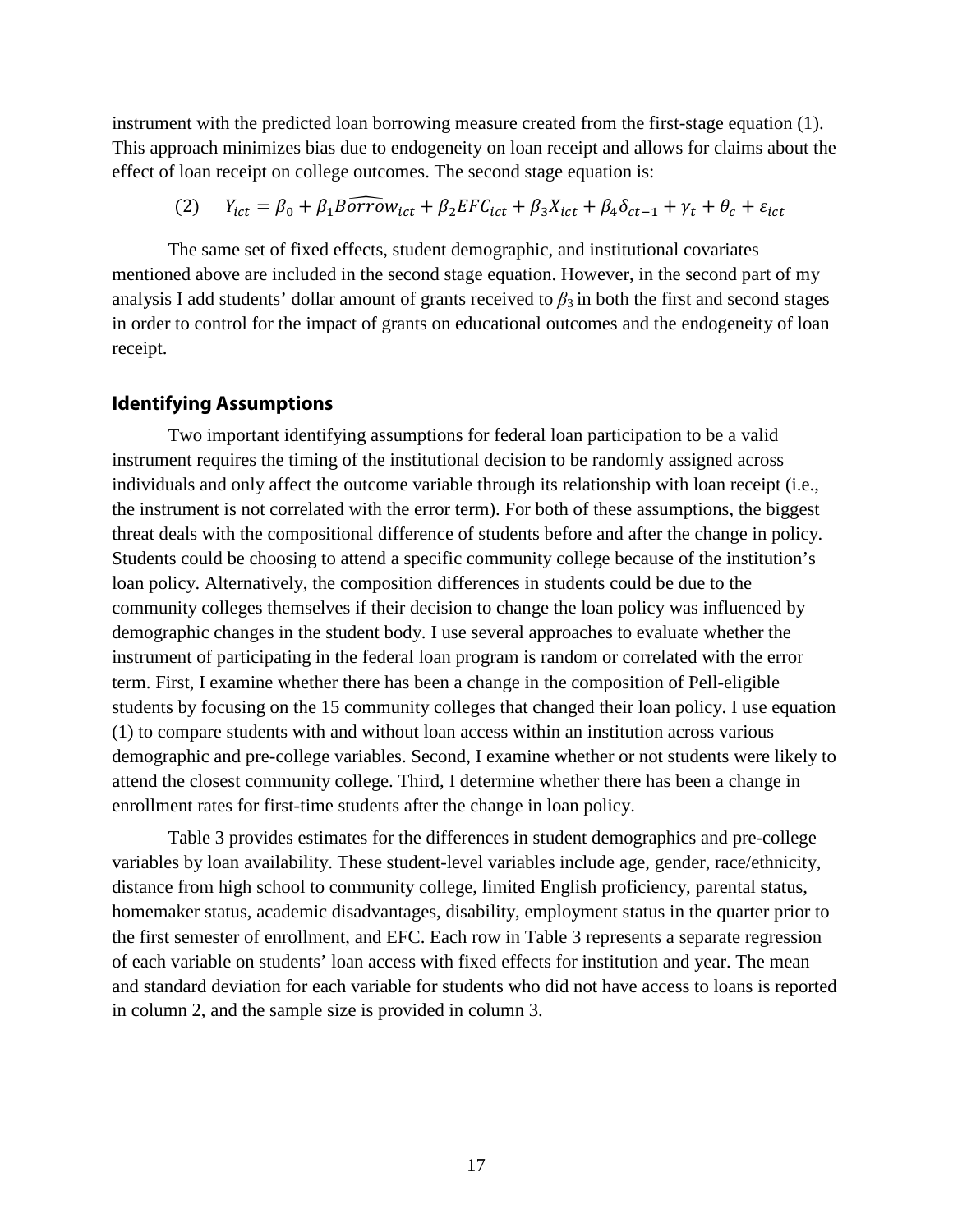|                                       | Participate<br>(1)      | <b>Control Mean</b><br>(2) | <b>Sample Size</b><br>(3) |
|---------------------------------------|-------------------------|----------------------------|---------------------------|
| Age at entry                          | $-0.615*$<br>(0.343)    | 26.557<br>[9.778]          | 47,683                    |
| Female                                | $-0.009$<br>(0.013)     | 0.671<br>[0.470]           | 47,683                    |
| White                                 | 0.019<br>(0.014)        | 0.437<br>[0.496]           | 47,683                    |
| <b>Black</b>                          | $-0.019**$<br>(0.009)   | 0.433<br>[0.496]           | 47,683                    |
| Hispanic                              | $0.004**$<br>(0.002)    | 0.017<br>[0.130]           | 47,683                    |
| Other race                            | $-0.004$<br>(0.014)     | 0.112<br>[0.316]           | 47,683                    |
| Distance to community college (miles) | $-0.675$<br>(1.152)     | 17.201<br>[29.802]         | 34,474                    |
| In-state resident                     | 0.004<br>(0.006)        | 0.932<br>[0.252]           | 47,683                    |
| Limited English proficiency           | 0.001<br>(0.001)        | 0.003<br>[0.058]           | 47,683                    |
| Single parent                         | $-0.014$<br>(0.016)     | 0.070<br>[0.255]           | 47,683                    |
| Homemaker                             | $-0.003$<br>(0.008)     | 0.039<br>[0.194]           | 47,683                    |
| Academically disadvantaged            | 0.078<br>(0.074)        | 0.365<br>[0.482]           | 47,683                    |
| Handicap                              | $-0.008*$<br>(0.004)    | 0.013<br>[0.113]           | 47,683                    |
| Employed 1quarter prior to entry      | 0.016<br>(0.013)        | 0.522<br>[0.500]           | 47,683                    |
| Earnings 1 quarter prior to entry     | $-146.759$<br>(482.299) | 7147.441<br>[9765.362]     | 47,683                    |
| EFC at entry                          | 18.398<br>(28.011)      | 503.013<br>[985.208]       | 47,683                    |

**Table 3: Differences in Pre-College Variables by Loan Access**

*Note.* Each row represents a separate regression of each variable on whether the student has loan access. Standard errors are in parentheses and are clustered at the institution level. The variable mean and standard deviation (in brackets) for students with loan access is reported in column 2 and the sample size for the regression is provided in column 3. Distance to community college is measured in miles and is the distance between students' high school and community college. Distance to college is only available for students who reported a high school to the community college.

\*\*\* *p* < .01. \*\* *p* < .05. \* *p* < .10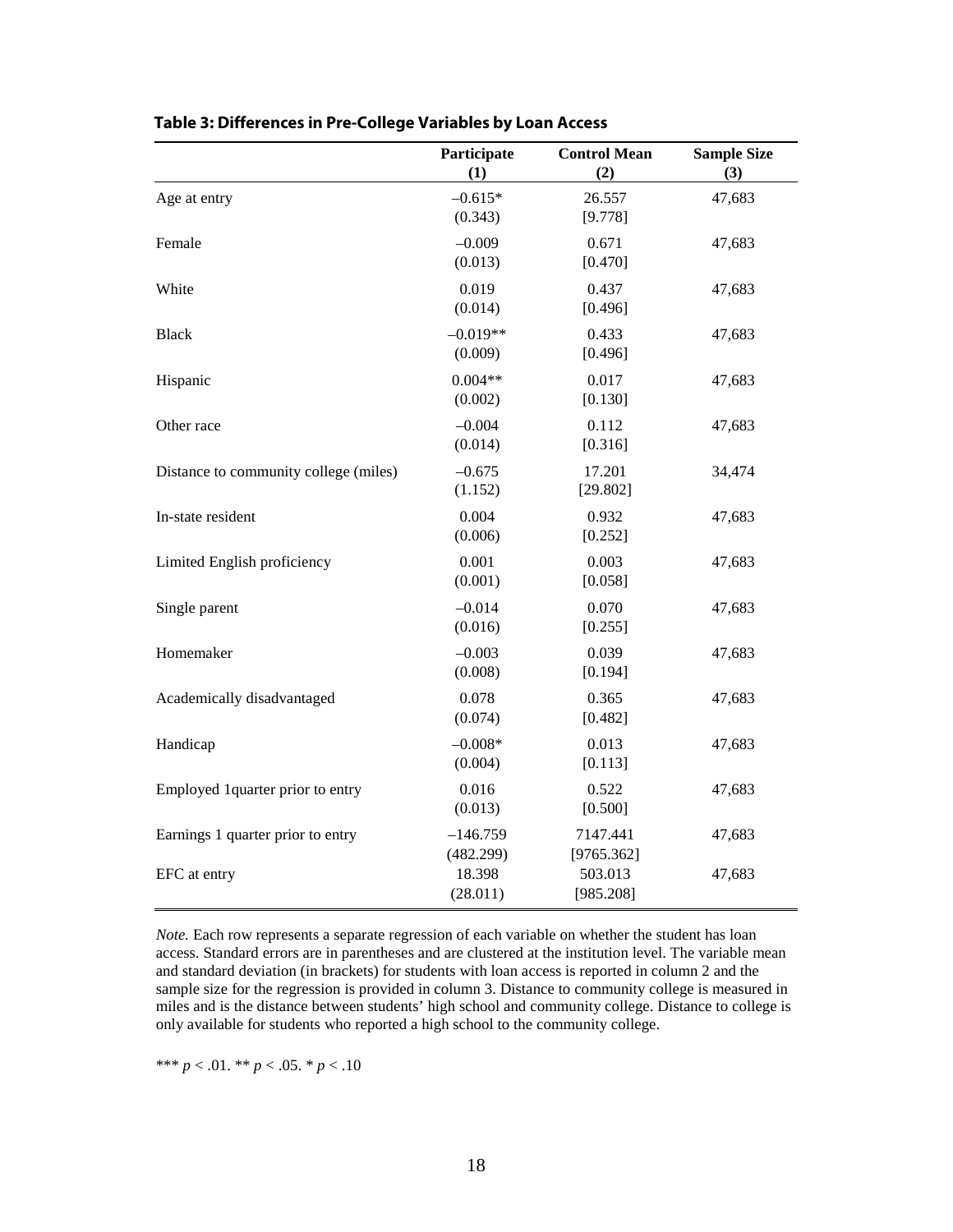When considering all estimates as a whole, there are no apparent demographic differences between students who did not have loan access and those who did. There are, however, several differences worth discussing, with regard to age, Black and Hispanic students, and disability status. While these differences are significant, the magnitudes of these differences are small and thus unlikely to cause serious bias in the estimates. For example, students with loan access were 1.9 percentage points less likely to be Black. While this difference is significant at the 5 percent level, this difference is small when considering the large share of students who are Black, comprising 43 percent of the sample.

Measuring the distance between students' primary home and community college can also help determine whether Pell-eligible students are choosing to attend a specific college based on loan policy. Table 3 illustrates that the difference in distance from students' high school to community college is not statistically significant. But it is worth noting the geographic location of SCCS community colleges in relation to one another and their loan policy. Geographically, the 15 community colleges observed as having opted out of the Stafford loan program are evenly distributed throughout the state. Unique to SCCS is that no two community colleges reside within the same county. These 15 community colleges, and their respective counties, are often surrounded by, or close to, a county containing a community college that has not changed their loan policy (either because it always participated or never participated). However, the majority of students still attend the closest community college. For example, for the 15 community colleges, roughly 77 percent of financial aid recipients attended the community college that was closest to their home; 13 percent attended a community college in a neighboring county, and 10 percent of the sample attended a community college that was deemed to be a far distance. Regressions were estimated to determine whether there was a difference in students attending the closest college or the college deemed to be a far distance. The results indicate that there were no significant differences between students who did not have loan access and those who did.<sup>[11](#page-22-0)</sup>

One important threat that could make the instrument of loan participation invalid deals with the change in loan policy possibly influencing community colleges' enrollment rates. Alternatively, a community college's change in loan policy could have happened in conjunction with or prior to another institutional decision that increased the college's classroom capacity, such as opening a new building. To determine whether enrollment rates are correlated with the timing of the loan policy change for the 15 community colleges, I use data from the Integrated Postsecondary Education Data System (IPEDS) (U.S. Department of Education, 2014b) to examine whether there was a significant difference in the share of the student body attending for the first time before and after the change in loan policy. In the first five years after the switch in loan policy, only four out of the 15 community colleges increased their share of first-time of students, by an average of 5 percent per year. To determine whether these enrollment changes are significant, I use equation 1 without student and institutional controls and the share of first-

<span id="page-22-0"></span> $11$  Results from these regressions indicate that the differences were  $-0.003$  (0.020) for attendance to closest community college and –0.004 (0.012) for attendance to community college in a neighboring county or farther.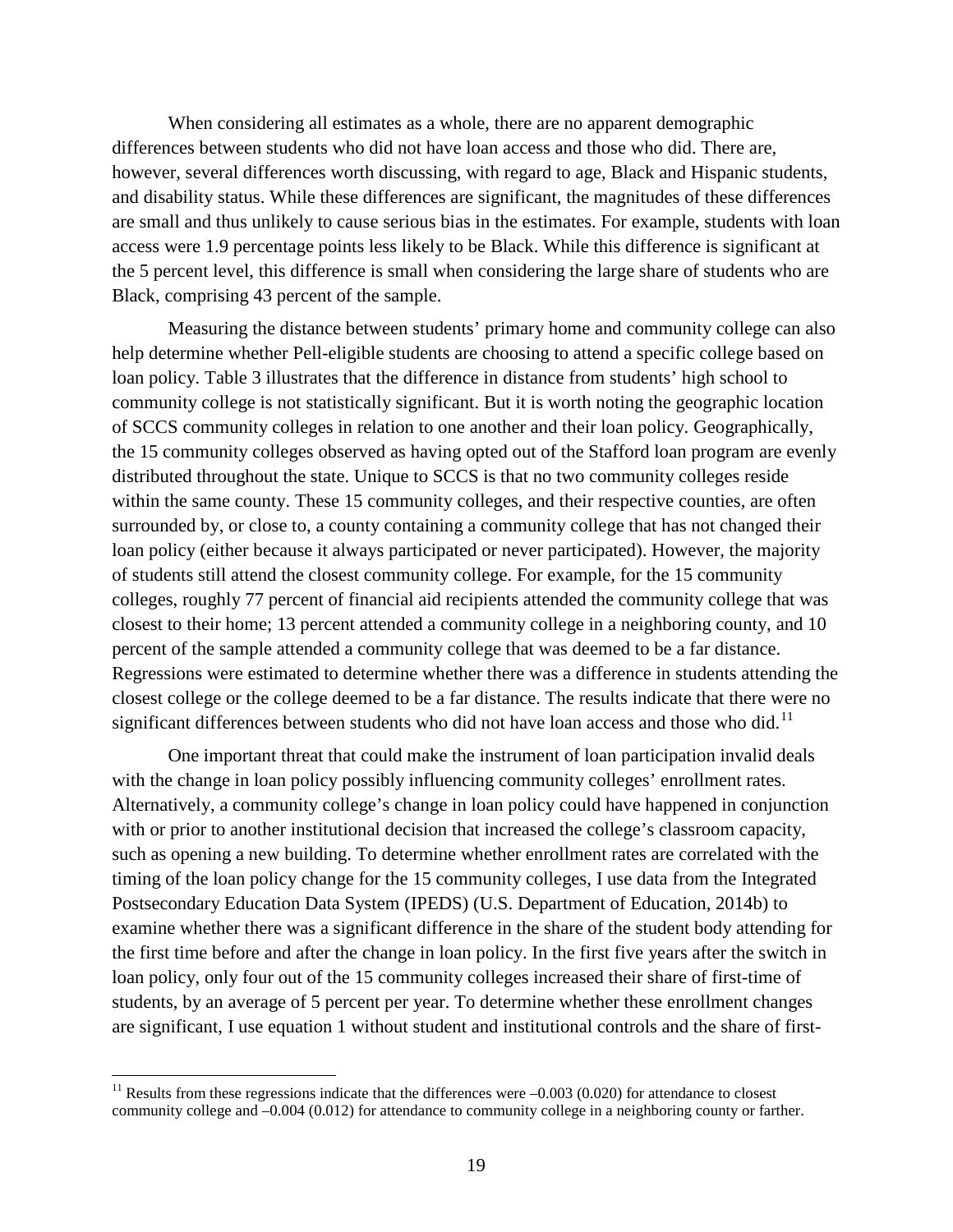time students as the dependent variable. Results from the fixed effects regression are precisely estimated and close to zero, which suggests that the change in loan policy did not influence enrollment rates.<sup>[12](#page-23-2)</sup>

Another identifying assumption requires there to be a nonzero relationship between the instrument (federal loan participation) and the endogenous treatment variable (loan receipt). Researchers often gauge the strength of the relationship between the two variables from the first stage F-statistics. Since my regression models cluster the standard errors at the college level, I employ the Kleibergen-Paap Wald test. The F-statistic from the first stage is 23.20, which exceeds the rule-of-thumb value of 10 (Staiger & Stock, 1997) and the maximal value of 16.36 proposed by Stock and Yogo (2005). Because the F-statistic from the first stage exceeds recommended levels, the instrument on federal loan participation does not violate this assumption.

### **5. Results**

#### <span id="page-23-1"></span><span id="page-23-0"></span>**Main Results**

Table 4 presents the results for the first part of my analysis examining the effects of federal loan participation on financial aid and employment. Each panel contains results for separate topical outcomes: panel A examines student loans, panel B grants, and panel F employment while enrolled. In addition to examining all grant programs in panel B, I also examine the differences in grant receipt and amounts for federal (panel C), state (panel D), and institutional (panel E) grant programs. Columns 1 and 3 only include academic year and college fixed effects. Columns 2 and 4 add student demographic controls and time-varying community college measures. The standard errors are provided below each coefficient (cluster bootstrapped at the college level), followed by the mean of the dependent variable for students without access to loans (i.e., those who attended a community college that had opted out of the federal loan program at the time of enrollment).

As the results in panel A in Table 4 illustrate, Pell-eligible students who attended an institution that is participating in the federal loan program were 7.6 percentage points more likely to borrow than students with no such access. Also, having federal loan access significantly increased overall borrowing by \$368 a year, or \$4,837 (\$367.61/0.076) among the 7.6 percent who took out loans. This effect is large, considering the average SCCS student borrows \$132 in the first year (\$4,400 among the 3 percent who take loans).

<span id="page-23-2"></span><sup>&</sup>lt;sup>12</sup> Results from this regression indicate that the difference was  $-0.015$  (0.014).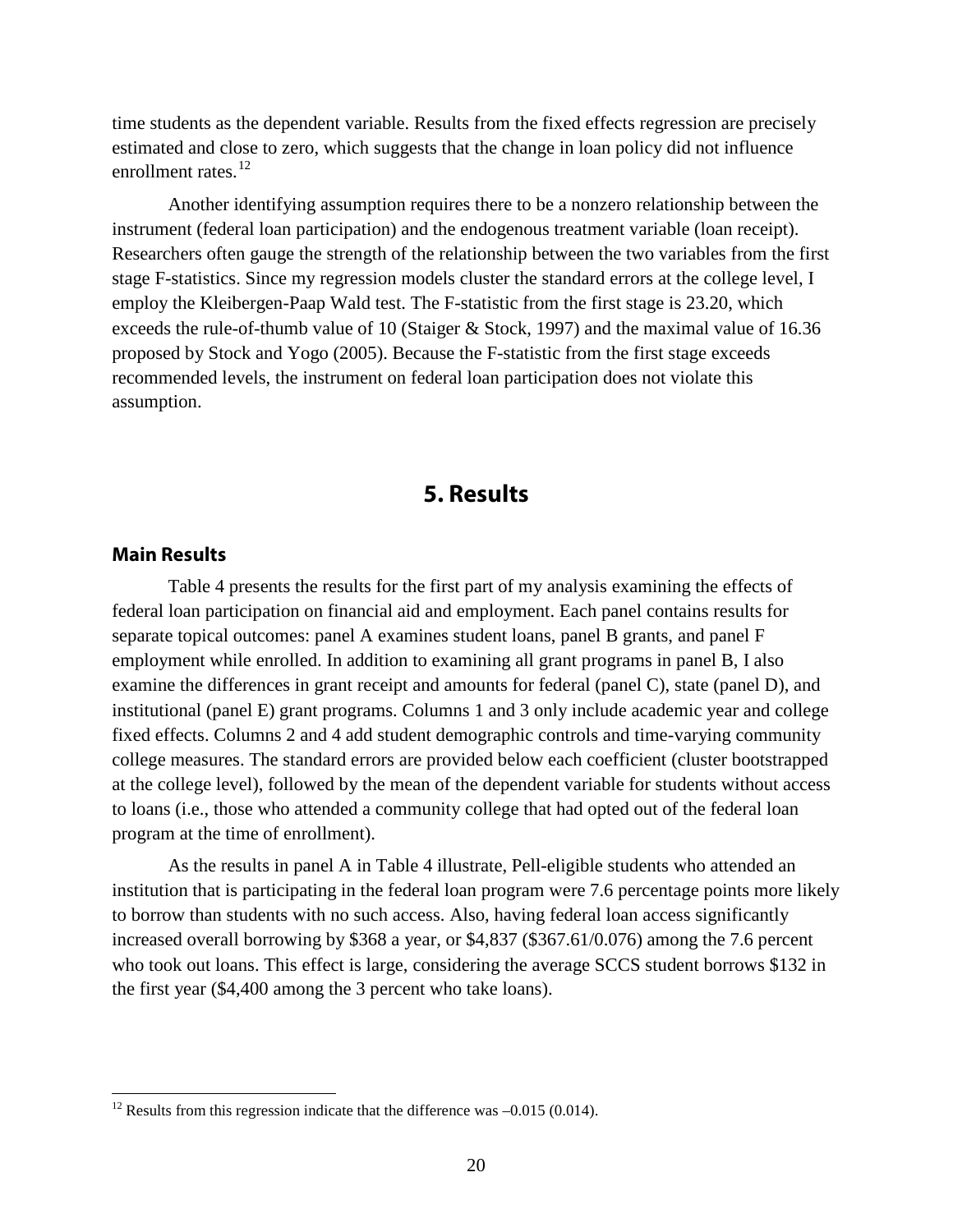|                                        | (1)                          | (2)                                | (3)       | (4)                        |  |
|----------------------------------------|------------------------------|------------------------------------|-----------|----------------------------|--|
| Panel A                                |                              | Borrowed a loan                    |           | <b>Loan</b> amount         |  |
| Participate in federal loan program    | $0.077***$                   | $0.076***$                         | 361.95*** | 367.61***                  |  |
|                                        | (0.018)                      | (0.018)                            | (99.16)   | (101.50)                   |  |
| Outcome mean for no loan access        | 0.00                         |                                    |           | 6.19                       |  |
| Panel B                                |                              | Received any grant<br>Grant amount |           |                            |  |
| Participate in federal loan program    | $-0.007***$                  | $-0.006**$                         | $-49.78$  | 39.40                      |  |
|                                        | (0.002)                      | (0.002)                            | (74.16)   | (108.84)                   |  |
| Outcome mean for no loan access        | 1.00                         |                                    |           | 2,857.75                   |  |
| Panel C                                | Received federal grant       |                                    |           | Federal grant amount       |  |
| Participate in federal loan program    | 0.013                        | 0.014                              | $-16.45$  | 60.23                      |  |
|                                        | (0.017)                      | (0.017)                            | (72.21)   | (105.89)                   |  |
| Outcome mean for no loan access        | 0.92                         |                                    | 2,732.65  |                            |  |
| Panel D                                | Received state grant         |                                    |           | State grant amount         |  |
| Participate in federal loan program    | $-0.004$                     | $-0.001$                           | $-27.13$  | $-8.70$                    |  |
|                                        | (0.011)                      | (0.011)                            | (22.96)   | (25.59)                    |  |
| Outcome mean for no loan access        | 0.22                         |                                    | 324.65    |                            |  |
| Panel E                                | Received institutional grant |                                    |           | Institutional grant amount |  |
| Participate in federal loan program    | $-0.009$                     | $-0.009$                           | $-5.71$   | $-7.27$                    |  |
|                                        | (0.016)                      | (0.017)                            | (17.33)   | (17.19)                    |  |
| Outcome mean for no loan access        | 0.13                         |                                    | 129.68    |                            |  |
| Panel F                                | Ever worked while enrolled   |                                    |           | Earnings while enrolled    |  |
| Participate in federal loan program    | 0.002                        | 0.008                              | 55.45     | 130.61                     |  |
|                                        | (0.009)                      | (0.009)                            | (80.70)   | (95.48)                    |  |
| Outcome mean for no loan access        | 0.57                         |                                    |           | 2,690.73                   |  |
| N                                      | 206,255                      | 206,255                            | 206,255   | 206,255                    |  |
| Demographic and institutional controls |                              | X                                  |           | $\boldsymbol{\mathrm{X}}$  |  |

#### **Table 4: Reduced Form Estimates Effect of Participating in the Federal Loan Program on Financial Aid & Employment**

*Note.* Standard errors in parentheses and are cluster bootstrapped at the college level. Outcome means are for students who do not have access to loans. All regressions include year and college fixed effects. Demographic and institutional controls include age, race/ethnicity, gender, EFC, indicator on in-state residency, fraction of quarters employed prior to entry, county unemployment rate, and expenditures on scholarships, academic support, and student services.

\*\*\*  $p < .01$ . \*\*  $p < .05$ . \*  $p < .10$ 

Results in panel B suggest that Pell-eligible students enrolling when a community college participates in the federal loan program are less likely to receive grant aid (combination of federal, state, and institution). Estimates indicate that the share of Pell-eligible students receiving grant aid decreased by less than 1 percent before community colleges opted out of the loan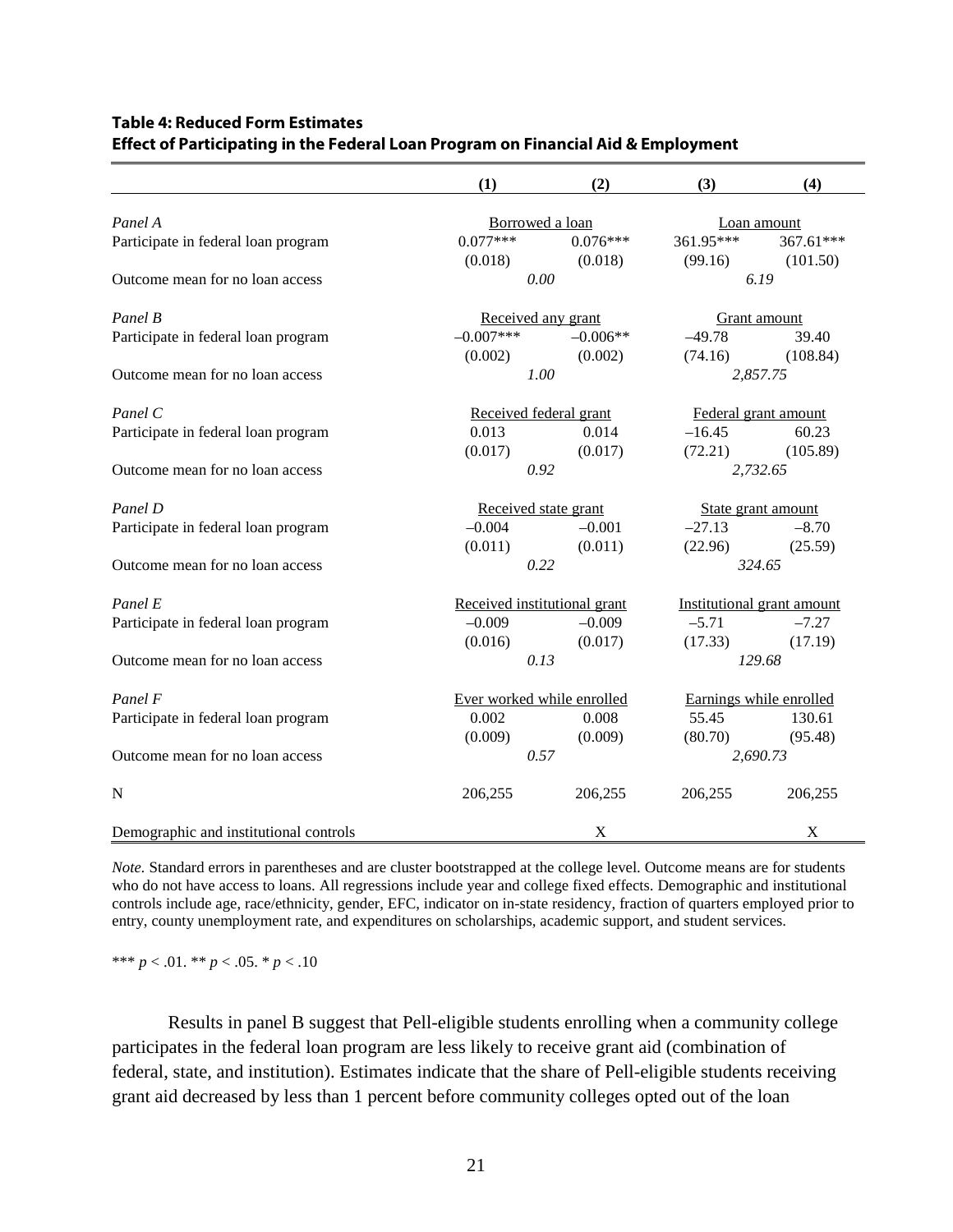program. However, the difference in dollar amounts of grant aid students received before and after the institutional opt out is not statistically significant. Without controlling for student demographics and time-varying institutional measures, students with loan access received \$50 less in grant aid. With the inclusion of controls, students received \$39 more. In general, these findings suggest that the loss in loan amounts is not fully being replaced by grants. Students enrolling after an institution opted out lost the ability to borrow as much as \$368 and lost an average of \$39 through a combination of federal, state, and institution grant aid programs.

Table 4 also displays whether there was a difference before and after the switch in loan policy for federal (panel C), state (panel D), and institutional (panel E) grant aid programs. The results are not statistically significant for any of the three grant aid programs. I do, however, find that Pell-eligible students with loan access were 1 percentage point more likely to obtain a federal grant and received \$60 more than Pell-eligible students without loan access. For state and institution grant programs, the findings show a similar pattern: Pell-eligible students with loan access were less likely to receive grant aid (by less than 1 percentage point), and the dollar amount was smaller by \$9 and \$7, respectively.

Regarding the relationship between access to federal loans and employment, the results indicate that colleges' loan policies had a positive influence on Pell-eligible students' employment decisions while enrolled in school, but the results are not statistically significant. Students having access to loans were less than 1 percent more likely to work and earned \$131 more while enrolled. Taking aside the statistical insignificance of the results, the positive findings associated with loan access are still surprising. One would expect that students without loan access would be more likely to work. But the findings on employment are consistent with previous research. Boushey (2005) found that 84 percent of undergraduates who had loans at four-year institutions, be it not-for-profit or public, had a job while enrolled, compared with 67 percent of undergraduates with no loans at not-for-profit colleges and 78 percent of undergraduates without loans at public colleges.

Next, I investigate the effect of participating in the Stafford loan program and loan borrowing on Pell-eligible students' enrollment intensity. The following results come from the ordinary least squares (OLS) estimation (does not include the instrument), the reduced form equation, and the second stage equation. Results in Table 5 display that students with federal loan access had higher enrollment intensity during their first year compared with students with no loan access. The reduced form estimates indicate that the ability to borrow a federal loan increases the number of credits attempted by 1.4 credits and is significant at the 5 percent level. Though the difference is statistically insignificant, the number of credits completed for students with access to federal loans was higher by three quarters of a credit (column 5, panel A).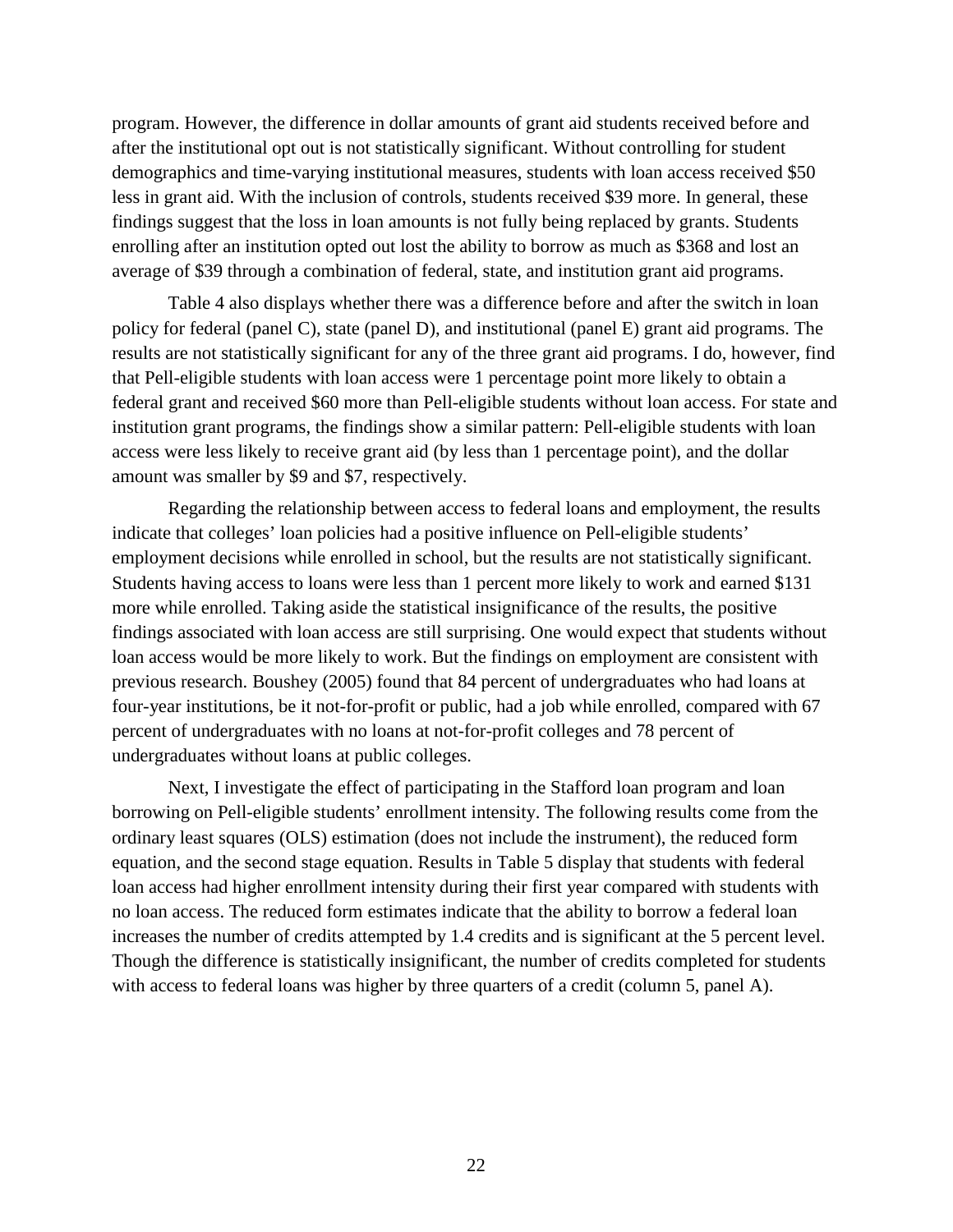#### **Table 4: Reduced Form Estimates**

|                                        | (1)         | (2)                          | (3)       | (4)                        |
|----------------------------------------|-------------|------------------------------|-----------|----------------------------|
| Panel A                                |             | Borrowed a loan              |           | Loan amount                |
| Participate in federal loan program    | $0.077***$  | $0.076***$                   | 361.95*** | 367.61***                  |
|                                        | (0.018)     | (0.018)                      | (99.16)   | (101.50)                   |
| Outcome mean for no loan access        |             | 0.00                         |           | 6.19                       |
| Panel B                                |             | Received any grant           |           | Grant amount               |
| Participate in federal loan program    | $-0.007***$ | $-0.006**$                   | $-49.78$  | 39.40                      |
|                                        | (0.002)     | (0.002)                      | (74.16)   | (108.84)                   |
| Outcome mean for no loan access        |             | 1.00                         |           | 2,857.75                   |
| Panel C                                |             | Received federal grant       |           | Federal grant amount       |
| Participate in federal loan program    | 0.013       | 0.014                        | $-16.45$  | 60.23                      |
|                                        | (0.017)     | (0.017)                      | (72.21)   | (105.89)                   |
| Outcome mean for no loan access        |             | 0.92                         |           | 2,732.65                   |
| Panel D                                |             | Received state grant         |           | State grant amount         |
| Participate in federal loan program    | $-0.004$    | $-0.001$                     | $-27.13$  | $-8.70$                    |
|                                        | (0.011)     | (0.011)                      | (22.96)   | (25.59)                    |
| Outcome mean for no loan access        |             | 0.22                         | 324.65    |                            |
| Panel E                                |             | Received institutional grant |           | Institutional grant amount |
| Participate in federal loan program    | $-0.009$    | $-0.009$                     | $-5.71$   | $-7.27$                    |
|                                        | (0.016)     | (0.017)                      | (17.33)   | (17.19)                    |
| Outcome mean for no loan access        |             | 0.13                         |           | 129.68                     |
| Panel F                                |             | Ever worked while enrolled   |           | Earnings while enrolled    |
| Participate in federal loan program    | 0.002       | 0.008                        | 55.45     | 130.61                     |
|                                        | (0.009)     | (0.009)                      | (80.70)   | (95.48)                    |
| Outcome mean for no loan access        |             | 0.57                         |           | 2,690.73                   |
| N                                      | 206,255     | 206,255                      | 206,255   | 206,255                    |
| Demographic and institutional controls |             | $\mathbf X$                  |           | $\boldsymbol{\mathrm{X}}$  |

*Note.* Standard errors in parentheses and are cluster bootstrapped at the college level. Outcome means are for students who do not have access to loans. All regressions include year and college fixed effects. Demographic and institutional controls include age, race/ethnicity, gender, EFC, indicator on in-state residency, fraction of quarters employed prior to entry, county unemployment rate, and expenditures on scholarships, academic support, and student services.

\*\*\* *p* < .01. \*\* *p* < .05 \* *p* < .10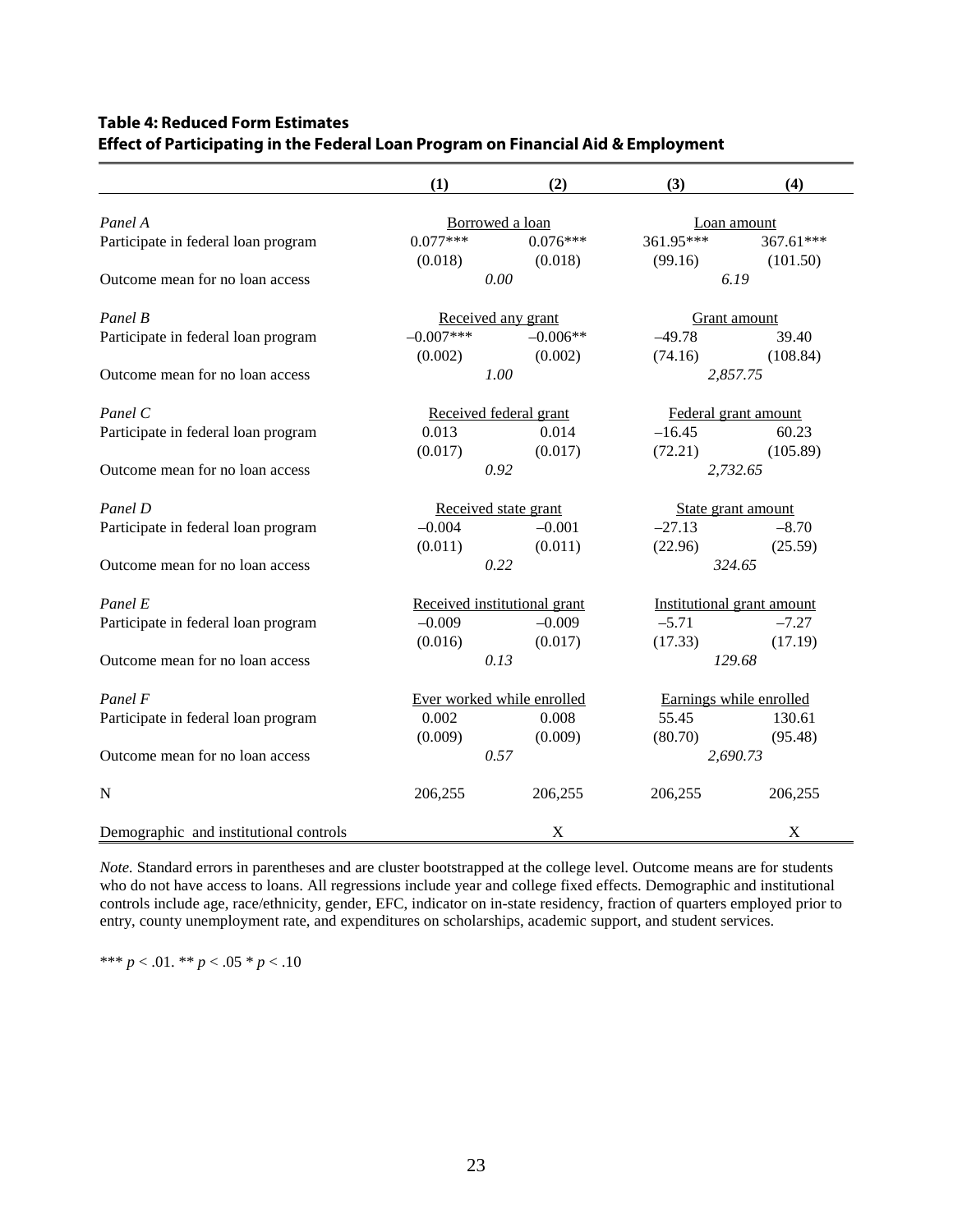|                                     | (1)        | (2)                                        | (3)      | (4)        | (5)                                         | (6)      |
|-------------------------------------|------------|--------------------------------------------|----------|------------|---------------------------------------------|----------|
| Panel A                             |            | Credits attempted                          |          |            | Credits completed                           |          |
|                                     | <b>OLS</b> | Reduced Form                               | IV       | <b>OLS</b> | <b>Reduced Form</b>                         | IV       |
| Borrowed a loan                     | $1.631***$ |                                            | 18.525** | 1.153      |                                             | 9.609    |
|                                     | (0.202)    |                                            | (8.157)  | (0.263)    |                                             | (11.252) |
| Outcome mean for non-borrowers      | 16.46      |                                            | 16.46    | 13.33      |                                             | 13.33    |
| Participate in federal loan program |            | $1.413**$                                  |          |            | 0.733                                       |          |
|                                     |            | (0.560)                                    |          |            | (0.705)                                     |          |
| Outcome mean for no loan access     |            | 16.33                                      |          |            | 13.54                                       |          |
| $\mathbf N$                         | 206,255    | 206,255                                    | 206,255  | 206,255    | 206,255                                     | 206,255  |
| Panel B                             |            | Enrolled full-time for at least 1 semester |          |            | Enrolled full-time for at least 2 semesters |          |
|                                     | <b>OLS</b> | Reduced Form                               | IV       | <b>OLS</b> | <b>Reduced Form</b>                         | IV       |
| Borrowed a loan                     | $0.044***$ |                                            | 0.539    | $0.027*$   |                                             | $0.519*$ |
|                                     | (0.009)    |                                            | (0.365)  | (0.009)    |                                             | (0.273)  |
| Outcome mean for non-borrowers      | 0.53       |                                            | 0.53     | 0.20       |                                             | 0.20     |
| Participate in federal loan program |            | 0.041                                      |          |            | $0.040**$                                   |          |
|                                     |            | (0.028)                                    |          |            | (0.020)                                     |          |
| Outcome mean for no loan access     |            | 0.52                                       |          |            | 0.19                                        |          |
| $\mathbf N$                         | 206,255    | 206,255                                    | 206,255  | 206,255    | 206,255                                     | 206,255  |
| Panel C                             |            | Math & science credits attempted           |          |            | Math & science credits completed            |          |
|                                     | <b>OLS</b> | <b>Reduced Form</b>                        | IV       | <b>OLS</b> | <b>Reduced Form</b>                         | IV       |
| Borrowed a loan                     | 0.102      |                                            | 3.943**  | $0.083**$  |                                             | 3.729**  |
|                                     | (0.075)    |                                            | (1.778)  | (0.072)    |                                             | (1.806)  |
| Outcome mean for non-borrowers      | 1.08       |                                            | 1.08     | 1.03       |                                             | 1.03     |
| Participate in federal loan program |            | $0.301***$                                 |          |            | $0.284***$                                  |          |
|                                     |            | (0.109)                                    |          |            | (0.106)                                     |          |
| Outcome mean for no loan access     |            | 1.02                                       |          |            | 0.98                                        |          |
| $\mathbf N$                         | 206,255    | 206,255                                    | 206,255  | 206,255    | 206,255                                     | 206,255  |

#### **Table 5: IV Estimates - Effect of Loan Borrowing on Enrollment Intensity**

*Note.* Standard errors in parentheses and cluster bootstrapped at the college level. All regressions include year and college fixed effects. Demographic and institutional controls include age, race/ethnicity, gender, EFC indicator on in-state residency, fraction of quarters employed prior to entry, dollar amount of grants received, unemployment, and institutional expenditures on scholarships, academic support, and student services.

\*\*\* *p* < .01. \*\* *p* < .05 \* *p* < .10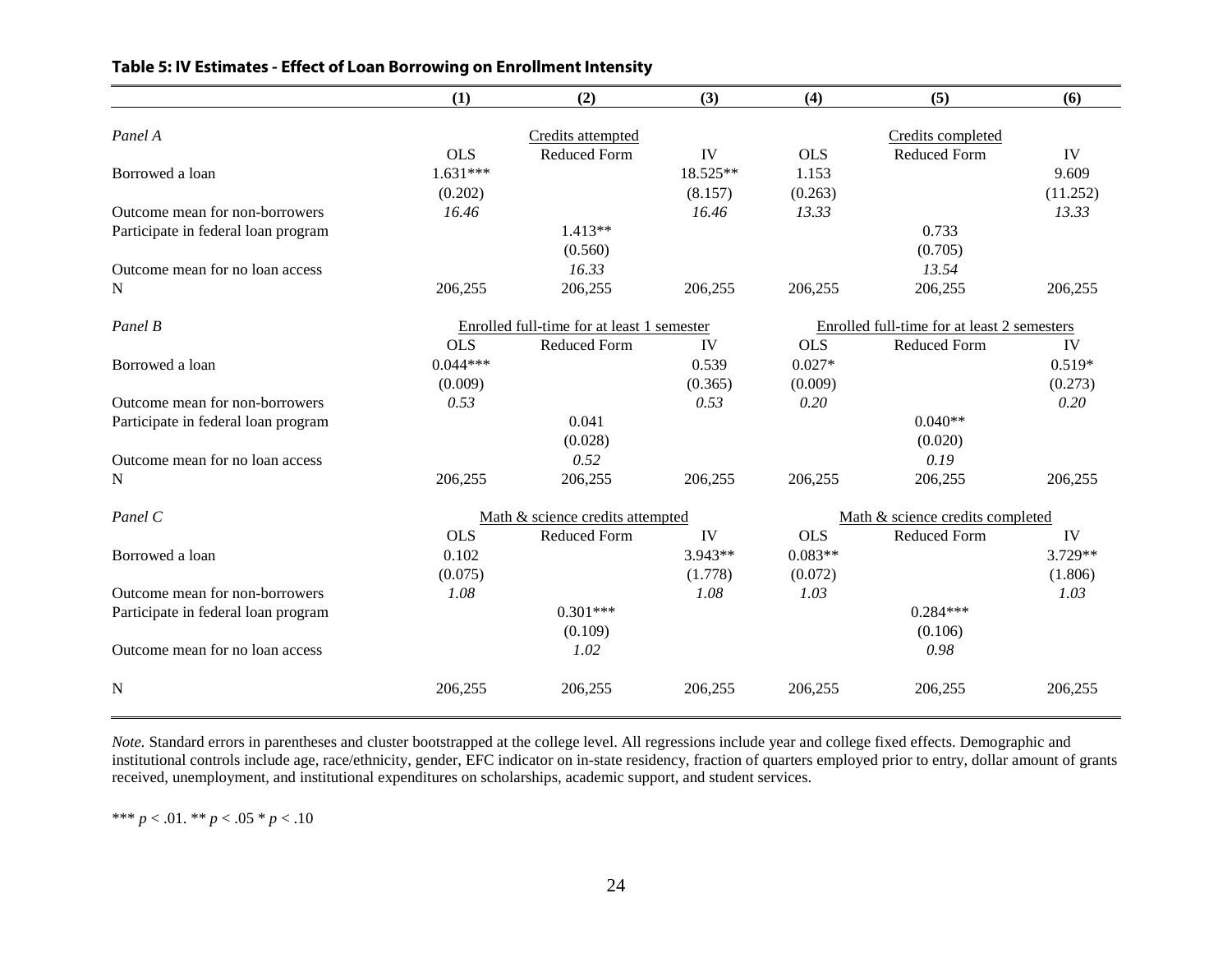Columns 3 and 6 in panel A for Table 5 display the effects of actual loan borrowing on credits attempted and completed. These results come from the second stage equation (IV model). The point estimates are larger than the reduced form estimates (columns 2 and 5, panel A) because they have been scaled up by the inverse of the first-stage equation (from Table 2, column 2 in panel A). The findings do suggest a positive effect on first year credits attempted (an increase of 18.5 credits) and is significant at the 5 percent level. For credits completed, the estimate is positive (an increase of nearly 10 credits), but is not statistically significant. This suggests that loan borrowing may increase students' enrollment intensity at the beginning of a term or academic year, but does not increase the number of credits completed. Assuming that students enroll for three semesters in the academic year, these results would suggest that Pelleligible students who borrow attempt six credits more a semester, yet only compete three credits more.

|                                                       | (1)        | (2)                 | (3)     |
|-------------------------------------------------------|------------|---------------------|---------|
|                                                       | <b>OLS</b> | <b>Reduced Form</b> | IV      |
| Panel A: Obtain AA within 3 y ears of entry           |            |                     |         |
| Borrowed a loan                                       | 0.001      |                     | 0.204   |
|                                                       | (0.005)    |                     | (0.167) |
| Outcome mean for non-borrowers                        | 0.09       |                     | 0.09    |
| Participate in federal loan program                   |            | 0.012               |         |
|                                                       |            | (0.008)             |         |
| Outcome mean for no loan access                       |            | 0.08                |         |
| N                                                     | 132,147    | 132,147             | 132,147 |
| Panel B: Transfer to a 4-year within 4 years of entry |            |                     |         |
| Borrowed a loan                                       | 0.061      |                     | 0.038   |
|                                                       | (0.007)    |                     | (0.166) |
| Outcome mean for non-borrowers                        | 0.20       |                     | 0.20    |
| Participate in federal loan program                   |            | 0.002               |         |
|                                                       |            | (0.008)             |         |
| Outcome mean for no loan access                       |            | 0.19                |         |
| $\mathbf N$                                           | 138,017    | 138,017             | 138,017 |

#### **Table 6: IV Estimates—Effect of Loan Borrowing on College Completion**

*Note.* See notes for Table 5. Samples consist of Pell-eligible students who enrolled before the 2007–08 academic year.

\*\*\* *p* < .01. \*\* *p* < .05 \* *p* < .10

In terms of full-time enrollment (panel B), I find that Pell-eligible students with loan access or who borrowed a loan were more likely to be enrolled full-time in their first year, but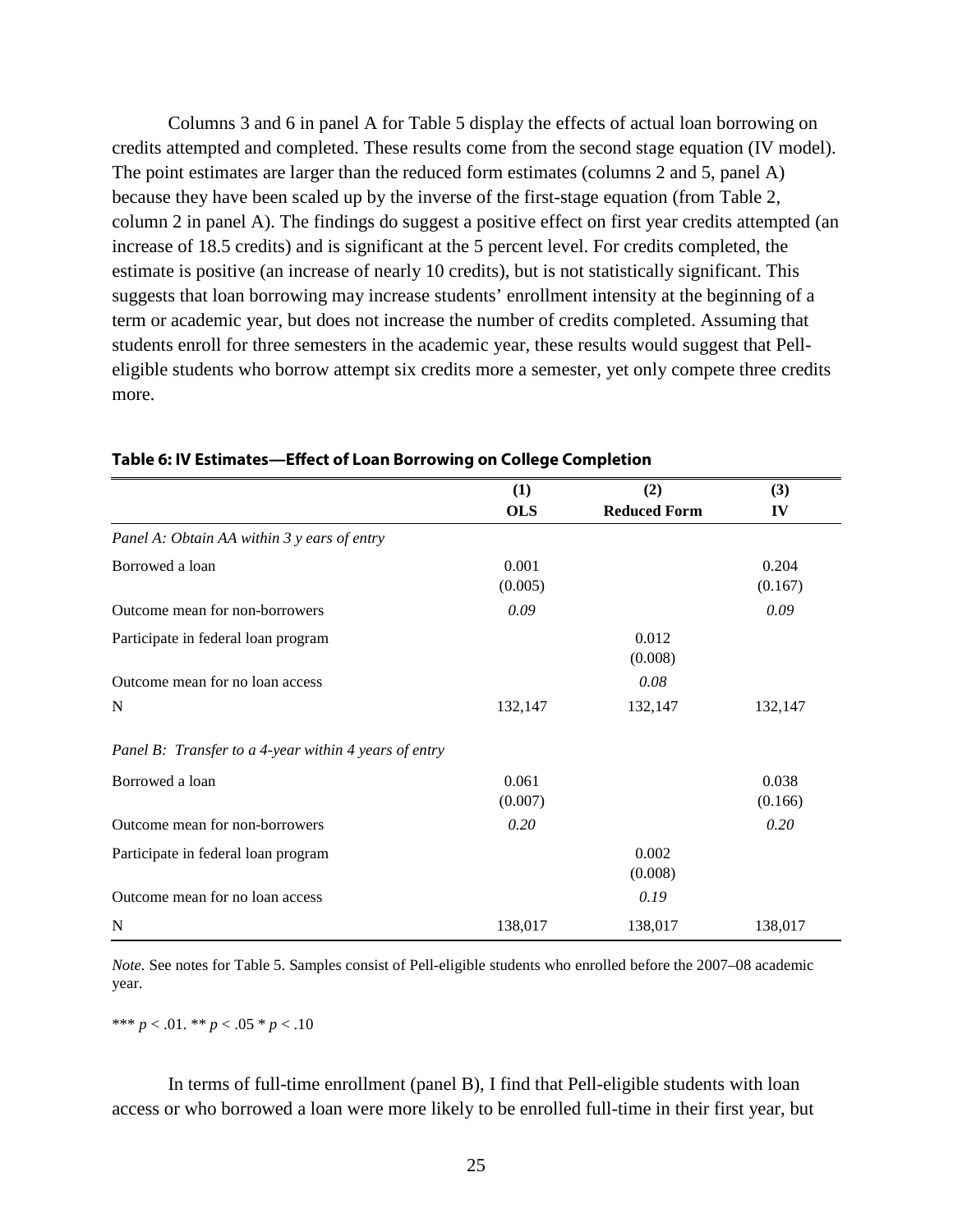only the estimates on the probability of being enrolled full-time for at least two semesters are significant. The reduced form estimate suggests an increase of 4 percentage points for Pelleligible students with loan access and an increase of 52 percentage points for Pell-eligible students who borrowed a loan.

To ascertain whether loan access and borrowing affected students' course selection, I compared the number of credits in math and science courses, which are considered to be more rigorous courses that require more time in and out of the classroom. As panel C illustrates, there are significant differences in patterns of enrollment in these courses. When an institution participated in the federal loan program, Pell-eligible students attempted and completed approximately a quarter of a credit more in math and science courses. For Pell-eligible students who borrowed a loan, there was an increase of almost four credits attempted and completed.

For outcomes on degree completion, the results suggest that participating in the Stafford loan program did not significantly affect Pell-eligible students' degree attainment and transfer to a four-year institution. In panel A of Table 6, I examine the likelihood that students received an associate degree within three years of entry. The reduced form estimate is positive at 1.2 percentage points. For the IV model, students who borrowed were 20 percentage points more likely to graduate, but the difference is not statistically significant. In terms of transfer to a fouryear institution (panel B, Table 6), the findings are also statistically insignificant, but indicate that the difference in transfer rates within four years is positive. Consequently, the findings imply that a community college's participation in the federal loan program did not significantly affect the rates at which Pell-eligible students completed their associate degrees and continued their studies at four-year institutions.

#### <span id="page-29-0"></span>**Results by Subgroups**

A change in loan policy is likely to differentially affect subgroups of students. For example, traditionally aged students (less than 24 years of age) are likely to have different educational goals than non-traditional students (over 25 years of age) (Cohen & Brawer, 2008). Also, students have different levels of financial constraints, as some are likely to receive financial support from family members and thus may have a lower level of financial need. In Table 7, I examine outcomes across subgroups and employ the same model specifications as above on each group—students less than 24 years of age, older than 24 years of age, White, Black, male, and female. Column 1 in Table 7 contains the same coefficients from columns 2 and 4 in Table 4, columns 3 and 6 in Table 5, and column 3 in Table 6. Panel A consists of the reduced form estimates on financial aid and panel B consists of the IV estimates on enrollment intensity and degree completion. The standard errors appear below each coefficient in parentheses, cluster bootstrapped at the college level; the means of the dependent variable for students who did not have access to loans (in panel A) or did not borrow (in panel B) are in italics.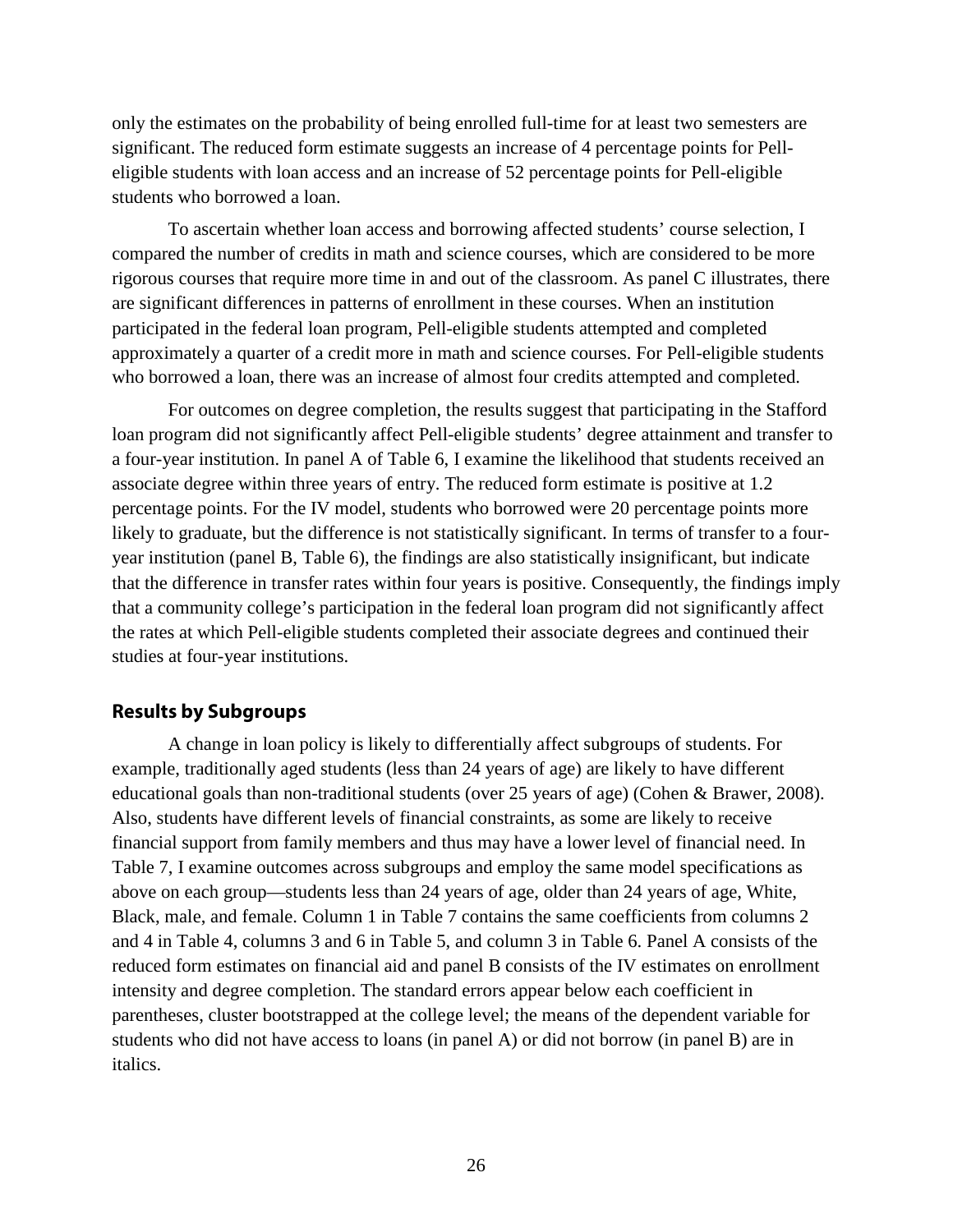|                                                            | Full Sample $Age < 24$ Age $>= 24$ |           |           | <b>White</b> | <b>Black</b> | <b>Male</b>      | Female     |
|------------------------------------------------------------|------------------------------------|-----------|-----------|--------------|--------------|------------------|------------|
| <b>Dependent Variable</b>                                  | (1)                                | (2)       | (3)       | (4)          | (5)          | (6)              | (7)        |
|                                                            |                                    |           |           |              |              |                  |            |
| Panel A: Reduced Form Estimates<br>Borrowed a student loan | $0.08***$                          | $0.06***$ | $0.10***$ | $0.06***$    | $0.10***$    | $0.07***$        | $0.08***$  |
|                                                            | (0.02)                             | (0.01)    | (0.02)    | (0.01)       | (0.03)       | (0.02)           | (0.02)     |
|                                                            | 0.00                               | 0.00      | 0.00      | 0.00         | 0.00         | 0.00             | $0.00\,$   |
| Student loan amount                                        | 368***                             | 240***    | 546***    | 273***       | 514***       | 350***           | 375***     |
|                                                            | (101)                              | (62)      | (163)     | (65)         | (169)        | (89)             | (109)      |
|                                                            | 6                                  | 7         | 6         | 8            | 5            | $\boldsymbol{8}$ | 6          |
| Received grant                                             | $-0.01**$                          | $-0.01**$ | $0.00*$   | $-0.01***$   | 0.00         | $-0.01*$         | $-0.01***$ |
|                                                            | (0.00)                             | (0.00)    | (0.00)    | (0.00)       | (0.00)       | (0.00)           | (0.00)     |
|                                                            | 1.00                               | 1.00      | 1.00      | 1.00         | 1.00         | 1.00             | 1.00       |
| Grant amount                                               | 39                                 | 9         | 32        | $-7$         | 47           | 24               | 35         |
|                                                            | (109)                              | (131)     | (103)     | (104)        | (121)        | (147)            | (101)      |
|                                                            | 2,858                              | 3,175     | 2,451     | 2,817        | 2,845        | 2,788            | 2,892      |
| Ever worked while enrolled                                 | 0.01                               | $0.01\,$  | 0.00      | 0.01         | $0.02*$      | 0.02             | 0.00       |
|                                                            | (0.01)                             | (0.01)    | (0.02)    | (0.01)       | (0.01)       | (0.01)           | (0.01)     |
|                                                            | 0.57                               | 0.63      | 0.50      | 0.57         | 0.57         | 0.51             | 0.60       |
| Earnings while enrolled                                    | 131                                | 74        | 188       | 134          | 149          | 229*             | 87         |
|                                                            | (95)                               | (49)      | (166)     | (103)        | (114)        | (129)            | (88)       |
|                                                            | 2,691                              | 2,286     | 3,211     | 2,684        | 2,708        | 2,411            | 2,827      |
| Panel B: IV Estimates                                      |                                    |           |           |              |              |                  |            |
| Credits attempted                                          | 18.5**                             | 28.1**    | $10.5*$   | $26.4**$     | 12.7         | 27.4***          | 14.8*      |
|                                                            | (8.2)                              | (11.5)    | (5.5)     | (10.3)       | (7.9)        | (10.1)           | (7.9)      |
|                                                            | 16.5                               | 17.3      | 15.4      | 17.5         | 15.0         | 16.8             | 16.3       |
| Credits completed                                          | 9.6                                | 13.5      | 6.0       | 15.9         | 6.2          | 16.3             | 6.6        |
|                                                            | (11.3)                             | (16.5)    | (7.2)     | (13.7)       | (10.3)       | (13.3)           | (10.7)     |
|                                                            | 13.3                               | 13.9      | 12.5      | 14.8         | 11.4         | 13.9             | 13.1       |
| Math & science credits                                     | $3.9**$                            | $6.1**$   | $1.8**$   | $6.7**$      | 1.3          | $3.8*$           | $4.0**$    |
| attempted                                                  | (1.8)                              | (3.0)     | (0.9)     | (3.1)        | (0.9)        | (2.0)            | (1.8)      |
|                                                            | 1.1                                | 1.4       | 0.7       | 1.5          | 0.6          | 1.1              | 1.1        |
| Math & science credits                                     | $3.7**$                            | $5.8*$    | $1.7*$    | $6.5**$      | 1.1          | $3.6*$           | $3.8**$    |
| completed                                                  | (1.8)                              | (3.1)     | (0.9)     | (3.1)        | (0.9)        | (2.0)            | (1.8)      |
|                                                            | 1.0                                | 1.3       | 0.7       | 1.4          | 0.5          | 1.0              | $1.0\,$    |
| Obtain AA within 3 years                                   | 0.20                               | 0.23      | 0.21      | 0.18         | 0.16         | $-0.09$          | 0.31       |
| of entry                                                   | (0.17)                             | (0.18)    | (0.27)    | (0.27)       | (0.30)       | (0.25)           | (0.22)     |
|                                                            | 0.09                               | 0.08      | 0.11      | 0.13         | 0.05         | 0.08             | 0.10       |
| Transfer to 4-year within 4 years                          | 0.04                               | 0.07      | 0.04      | $-0.07$      | 0.17         | 0.01             | 0.03       |
| of entry                                                   | (0.17)                             | (0.24)    | (0.18)    | (0.21)       | (0.32)       | (0.29)           | (0.18)     |
|                                                            | $0.20\,$                           | 0.25      | 0.14      | $0.18\,$     | 0.23         | 0.19             | 0.21       |
| Sample size                                                | 206,255                            | 116,407   | 89,848    | 100,655      | 84,793       | 69,986           | 136,269    |

#### **Table 7: Effects of Participating in the Federal Loan Program & Borrowing, by Subgroups**

*Note.* Each row and column represents a separate regression. Panel A consists of the reduced form estimates and Panel B consists of the instrumental variable estimates. Standard errors are in parentheses and are cluster bootstrapped at the institution level. In Panel A, means for students who do not have loan access are in italics. In Panel B, means for students who did not borrow a loan are in italics. All regressions include college and year fixed effects and demographic and institution controls.

\*\*\* *p* < .01. \*\* *p* < .05 \* *p* < .10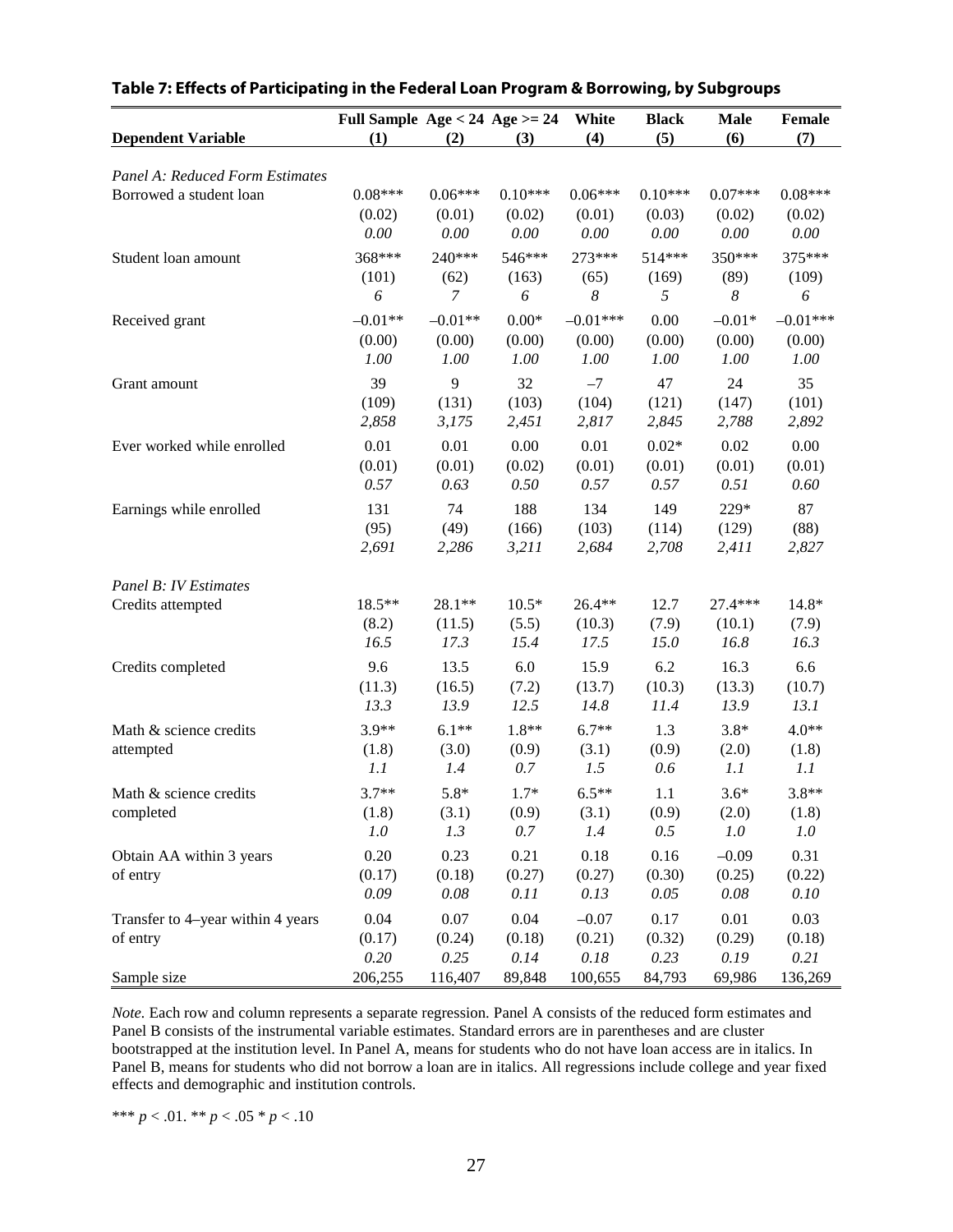Similar to previous results, I find that access to Stafford loans significantly increased Pell-eligible students' likelihood of borrowing and their loan amounts across all subgroups. While the results form the entire analytic sample showed a 7.6 percentage point increase in borrowing and a \$368 increase in loan amounts, the difference in borrowing and loan amounts is even larger for particular subgroups. For non-traditional students, access to federal loans is associated with a 10-percentage point increase in borrowing, and the loan amount increased by \$546. For Black students, participation in federal loans increased loan amounts by \$514.

Across all subgroups, the share of Pell-eligible students enrolling before the community college opted out were less likely to receive a grant, yet the dollar amount of grants they received was higher than students without loan access. The only group that received less grant aid before the switch in loan policy was White Pell-eligible students. For Black students, the before and after difference in the share of students receiving a grant is statistically insignificant. However, Black students with loan access were 1.7 percentage points more likely to work while enrolled, an estimate that is significant at the 10 percent level.

Though estimates from Table 5 showed that Pell-eligible students who borrowed a loan attempted more credits in their first year, disaggregating results by subgroups reveals the estimated differences in credits attempted is even larger for particular subgroups. For example, for students younger than 24 years old, the difference is 28 credits. The difference in credits completed is also positive across all subgroups, but statistically insignificant. For attempted and completed math and science credits, the results are positive across subgroups, and, except for Black students, is statistically significant at the 5 or 10 percent level. Similar to the results in Table 6, the share of Pell-eligible students obtaining an associate degree within three years of entry and transfer to a four-year college within four years of entry is statistically insignificant across subgroups. However, the results indicate that the difference is negative for particular subgroups. For example, male students borrowing a loan were 8.6 percentage points less likely to receive an associate degree. White students who borrowed were 7.4 percentage points less likely to transfer to a four-year institution.

#### <span id="page-31-0"></span>**Robustness Check**

One concern with the main results is that the sample includes only students who were eligible for a Pell grant. Limiting the sample to this particular sample hinders the ability to make inferences for the SCCS system as a whole. For my first robustness check, I run my estimations again using the full sample of financial aid recipients, which also includes students who were ineligible for a Pell grant.

The results in Table 8 are similar to the main results presented in Table 4. Access to loans increases the probability of borrowing by 9.5 percentage points and the average loan amount increases \$436 (or \$4,589, conditional on borrowing). Consistent with my previous results, students enrolling when the community college participated in the federal loan program were 2.4 percentage points less likely receive a grant. The average dollar amount of grants for these s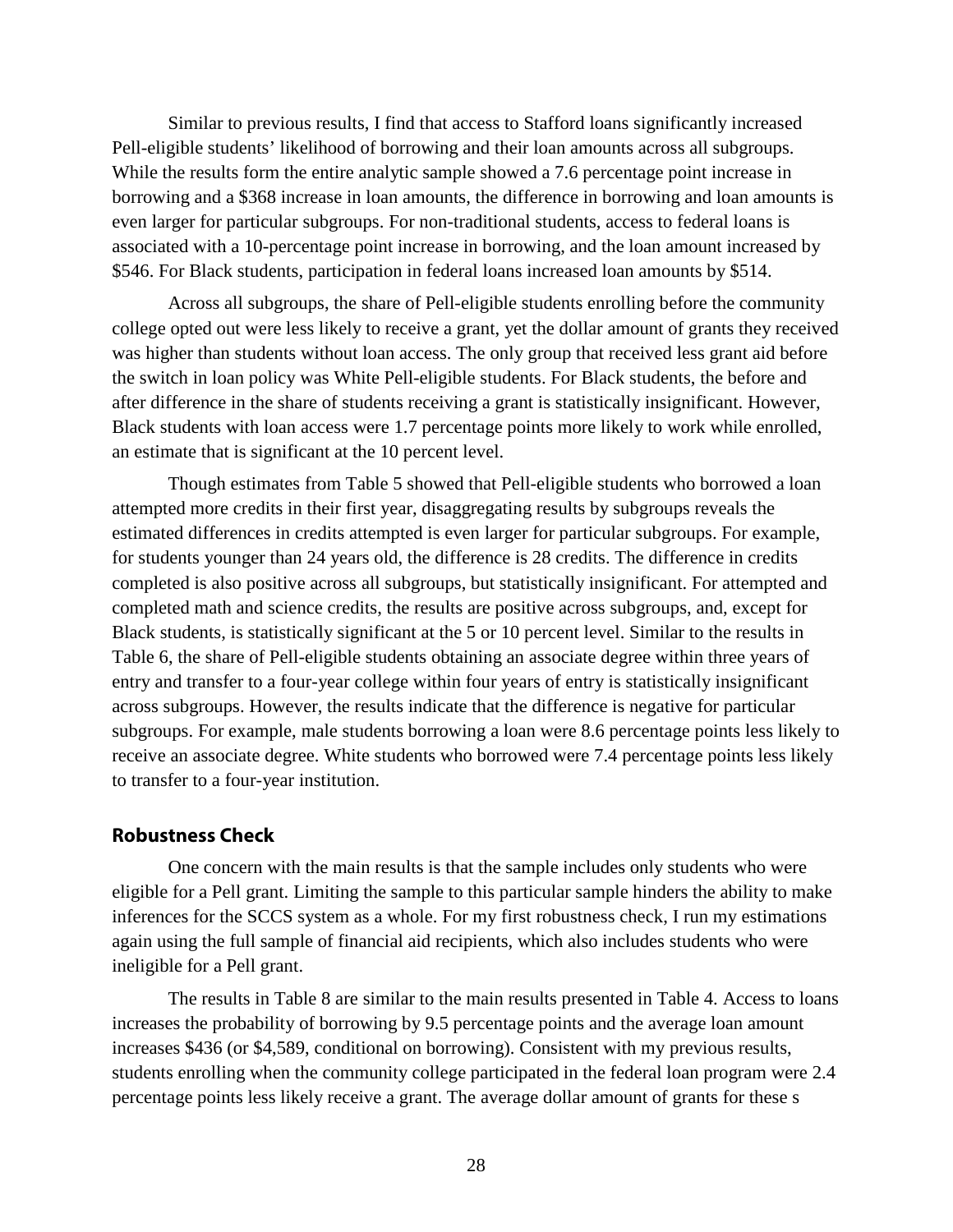Panel B in Table 8 displays the results on enrollment intensity and degree completion. Again, the findings are consistent with the main results. More specifically, financial aid recipients who borrowed a loan attempted 17 more credits than non-borrowers, with the difference being significant at the 1 percent level. The difference in credits completed is also positive, but like the main results, is not statistically significant. Students borrowing a loan also attempted and completed three more credits in math and science courses. Results on degree completion and transfer to a four-year are positive, but not statistically significant.

|                             | (1)        | (2)         | (3)          | (4)                 | (5)       | (6)            |
|-----------------------------|------------|-------------|--------------|---------------------|-----------|----------------|
|                             |            |             |              |                     | Worked    |                |
| Panel A: Reduced form       | Borrowed a |             | Received Any |                     | While     | Earnings While |
| estimates                   | Loan       | Loan Amount | Grant        | <b>Grant Amount</b> | Enrolled  | Enrolled       |
| Participate in federal loan |            |             |              |                     |           |                |
| program                     | $0.095***$ | 436.07***   | $-0.024***$  | $-22.03$            | 0.009     | 146.43         |
|                             | (0.018)    | (107.966)   | (0.005)      | (94.189)            | (0.009)   | (93.331)       |
| Outcome mean for no         |            |             |              |                     |           |                |
| loan access                 | 0.01       | 8.59        | 1.00         | 2801.79             | 0.58      | 2735.49        |
| N                           | 222,258    | 222,258     | 222,258      | 222,258             | 222,258   | 222,258        |
|                             |            |             | Math $&$     | Math $&$            | Obtain AA |                |
|                             |            |             | Science      | Science             | within 3  | Transfer to 4- |
|                             | Credits    | Credits     | Credits      | Credits             | years of  | year within 4  |
| Panel B: IV Estimates       | Attempted  | Completed   | Attempted    | Completed           | entry     | years of entry |
| Borrowed a loan             | 16.550***  | 8.777       | $3.173**$    | $2.976**$           | 0.207     | 0.045          |
|                             | (6.336)    | (8.781)     | (1.244)      | (1.258)             | (0.129)   | (0.122)        |
| Outcome mean for non-       |            |             |              |                     |           |                |
| borrowers                   | 16.69      | 13.60       | 1.14         | 1.09                | 0.10      | 0.21           |
| N                           | 222,258    | 222,258     | 222,258      | 222,258             | 140,423   | 146,863        |

#### **Table 8: Robustness Check—Effects of Loan Participation and Borrowing on Aid, Enrollment, and College Completion**

*Note.* Each row and column represents a separate regression. Panel A consists of the reduced form estimates and Panel B consists of the instrumental variable estimates. Standard errors are in parentheses and are cluster bootstrapped at the institution level. In Panel A, means for students who do not have loan access are in italics. In Panel B, means for students who did not borrow a loan are in italics. All regressions include college and year fixed effects and demographic and institution controls.

\*\*\* *p* < .01. \*\* *p* < .05 \* *p* < .10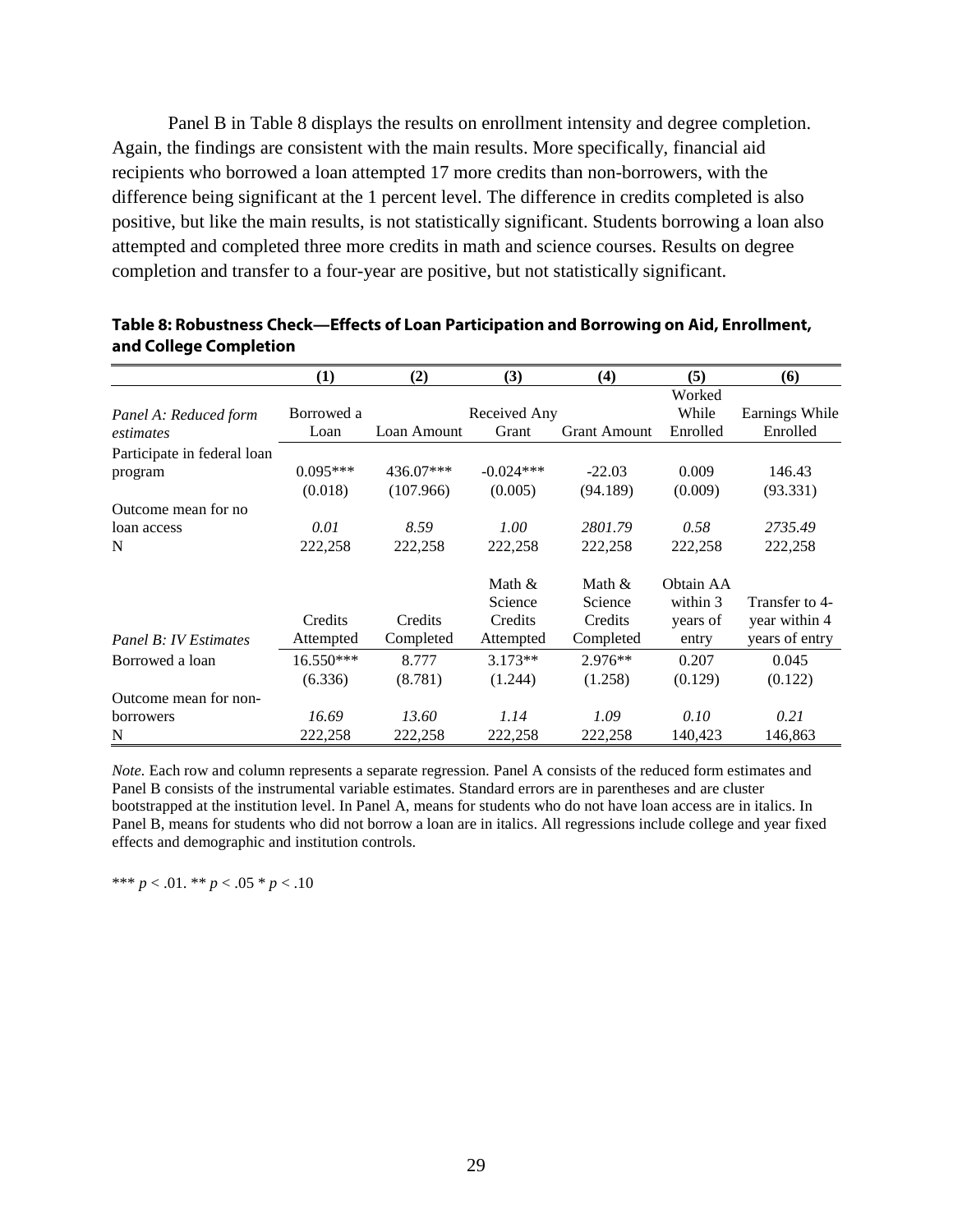## **6. Conclusion**

<span id="page-33-0"></span>Over the past two decades, students loans have become a popular form of aid helping individuals pay for a postsecondary degree (College Board, 2013). As a result, more students are graduating with higher debt loads, and the rising national student loan default rate reflects their struggles to repay what they borrow (Hillman, 2014). Should a certain share of former students default on their government-backed loans, the federal government sanctions these colleges and prohibits them from providing any federal aid to currently enrolled students. In response, colleges are restricting their students' access to federal loan as a proactive approach to protect their eligibility to disburse federal financial aid. The unintended consequence of this accountability mechanism may dramatically reduce access to federal loans if the number of institutions opting out of the program continues to increase.

The findings from this paper suggest that providing Pell-eligible students with the opportunity to borrow has positive effects on the number of credits students attempt in their first year. Loan borrowing also increases the number of credits completed, degree completion, and transfer to a four-year institution, although the results are not statistically significant. More importantly, Pell-eligible students borrowing a loan have a higher enrollment intensity in STEM related courses, which are in alignment with occupations that are considered to be in demand and offer higher pay in the workforce. Given the positive effects for students, policymakers may want to consider revising accountability rules so that metrics on loan use and default rates do not create an incentive for institutions to opt of the program and limit the ability of students to borrow loans.

Furthermore, results from this paper suggest that colleges choosing to exclude federal loans from students' financial aid packages should have practices in place to help students financially and academically. One particular federal, state, or institution aid program—or a combination of all three—will not necessarily cover the amount of aid lost when opting out of the federal student loan program; institutions may need to develop financial aid programs to supplement existing grant aid. Institutions should also be aware that students might reduce their enrollment intensity in the absence of loans, and institutions may want to have academic resources available to ensure that students are able to complete their degree.

It is important to note that the share of SCCS students borrowing a loan is lower than national estimates. Nationally, roughly 17 percent of community college students borrow, compared to 3 percent at SCCS. Possible reasons provided by SCSS financial aid administrators for the low borrowing rates are the extremely low tuition rates and a combination of aid programs that can cover directs costs for students with extremely high need. Additionally, the low loan take-up also reflects the high share of community colleges that prohibit students from borrowing; only 35 percent of SCCS community colleges participated in the federal loan program in 2009–10. These are important issues to consider when thinking about the generalizability of these results to other contexts. More specifically, this paper is not able to fully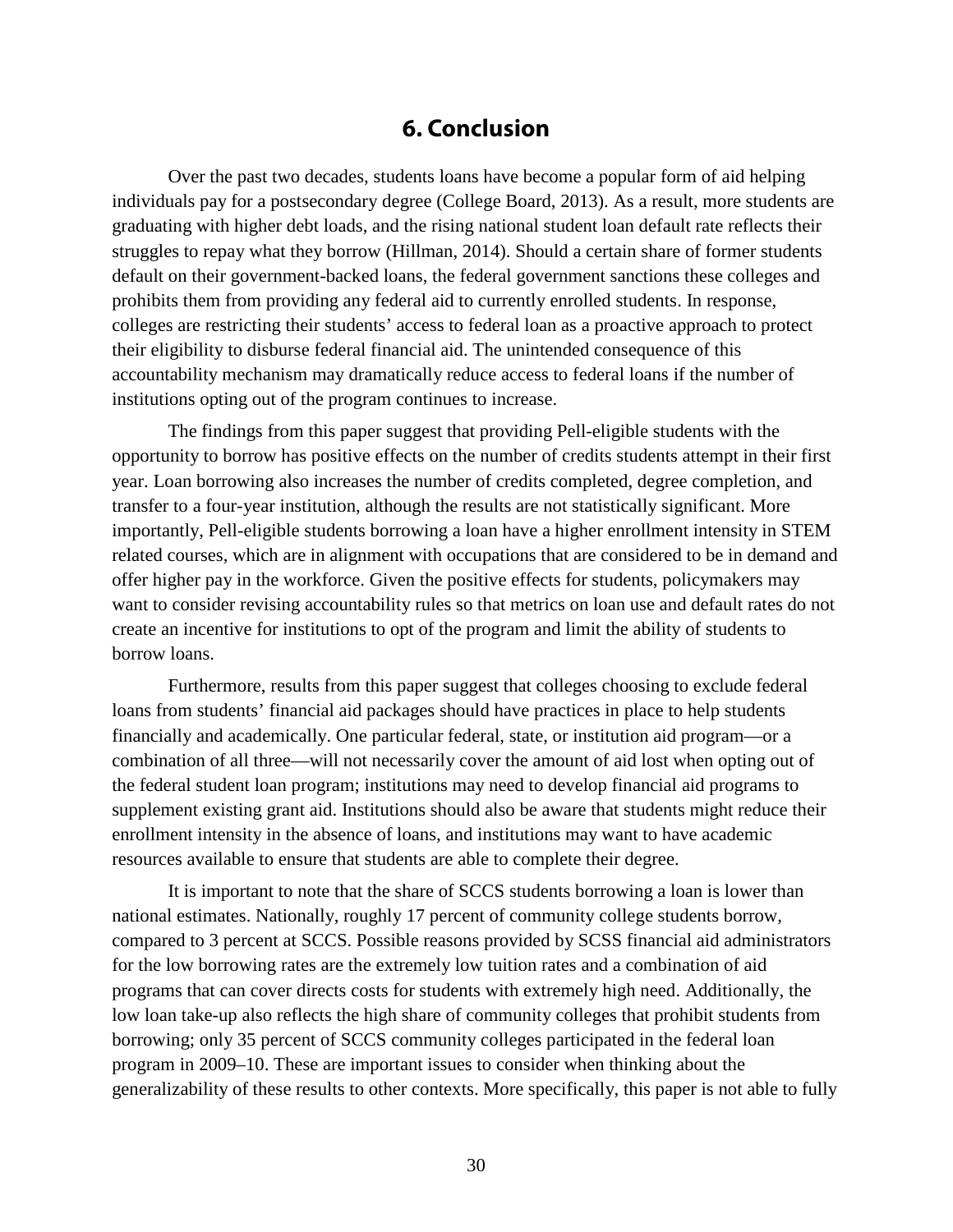examine the impact of losing loan eligibility for students who are just above the Pell-eligibility threshold or for students who attend highly priced institutions, which are two groups of students who depend on using loans to pay for college. If the results from this paper provide any indication, it is that the impact of losing loan eligibility for these students may be even larger.

Though the analysis in this paper offers insight into the student-level consequences of community colleges' decisions about whether or not to participate in the Stafford loan program, additional research is needed surrounding institutional decisions to not participate in the federal loan program—and on the effects of loan access more generally. At the institutional level, further research is necessary to determine whether other factors besides the cohort default rate contribute to institutions' decision to opt out and how accountability mechanisms could be revised to reduce or eliminate the impact of federal loan access (or lack thereof) on college access and educational outcomes. Information on employment and private loan use is limited with the SCCS datasets. More research needs to examine how the institutional decision not to offer federal loans leads students to rely on working while in school or rely on private loans with higher interest rates and less flexible repayment plans. The national dialogue is currently dominated with concerns over rising debt levels, but before limiting access to loans is embraced as the solution, it is important to better understand both the extent to which federal loans are contributing to the problem and the effects that a reduction in loan access might have on educational outcomes.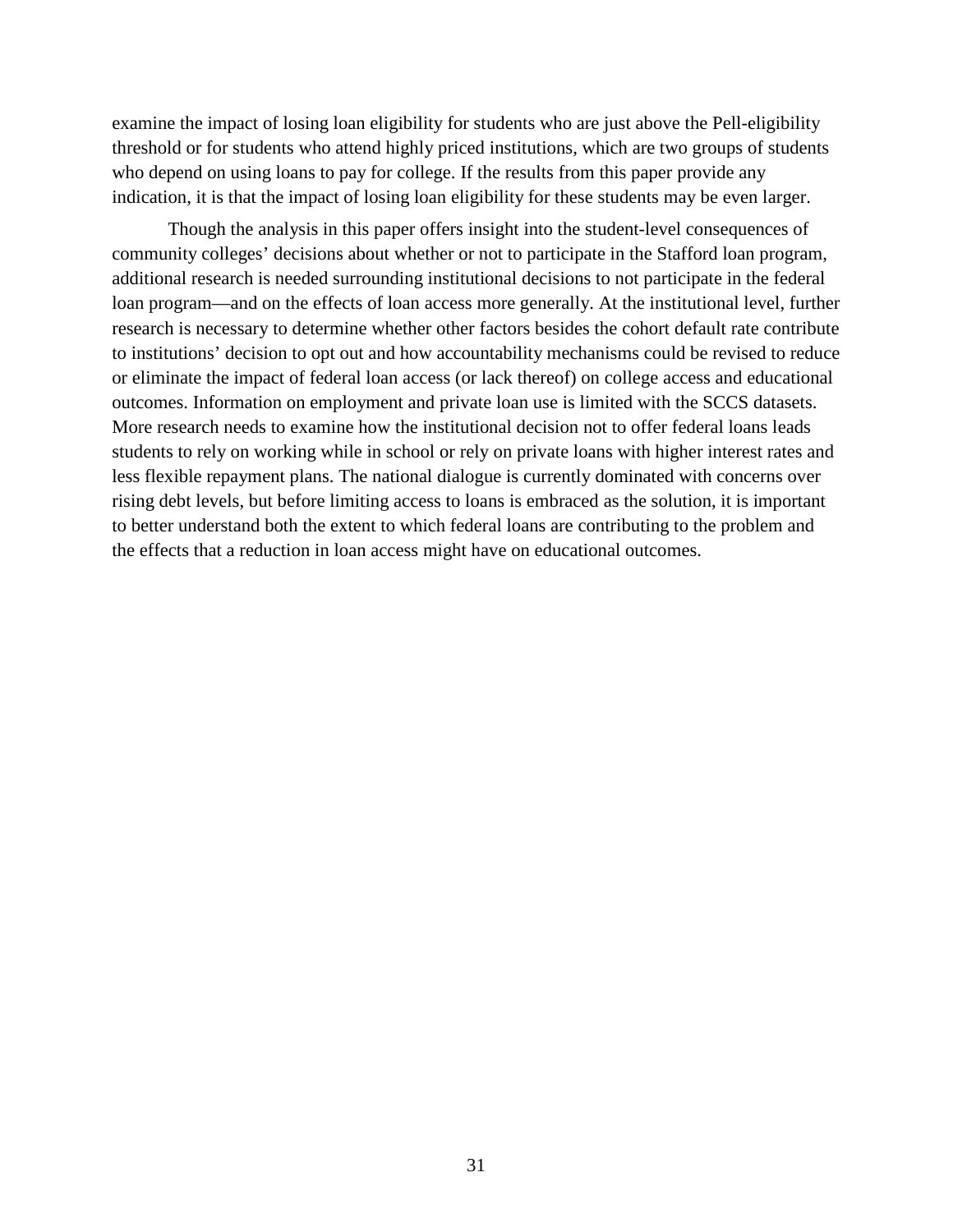## **References**

- <span id="page-35-0"></span>Becker, G. S. (1993). *Human capital: A theoretical and empirical analysis with special reference to education* (3rd ed.). Chicago, IL: The University of Chicago Press.
- Boushey, H. (2005). *Student debt: Bigger and bigger*. Washington, DC: Center for Economic and Policy Research.
- Braunstein, A., McGrath, M., & Pescatrice, D. (2000). Measuring the impact of financial factors on college persistence. *Journal of College Student Retention, 2*(3), 191–203.
- Bureau of Labor Statistics. (2014). *Local area unemployment statistics (LAUS)* [Datafile]. Retrieved from:<http://www.bls.gov/data/#unemployment>
- Chen, R., & DesJardins, S. (2008). Exploring the effects of financial aid on the gap in student dropout risks by income level. *Research in Higher Education, 49*, 1–18.
- Cofer, J., & Somers, P. (2000). A comparison of the influence of debt load on the persistence of students at public and private colleges. *Journal of Student Financial Aid, 30*(2), 39–58.
- Cohen, A. M., & Brawer, F. B. (2008). *The American community college* (5th ed.). San Francisco, CA: Jossey-Bass.
- College Board. (2013). *Trends in student aid: 2013*. Washington, DC: College Board.
- Consumer Financial Protection Bureau. (2013). *Student loan affordability: Analysis of public input on impact and solutions*. Washington, DC: Consumer Financial Protection Bureau.
- Darolia, R. (2013). Integrity versus access? The effect of federal financial aid availability on postsecondary enrollment. *Journal of Public Economics, 106*, 101–114.
- Delta Cost Project. (2014). *IPEDS analytics: Delta Cost Project database 1987–2010* [Datafile]. Retrieved from:<http://nces.ed.gov/ipeds/deltacostproject/>
- DesJardins, S. L., Ahlburg, D. A., & McCall, B. P. (2002a). Simulating the longitudinal effects of changes in financial aid on student departure. *The Journal of Human Resources, 37*(3), 653–679.
- DesJardins, S. L., Ahlburg, D. A., & McCall, B. P. (2002b). A temporal investigation of factors related to timely degree completion. *The Journal of Higher Education, 73*(5), 555–581.
- Dowd, A. C., & Coury, T. (2006). The Effect of loans on the persistence and attainment of community college students. *Research in Higher Education, 47*, 33–62. doi: 10.1007/s11162-005-8151-8
- Dunlop, E. (2012). *What do Stafford loans actually buy you? The effect of stafford loan access on community college students.* University of Virginia.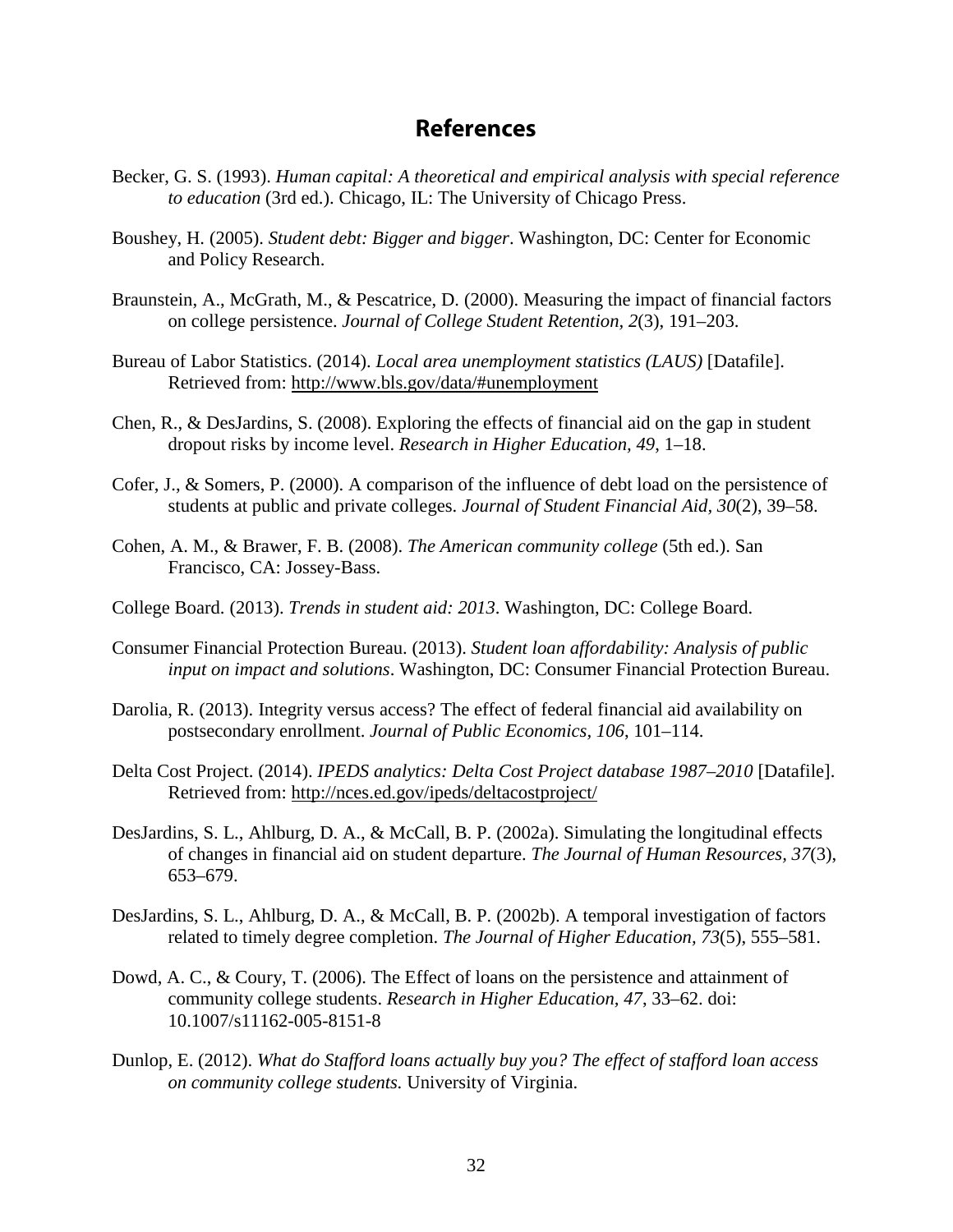- Dynarski, S. M. (2003). *Loans, liquidity, and schooling decisions*. Unpublished. Kennedy School of Government, Harvard University, Cambridge, MA.
- Federal Reserve Bank of New York. (2014). *Quarterly report on household debt and credit: August 2014*. New York, NY: Federal Reserve Bank of New York.
- Gurgand, M., Lorenceau, A., & Melonio, T. (2011). *Student loans: Liquidity constraint and higher education in South Africa* (Working Paper No. 117). Agence Francaise de Developpement.
- Heller, D. E. (1997). Student price response in higher education: An update to Leslie and Brinkman. *Journal of Higher Education, 68*, 624–659.
- Hillman, N. W. (2014). College on credit: A multi-level analysis of student loan default. *The Review of Higher Education, 37*(2), 169–195.
- Kamenetz, A. (2006). *Generation debt: How our future was sold out*. New York, NY: Penguin Group.
- Rothstein, J., & Rouse, C. E. (2010). Constrained after college: Student loans and early-career occupation choices. *Journal of Public Economics, 95*, 149–163.
- Salas Gage, C., & Lorin, J. (2014). Student loans, the next big threat to the U.S. Economy. *Bloomberg Businessweek*. Retrieved from [http://www.businessweek.com/articles/2014-](http://www.businessweek.com/articles/2014-01-16/student-loans-the-next-big-threat-to-the-u-dot-s-dot-economy) [01-16/student-loans-the-next-big-threat-to-the-u-dot-s-dot-economy](http://www.businessweek.com/articles/2014-01-16/student-loans-the-next-big-threat-to-the-u-dot-s-dot-economy)
- Solis, A. (2012). *Credit access and college enrollment*. Unpublished. Department of Agricultural and Resources Economics, University of California, Berkeley, CA.
- Staiger, D., & Stock, J. H. (1997). Instrumental variables regression with weak instruments. *Econometrica, 65*(3), 557–586.
- Stock, J. H., & Yogo, M. (2005). Testing for weak instruments in linear IV regressions. In D. W. K. Andrews & J. H. Stock (Eds.), *Identification and Inference for Econometric Models: Essays in Honor of Thomas Rothenberg* (pp. 80–108). New York, NY: Cambridge University Press.
- The Institute for College Access & Success. (2008). *Denied: Community college students lack access to affordable loans*. Oakland, CA: The Institute for College Access & Success.
- The Institute for College Access & Success. (2011). *Still denied: How community colleges shortchange students by not offering federal loans*. Oakland, CA: The Institute for College Access & Success.
- The Institute for College Access & Success. (2014a). *At what cost? How community colleges that do not offer federal loans put students at risk*. Oakland, CA: The Institute for College Access & Success.